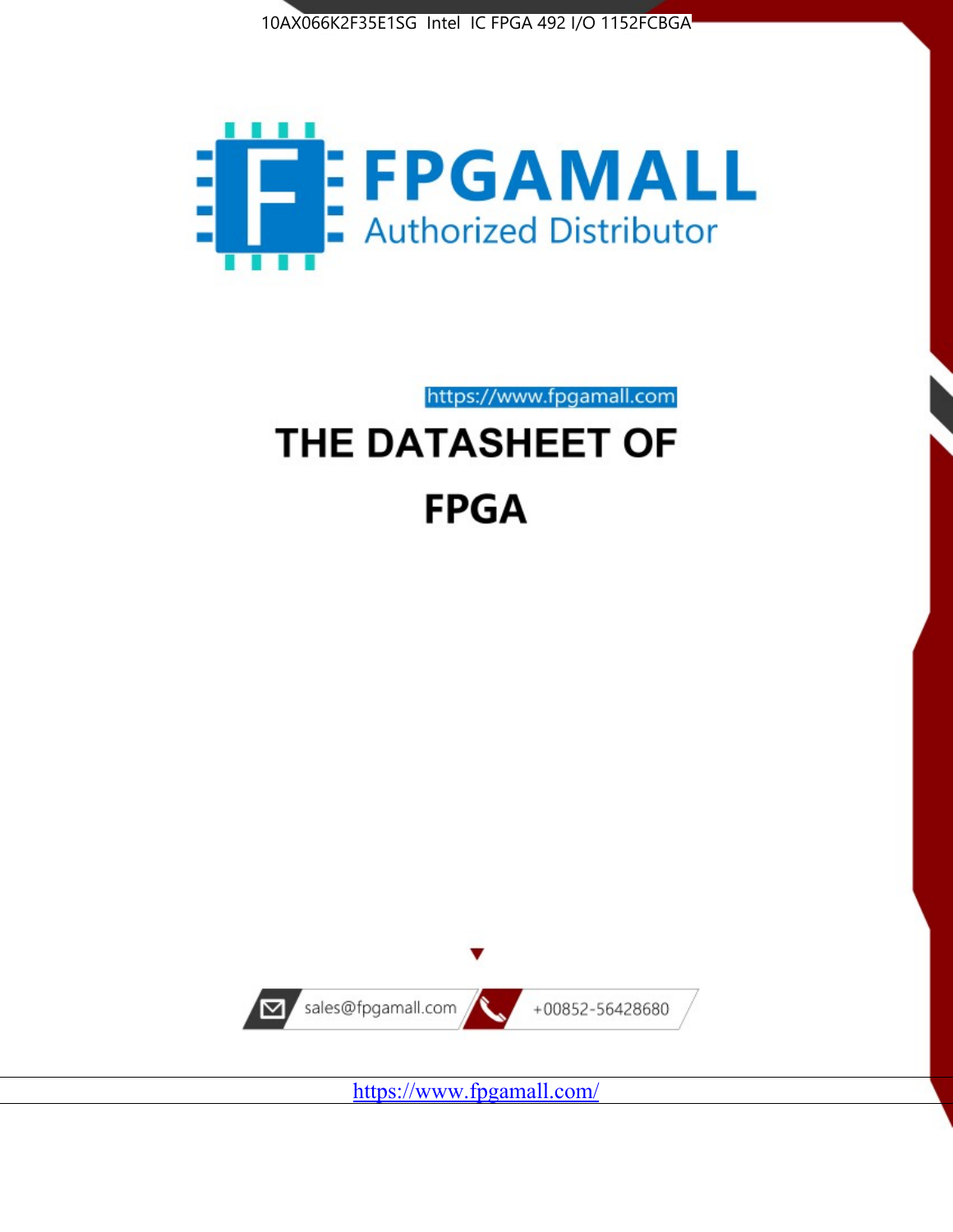10AX066K2F35E1SG Intel IC FPGA 492 I/O 1152FCBGA



# **Intel® Arria® 10 Device Overview**



**A10-OVERVIEW | 2018.12.06** Latest document on the web: **[PDF](https://www.intel.com/content/dam/www/programmable/us/en/pdfs/literature/hb/arria-10/a10_overview.pdf)** | **[HTML](https://www.intel.com/content/www/us/en/programmable/documentation/sam1403480274650.html)**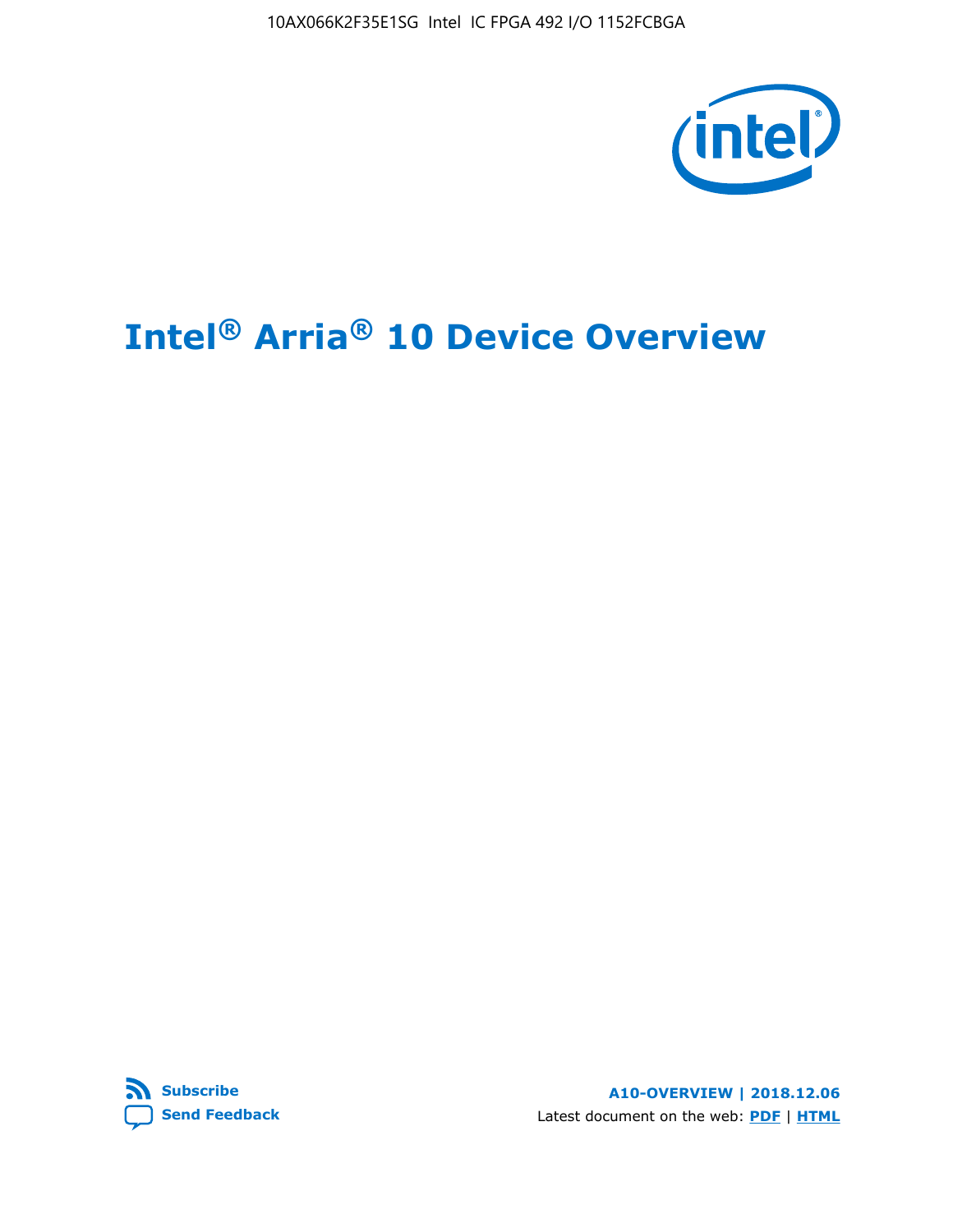

**Contents** 

# **Contents**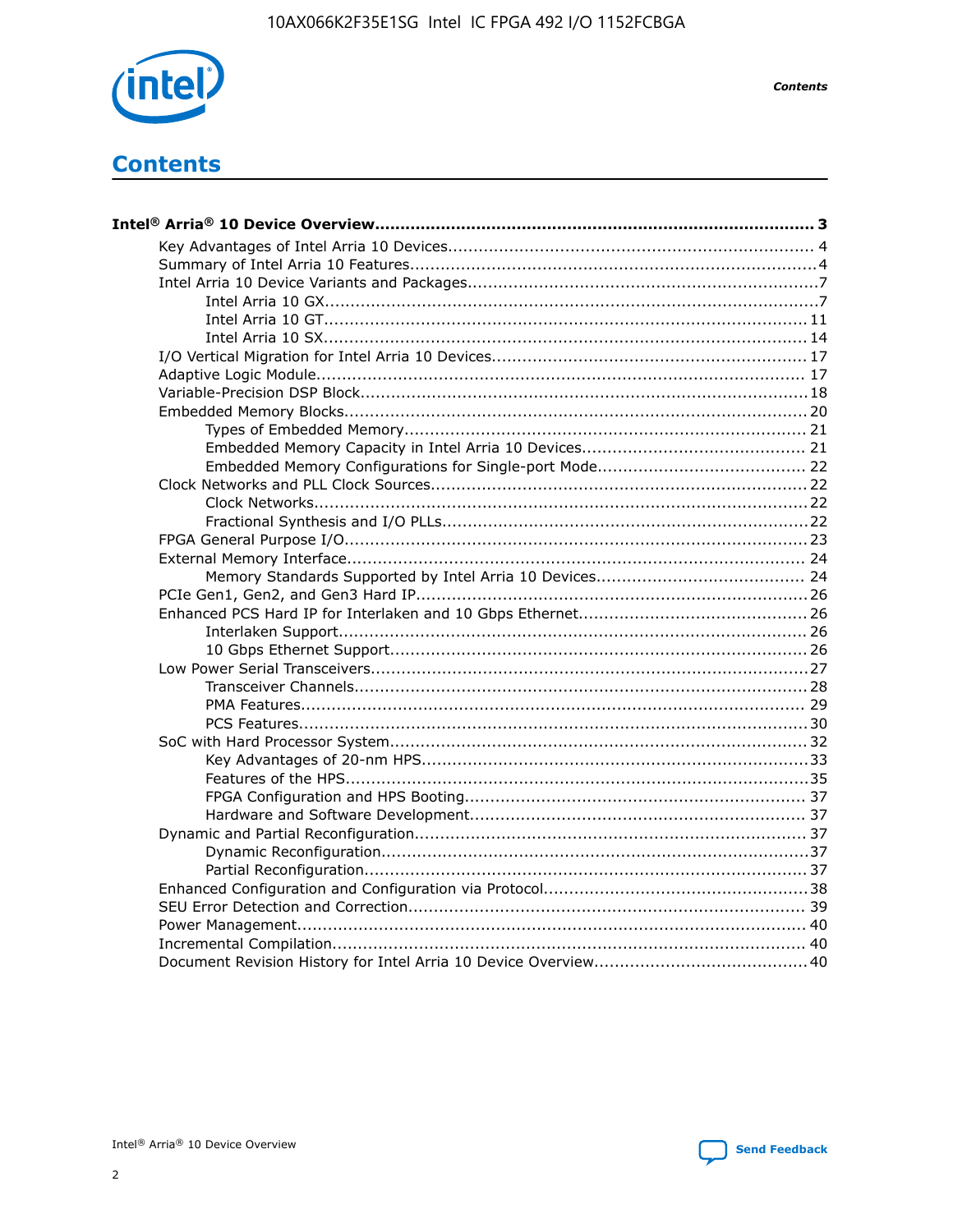**A10-OVERVIEW | 2018.12.06**

**[Send Feedback](mailto:FPGAtechdocfeedback@intel.com?subject=Feedback%20on%20Intel%20Arria%2010%20Device%20Overview%20(A10-OVERVIEW%202018.12.06)&body=We%20appreciate%20your%20feedback.%20In%20your%20comments,%20also%20specify%20the%20page%20number%20or%20paragraph.%20Thank%20you.)**



# **Intel® Arria® 10 Device Overview**

The Intel<sup>®</sup> Arria<sup>®</sup> 10 device family consists of high-performance and power-efficient 20 nm mid-range FPGAs and SoCs.

Intel Arria 10 device family delivers:

- Higher performance than the previous generation of mid-range and high-end FPGAs.
- Power efficiency attained through a comprehensive set of power-saving technologies.

The Intel Arria 10 devices are ideal for high performance, power-sensitive, midrange applications in diverse markets.

| <b>Market</b>         | <b>Applications</b>                                                                                               |
|-----------------------|-------------------------------------------------------------------------------------------------------------------|
| Wireless              | Channel and switch cards in remote radio heads<br>٠<br>Mobile backhaul<br>٠                                       |
| Wireline              | 40G/100G muxponders and transponders<br>٠<br>100G line cards<br>٠<br><b>Bridging</b><br>٠<br>Aggregation<br>٠     |
| <b>Broadcast</b>      | Studio switches<br>٠<br>Servers and transport<br>٠<br>Videoconferencing<br>٠<br>Professional audio and video<br>٠ |
| Computing and Storage | Flash cache<br>٠<br>Cloud computing servers<br>٠<br>Server acceleration<br>٠                                      |
| Medical               | Diagnostic scanners<br>٠<br>Diagnostic imaging<br>٠                                                               |
| Military              | Missile guidance and control<br>٠<br>Radar<br>٠<br>Electronic warfare<br>٠<br>Secure communications<br>٠          |

#### **Table 1. Sample Markets and Ideal Applications for Intel Arria 10 Devices**

#### **Related Information**

- [Intel Arria 10 Device Handbook: Known Issues](http://www.altera.com/support/kdb/solutions/rd07302013_646.html) Lists the planned updates to the *Intel Arria 10 Device Handbook* chapters.
- [Intel Arria 10 GX/GT Device Errata and Design Recommendations](https://www.intel.com/content/www/us/en/programmable/documentation/agz1493851706374.html#yqz1494433888646)
- [Intel Arria 10 SX Device Errata and Design Recommendations](https://www.intel.com/content/www/us/en/programmable/documentation/cru1462832385668.html#cru1462832558642)

Intel Corporation. All rights reserved. Intel, the Intel logo, Altera, Arria, Cyclone, Enpirion, MAX, Nios, Quartus and Stratix words and logos are trademarks of Intel Corporation or its subsidiaries in the U.S. and/or other countries. Intel warrants performance of its FPGA and semiconductor products to current specifications in accordance with Intel's standard warranty, but reserves the right to make changes to any products and services at any time without notice. Intel assumes no responsibility or liability arising out of the application or use of any information, product, or service described herein except as expressly agreed to in writing by Intel. Intel customers are advised to obtain the latest version of device specifications before relying on any published information and before placing orders for products or services. \*Other names and brands may be claimed as the property of others.

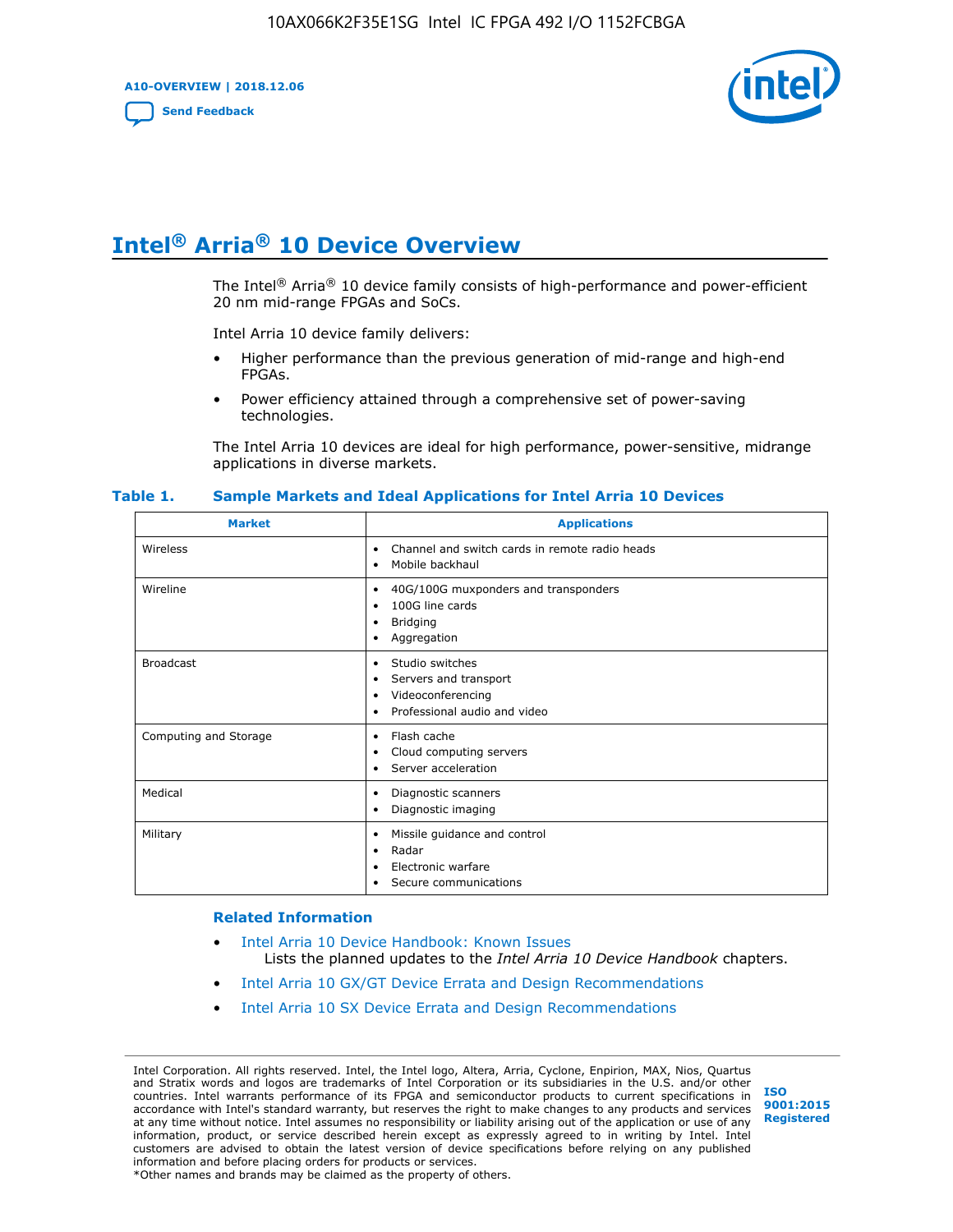

## **Key Advantages of Intel Arria 10 Devices**

#### **Table 2. Key Advantages of the Intel Arria 10 Device Family**

| <b>Advantage</b>                                                                                          | <b>Supporting Feature</b>                                                                                                                                                                                                                                                                                                |
|-----------------------------------------------------------------------------------------------------------|--------------------------------------------------------------------------------------------------------------------------------------------------------------------------------------------------------------------------------------------------------------------------------------------------------------------------|
| Enhanced core architecture                                                                                | Built on TSMC's 20 nm process technology<br>٠<br>60% higher performance than the previous generation of mid-range FPGAs<br>٠<br>15% higher performance than the fastest previous-generation FPGA<br>٠                                                                                                                    |
| High-bandwidth integrated<br>transceivers                                                                 | Short-reach rates up to 25.8 Gigabits per second (Gbps)<br>٠<br>Backplane capability up to 12.5 Gbps<br>٠<br>Integrated 10GBASE-KR and 40GBASE-KR4 Forward Error Correction (FEC)<br>٠                                                                                                                                   |
| Improved logic integration and<br>hard IP blocks                                                          | 8-input adaptive logic module (ALM)<br>٠<br>Up to 65.6 megabits (Mb) of embedded memory<br>٠<br>Variable-precision digital signal processing (DSP) blocks<br>Fractional synthesis phase-locked loops (PLLs)<br>Hard PCI Express Gen3 IP blocks<br>Hard memory controllers and PHY up to 2,400 Megabits per second (Mbps) |
| Second generation hard<br>processor system (HPS) with<br>integrated ARM* Cortex*-A9*<br>MPCore* processor | Tight integration of a dual-core ARM Cortex-A9 MPCore processor, hard IP, and an<br>٠<br>FPGA in a single Intel Arria 10 system-on-a-chip (SoC)<br>Supports over 128 Gbps peak bandwidth with integrated data coherency between<br>$\bullet$<br>the processor and the FPGA fabric                                        |
| Advanced power savings                                                                                    | Comprehensive set of advanced power saving features<br>٠<br>Power-optimized MultiTrack routing and core architecture<br>٠<br>Up to 40% lower power compared to previous generation of mid-range FPGAs<br>Up to 60% lower power compared to previous generation of high-end FPGAs                                         |

## **Summary of Intel Arria 10 Features**

#### **Table 3. Summary of Features for Intel Arria 10 Devices**

| <b>Feature</b>                  | <b>Description</b>                                                                                                                                                                                                                                                                                                                                                                                       |
|---------------------------------|----------------------------------------------------------------------------------------------------------------------------------------------------------------------------------------------------------------------------------------------------------------------------------------------------------------------------------------------------------------------------------------------------------|
| Technology                      | TSMC's 20-nm SoC process technology<br>٠<br>Allows operation at a lower $V_{\text{CC}}$ level of 0.82 V instead of the 0.9 V standard $V_{\text{CC}}$ core voltage                                                                                                                                                                                                                                       |
| Packaging                       | 1.0 mm ball-pitch Fineline BGA packaging<br>0.8 mm ball-pitch Ultra Fineline BGA packaging<br>Multiple devices with identical package footprints for seamless migration between different<br><b>FPGA</b> densities<br>Devices with compatible package footprints allow migration to next generation high-end<br>Stratix $\mathcal{R}$ 10 devices<br>RoHS, leaded $(1)$ , and lead-free (Pb-free) options |
| High-performance<br>FPGA fabric | Enhanced 8-input ALM with four registers<br>٠<br>Improved multi-track routing architecture to reduce congestion and improve compilation time<br>Hierarchical core clocking architecture<br>Fine-grained partial reconfiguration                                                                                                                                                                          |
| Internal memory<br>blocks       | M20K-20-Kb memory blocks with hard error correction code (ECC)<br>Memory logic array block (MLAB)-640-bit memory                                                                                                                                                                                                                                                                                         |
|                                 | continued                                                                                                                                                                                                                                                                                                                                                                                                |



<sup>(1)</sup> Contact Intel for availability.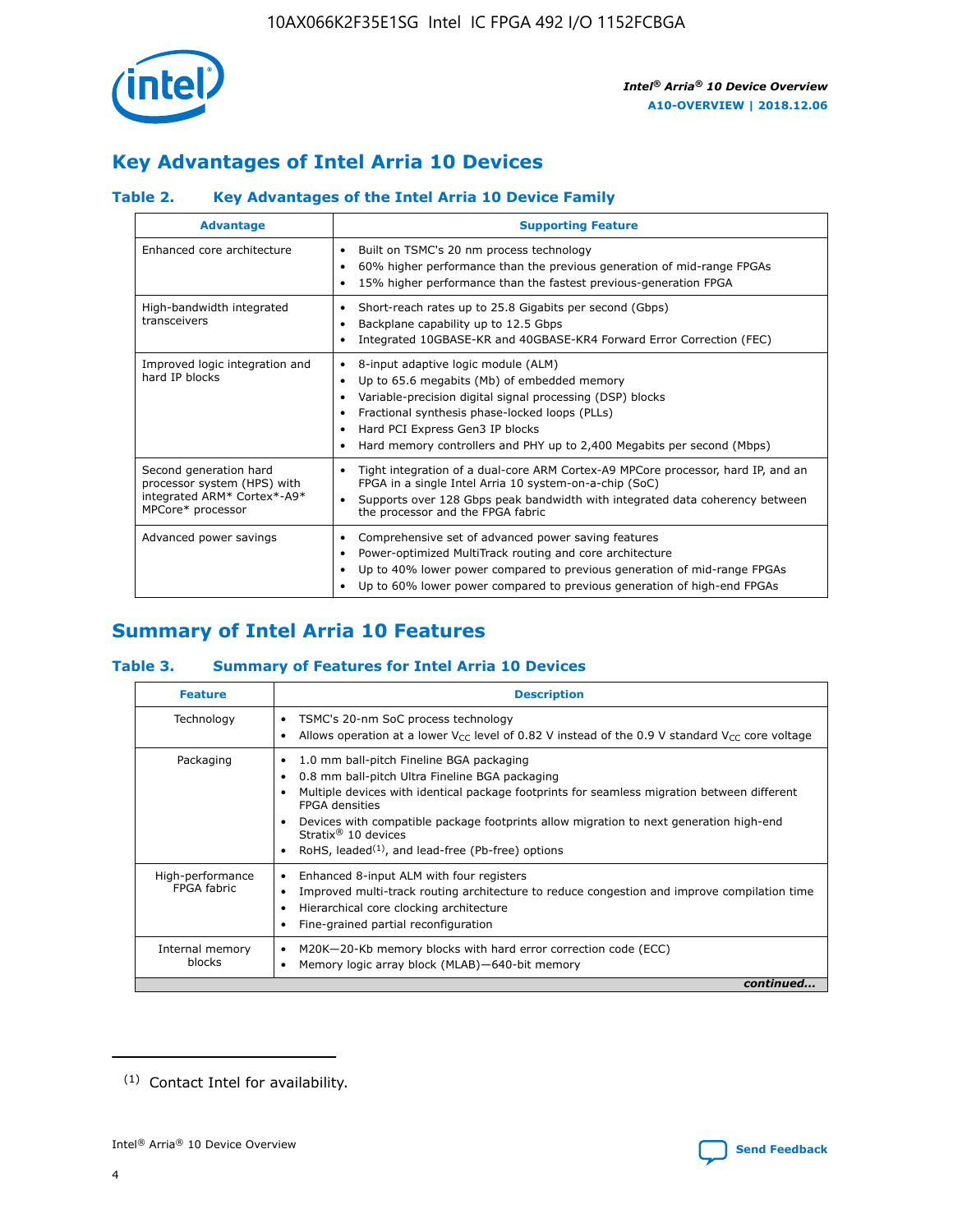r



| <b>Feature</b>                         | <b>Description</b>                                                                                     |                                                                                                                                                                                                                                                                                                                                                                                                                                                                                                                                                                                                                                                                                                                                                                                                                                                                  |  |  |  |  |  |
|----------------------------------------|--------------------------------------------------------------------------------------------------------|------------------------------------------------------------------------------------------------------------------------------------------------------------------------------------------------------------------------------------------------------------------------------------------------------------------------------------------------------------------------------------------------------------------------------------------------------------------------------------------------------------------------------------------------------------------------------------------------------------------------------------------------------------------------------------------------------------------------------------------------------------------------------------------------------------------------------------------------------------------|--|--|--|--|--|
| Embedded Hard IP<br>blocks             | Variable-precision DSP                                                                                 | Native support for signal processing precision levels from $18 \times 19$ to<br>$\bullet$<br>54 x 54<br>Native support for 27 x 27 multiplier mode<br>$\bullet$<br>64-bit accumulator and cascade for systolic finite impulse responses<br>(FIRs)<br>Internal coefficient memory banks<br>$\bullet$<br>Preadder/subtractor for improved efficiency<br>Additional pipeline register to increase performance and reduce<br>power<br>Supports floating point arithmetic:<br>- Perform multiplication, addition, subtraction, multiply-add,<br>multiply-subtract, and complex multiplication.<br>- Supports multiplication with accumulation capability, cascade<br>summation, and cascade subtraction capability.<br>- Dynamic accumulator reset control.<br>- Support direct vector dot and complex multiplication chaining<br>multiply floating point DSP blocks. |  |  |  |  |  |
|                                        | Memory controller                                                                                      | DDR4, DDR3, and DDR3L                                                                                                                                                                                                                                                                                                                                                                                                                                                                                                                                                                                                                                                                                                                                                                                                                                            |  |  |  |  |  |
|                                        | PCI Express*                                                                                           | PCI Express (PCIe*) Gen3 (x1, x2, x4, or x8), Gen2 (x1, x2, x4, or x8)<br>and Gen1 (x1, x2, x4, or x8) hard IP with complete protocol stack,<br>endpoint, and root port                                                                                                                                                                                                                                                                                                                                                                                                                                                                                                                                                                                                                                                                                          |  |  |  |  |  |
|                                        | Transceiver I/O                                                                                        | $\bullet$<br>10GBASE-KR/40GBASE-KR4 Forward Error Correction (FEC)<br>PCS hard IPs that support:<br>$\bullet$<br>- 10-Gbps Ethernet (10GbE)<br>- PCIe PIPE interface<br>- Interlaken<br>- Gbps Ethernet (GbE)<br>- Common Public Radio Interface (CPRI) with deterministic latency<br>support<br>- Gigabit-capable passive optical network (GPON) with fast lock-<br>time support<br>13.5G JESD204b<br>$\bullet$<br>8B/10B, 64B/66B, 64B/67B encoders and decoders<br>Custom mode support for proprietary protocols                                                                                                                                                                                                                                                                                                                                              |  |  |  |  |  |
| Core clock networks                    | ٠<br>٠                                                                                                 | Up to 800 MHz fabric clocking, depending on the application:<br>- 667 MHz external memory interface clocking with 2,400 Mbps DDR4 interface<br>- 800 MHz LVDS interface clocking with 1,600 Mbps LVDS interface<br>Global, regional, and peripheral clock networks<br>Clock networks that are not used can be gated to reduce dynamic power                                                                                                                                                                                                                                                                                                                                                                                                                                                                                                                      |  |  |  |  |  |
| Phase-locked loops<br>(PLLs)           | High-resolution fractional synthesis PLLs:<br>٠<br>Integer PLLs:<br>- Adjacent to general purpose I/Os | - Precision clock synthesis, clock delay compensation, and zero delay buffering (ZDB)<br>- Support integer mode and fractional mode<br>- Fractional mode support with third-order delta-sigma modulation<br>- Support external memory and LVDS interfaces                                                                                                                                                                                                                                                                                                                                                                                                                                                                                                                                                                                                        |  |  |  |  |  |
| FPGA General-purpose<br>$I/Os$ (GPIOs) | On-chip termination (OCT)                                                                              | 1.6 Gbps LVDS-every pair can be configured as receiver or transmitter<br>1.2 V to 3.0 V single-ended LVTTL/LVCMOS interfacing                                                                                                                                                                                                                                                                                                                                                                                                                                                                                                                                                                                                                                                                                                                                    |  |  |  |  |  |
| <b>External Memory</b><br>Interface    |                                                                                                        | Hard memory controller- DDR4, DDR3, and DDR3L support<br>- DDR4-speeds up to 1,200 MHz/2,400 Mbps<br>- DDR3-speeds up to 1,067 MHz/2,133 Mbps<br>Soft memory controller—provides support for RLDRAM $3^{(2)}$ , QDR IV $^{(2)}$ , and QDR II+<br>continued                                                                                                                                                                                                                                                                                                                                                                                                                                                                                                                                                                                                       |  |  |  |  |  |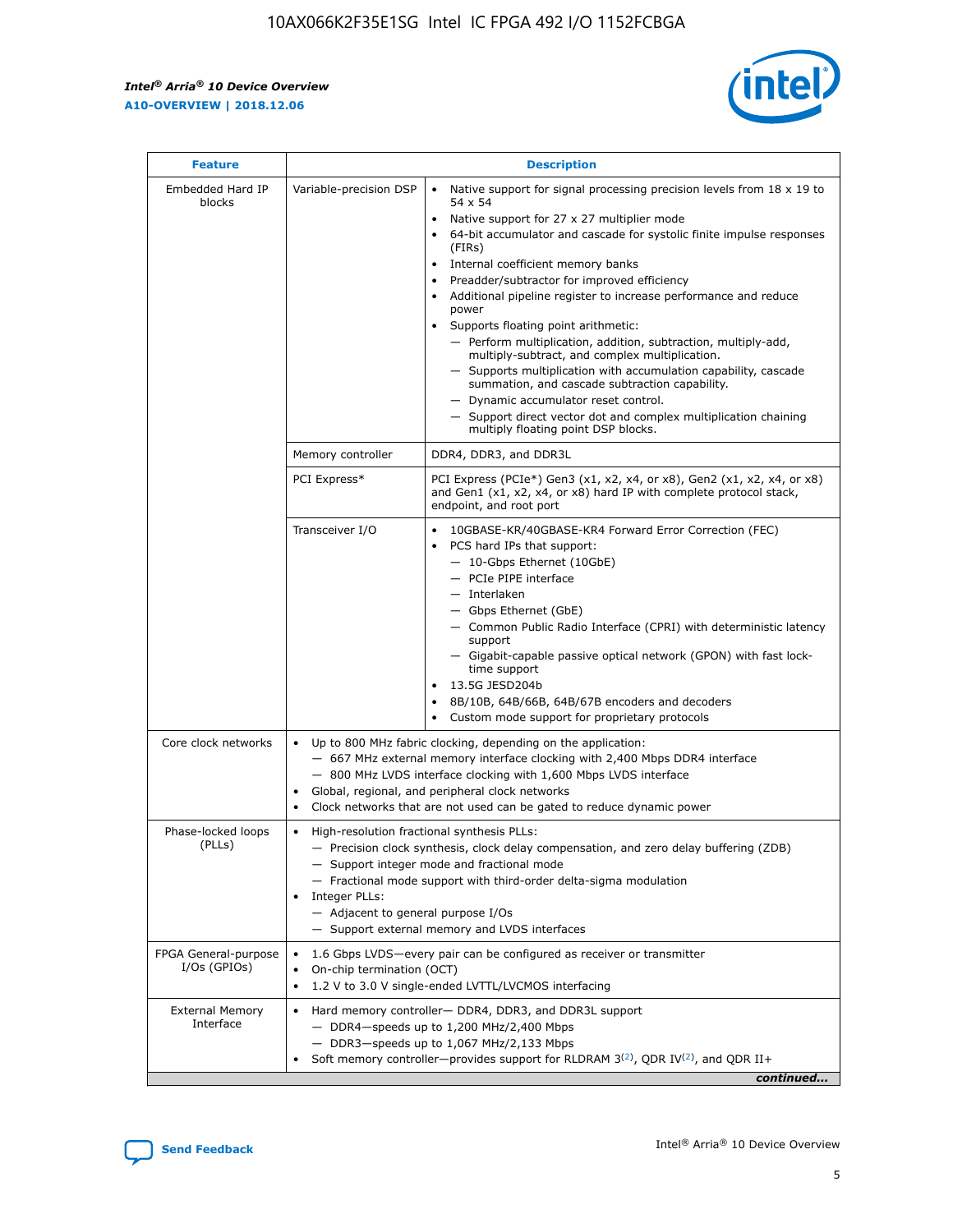

| <b>Feature</b>                                    | <b>Description</b>                                                                                                                                                                                                                                                                                                                                                                                                                                                                                                                                                                                                                             |  |  |  |  |  |  |  |  |
|---------------------------------------------------|------------------------------------------------------------------------------------------------------------------------------------------------------------------------------------------------------------------------------------------------------------------------------------------------------------------------------------------------------------------------------------------------------------------------------------------------------------------------------------------------------------------------------------------------------------------------------------------------------------------------------------------------|--|--|--|--|--|--|--|--|
| Low-power serial<br>transceivers                  | • Continuous operating range:<br>- Intel Arria 10 GX-1 Gbps to 17.4 Gbps<br>- Intel Arria 10 GT-1 Gbps to 25.8 Gbps<br>Backplane support:<br>$-$ Intel Arria 10 GX-up to 12.5<br>$-$ Intel Arria 10 GT-up to 12.5<br>Extended range down to 125 Mbps with oversampling<br>ATX transmit PLLs with user-configurable fractional synthesis capability<br>• Electronic Dispersion Compensation (EDC) support for XFP, SFP+, QSFP, and CFP optical<br>module<br>• Adaptive linear and decision feedback equalization<br>Transmitter pre-emphasis and de-emphasis<br>$\bullet$<br>Dynamic partial reconfiguration of individual transceiver channels |  |  |  |  |  |  |  |  |
| <b>HPS</b><br>(Intel Arria 10 SX<br>devices only) | Processor and system<br>Dual-core ARM Cortex-A9 MPCore processor-1.2 GHz CPU with<br>$\bullet$<br>1.5 GHz overdrive capability<br>256 KB on-chip RAM and 64 KB on-chip ROM<br>$\bullet$<br>System peripherals-general-purpose timers, watchdog timers, direct<br>memory access (DMA) controller, FPGA configuration manager, and<br>clock and reset managers<br>• Security features—anti-tamper, secure boot, Advanced Encryption<br>Standard (AES) and authentication (SHA)<br>ARM CoreSight* JTAG debug access port, trace port, and on-chip<br>trace storage                                                                                |  |  |  |  |  |  |  |  |
|                                                   | <b>External interfaces</b><br>Hard memory interface—Hard memory controller (2,400 Mbps DDR4,<br>$\bullet$<br>and 2,133 Mbps DDR3), Quad serial peripheral interface (QSPI) flash<br>controller, NAND flash controller, direct memory access (DMA)<br>controller, Secure Digital/MultiMediaCard (SD/MMC) controller<br>Communication interface-10/100/1000 Ethernet media access<br>control (MAC), USB On-The-GO (OTG) controllers, I <sup>2</sup> C controllers,<br>UART 16550, serial peripheral interface (SPI), and up to 62<br>HPS GPIO interfaces (48 direct-share I/Os)                                                                  |  |  |  |  |  |  |  |  |
|                                                   | High-performance ARM AMBA* AXI bus bridges that support<br>Interconnects to core<br>$\bullet$<br>simultaneous read and write<br>HPS-FPGA bridges—include the FPGA-to-HPS, HPS-to-FPGA, and<br>$\bullet$<br>lightweight HPS-to-FPGA bridges that allow the FPGA fabric to issue<br>transactions to slaves in the HPS, and vice versa<br>Configuration bridge that allows HPS configuration manager to<br>configure the core logic via dedicated 32-bit configuration port<br>FPGA-to-HPS SDRAM controller bridge-provides configuration<br>interfaces for the multiport front end (MPFE) of the HPS SDRAM<br>controller                         |  |  |  |  |  |  |  |  |
| Configuration                                     | Tamper protection—comprehensive design protection to protect your valuable IP investments<br>Enhanced 256-bit advanced encryption standard (AES) design security with authentication<br>$\bullet$<br>Configuration via protocol (CvP) using PCIe Gen1, Gen2, or Gen3<br>continued                                                                                                                                                                                                                                                                                                                                                              |  |  |  |  |  |  |  |  |

<sup>(2)</sup> Intel Arria 10 devices support this external memory interface using hard PHY with soft memory controller.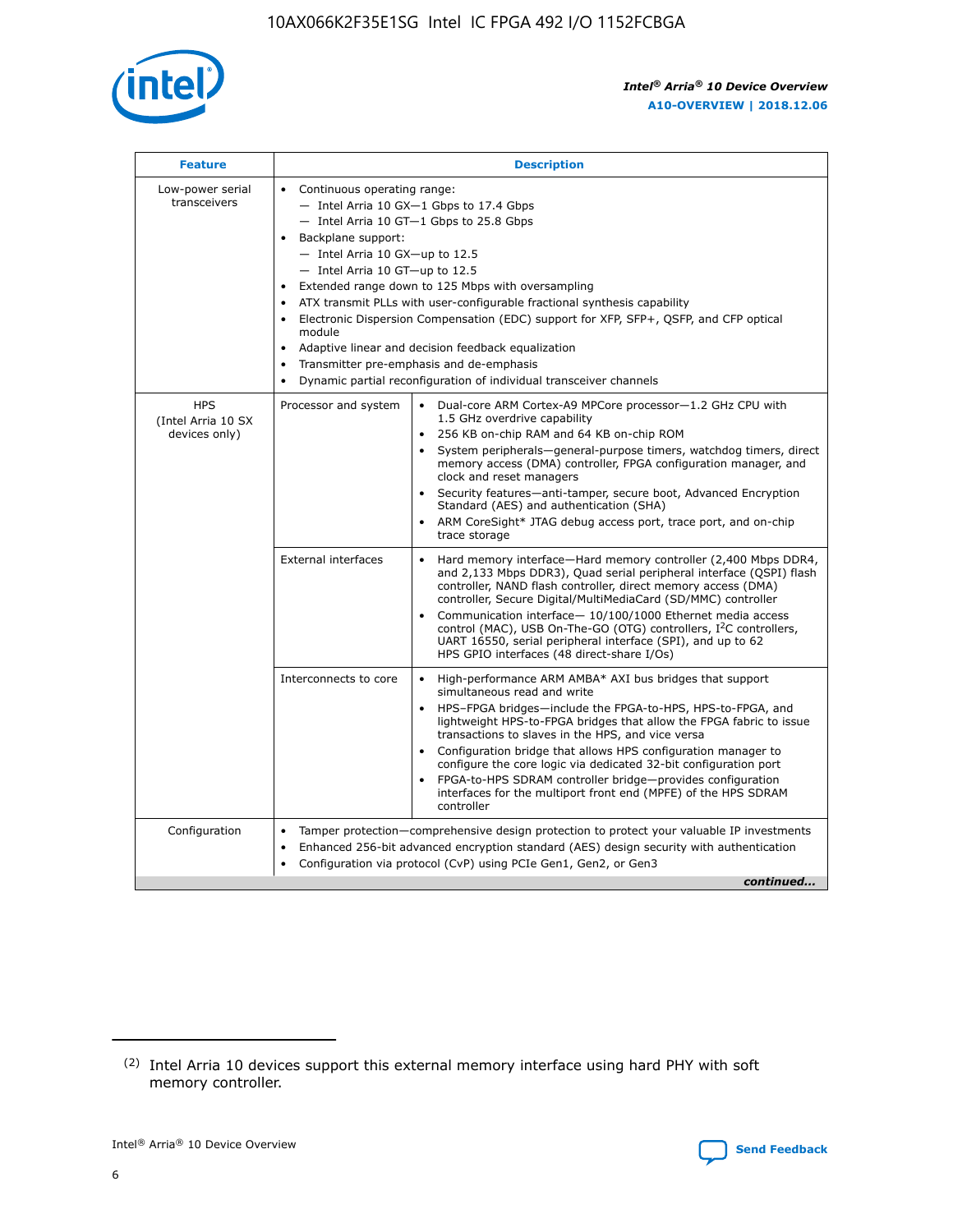

| <b>Feature</b>     | <b>Description</b>                                                                                                                                                                                               |
|--------------------|------------------------------------------------------------------------------------------------------------------------------------------------------------------------------------------------------------------|
|                    | Dynamic reconfiguration of the transceivers and PLLs<br>Fine-grained partial reconfiguration of the core fabric<br>Active Serial x4 Interface<br>$\bullet$                                                       |
| Power management   | SmartVID<br>$\bullet$<br>Low static power device options<br>Programmable Power Technology<br>Intel Quartus <sup>®</sup> Prime integrated power analysis                                                          |
| Software and tools | Intel Quartus Prime design suite<br>Transceiver toolkit<br>Platform Designer system integration tool<br>DSP Builder for Intel FPGAs<br>OpenCL <sup>"</sup> support<br>Intel SoC FPGA Embedded Design Suite (EDS) |

#### **Related Information**

[Intel Arria 10 Transceiver PHY Overview](https://www.intel.com/content/www/us/en/programmable/documentation/nik1398707230472.html#nik1398706768037) Provides details on Intel Arria 10 transceivers.

## **Intel Arria 10 Device Variants and Packages**

#### **Table 4. Device Variants for the Intel Arria 10 Device Family**

| <b>Variant</b>    | <b>Description</b>                                                                                                                                                                                                     |
|-------------------|------------------------------------------------------------------------------------------------------------------------------------------------------------------------------------------------------------------------|
| Intel Arria 10 GX | FPGA featuring 17.4 Gbps transceivers for short reach applications with 12.5 backplane driving<br>capability.                                                                                                          |
| Intel Arria 10 GT | FPGA featuring:<br>17.4 Gbps transceivers for short reach applications with 12.5 backplane driving capability.<br>25.8 Gbps transceivers for supporting CAUI-4 and CEI-25G applications with CFP2 and CFP4<br>modules. |
| Intel Arria 10 SX | SoC integrating ARM-based HPS and FPGA featuring 17.4 Gbps transceivers for short reach<br>applications with 12.5 backplane driving capability.                                                                        |

## **Intel Arria 10 GX**

This section provides the available options, maximum resource counts, and package plan for the Intel Arria 10 GX devices.

The information in this section is correct at the time of publication. For the latest information and to get more details, refer to the Intel FPGA Product Selector.

#### **Related Information**

#### [Intel FPGA Product Selector](http://www.altera.com/products/selector/psg-selector.html) Provides the latest information on Intel products.

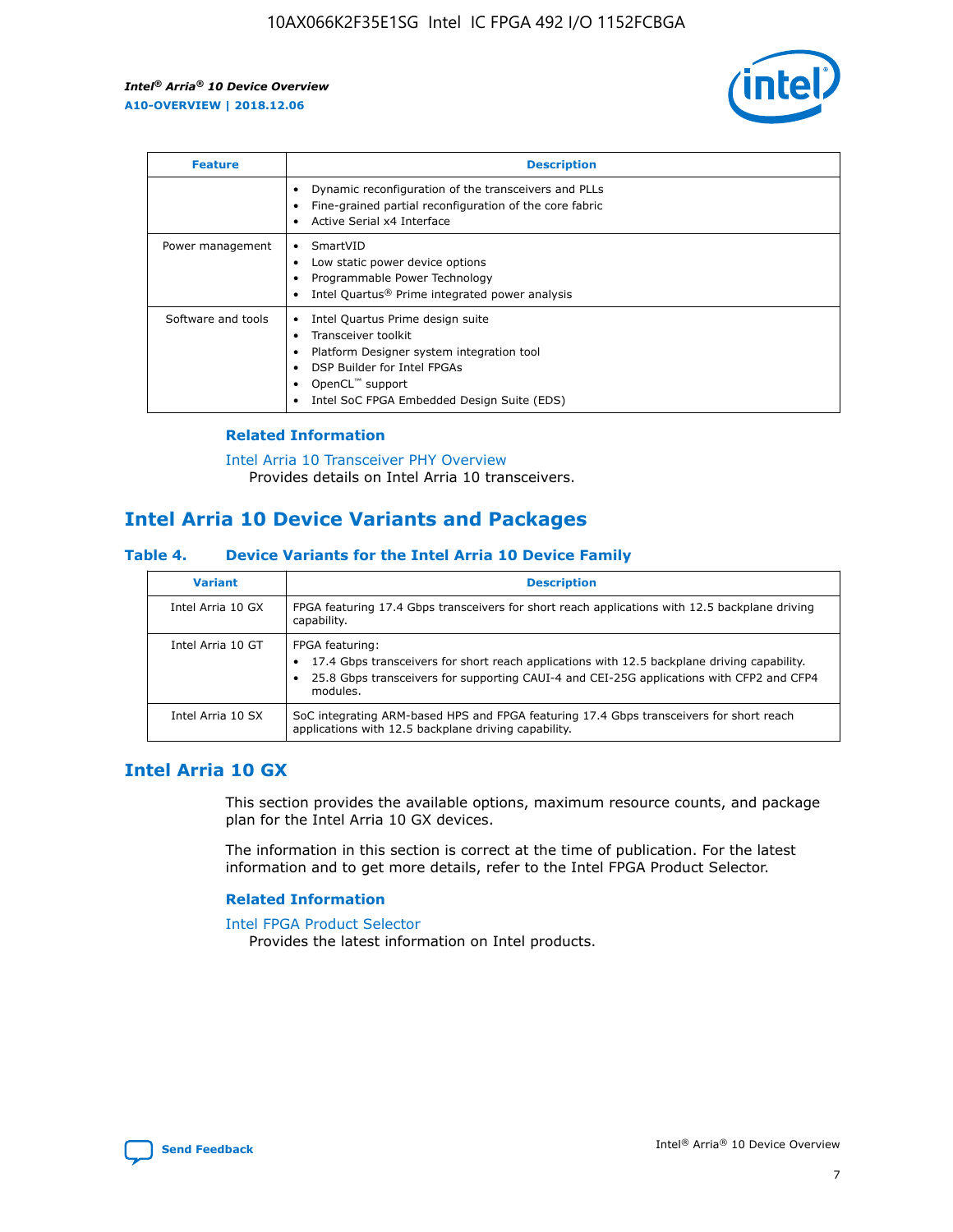

## **Available Options**





#### **Related Information**

[Transceiver Performance for Intel Arria 10 GX/SX Devices](https://www.intel.com/content/www/us/en/programmable/documentation/mcn1413182292568.html#mcn1413213965502) Provides more information about the transceiver speed grade.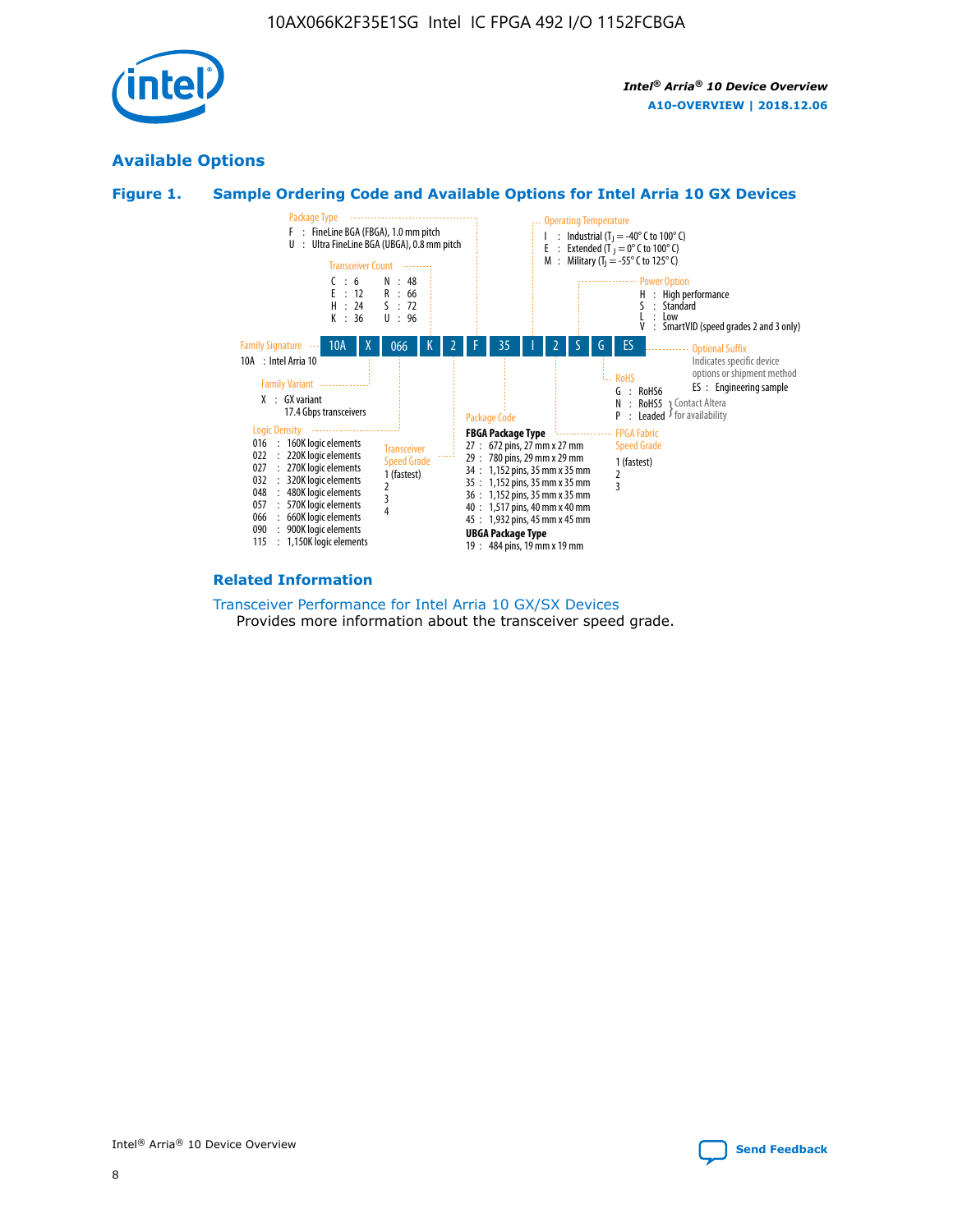

#### **Maximum Resources**

#### **Table 5. Maximum Resource Counts for Intel Arria 10 GX Devices (GX 160, GX 220, GX 270, GX 320, and GX 480)**

| <b>Resource</b>              |                         | <b>Product Line</b> |                                |                |                |                |  |  |  |
|------------------------------|-------------------------|---------------------|--------------------------------|----------------|----------------|----------------|--|--|--|
|                              |                         | <b>GX 160</b>       | <b>GX 220</b><br><b>GX 270</b> |                | <b>GX 320</b>  | <b>GX 480</b>  |  |  |  |
| Logic Elements (LE) (K)      |                         | 160                 | 220                            | 270            | 320            | 480            |  |  |  |
| <b>ALM</b>                   |                         | 61,510              | 80,330                         | 101,620        | 119,900        | 183,590        |  |  |  |
| Register                     |                         | 246,040             | 406,480<br>321,320             |                | 479,600        | 734,360        |  |  |  |
| Memory (Kb)                  | M <sub>20</sub> K       | 8,800               | 11,740                         | 15,000         | 17,820         | 28,620         |  |  |  |
|                              | <b>MLAB</b>             | 1,050               | 1,690                          | 2,452          | 2,727          | 4,164          |  |  |  |
| Variable-precision DSP Block |                         | 156                 | 192                            | 830            | 985            | 1,368          |  |  |  |
| 18 x 19 Multiplier           |                         | 312                 | 384                            | 1,970<br>1,660 |                | 2,736          |  |  |  |
| PLL                          | Fractional<br>Synthesis | 6                   | 6                              | 8              | 8              | 12             |  |  |  |
|                              | I/O                     | 6                   | 6                              | 8              | 8              | 12             |  |  |  |
| 17.4 Gbps Transceiver        |                         | 12                  | 12                             | 24             | 24             | 36             |  |  |  |
| GPIO <sup>(3)</sup>          |                         | 288                 | 288                            | 384            | 384            |                |  |  |  |
| LVDS Pair $(4)$              |                         | 120                 | 120                            | 168            | 168            | 222            |  |  |  |
| PCIe Hard IP Block           |                         | 1                   | 1                              | 2              | $\overline{2}$ | $\overline{2}$ |  |  |  |
| Hard Memory Controller       |                         | 6                   | 6                              | 8              | 8              |                |  |  |  |

<sup>(4)</sup> Each LVDS I/O pair can be used as differential input or output.



<sup>(3)</sup> The number of GPIOs does not include transceiver I/Os. In the Intel Quartus Prime software, the number of user I/Os includes transceiver I/Os.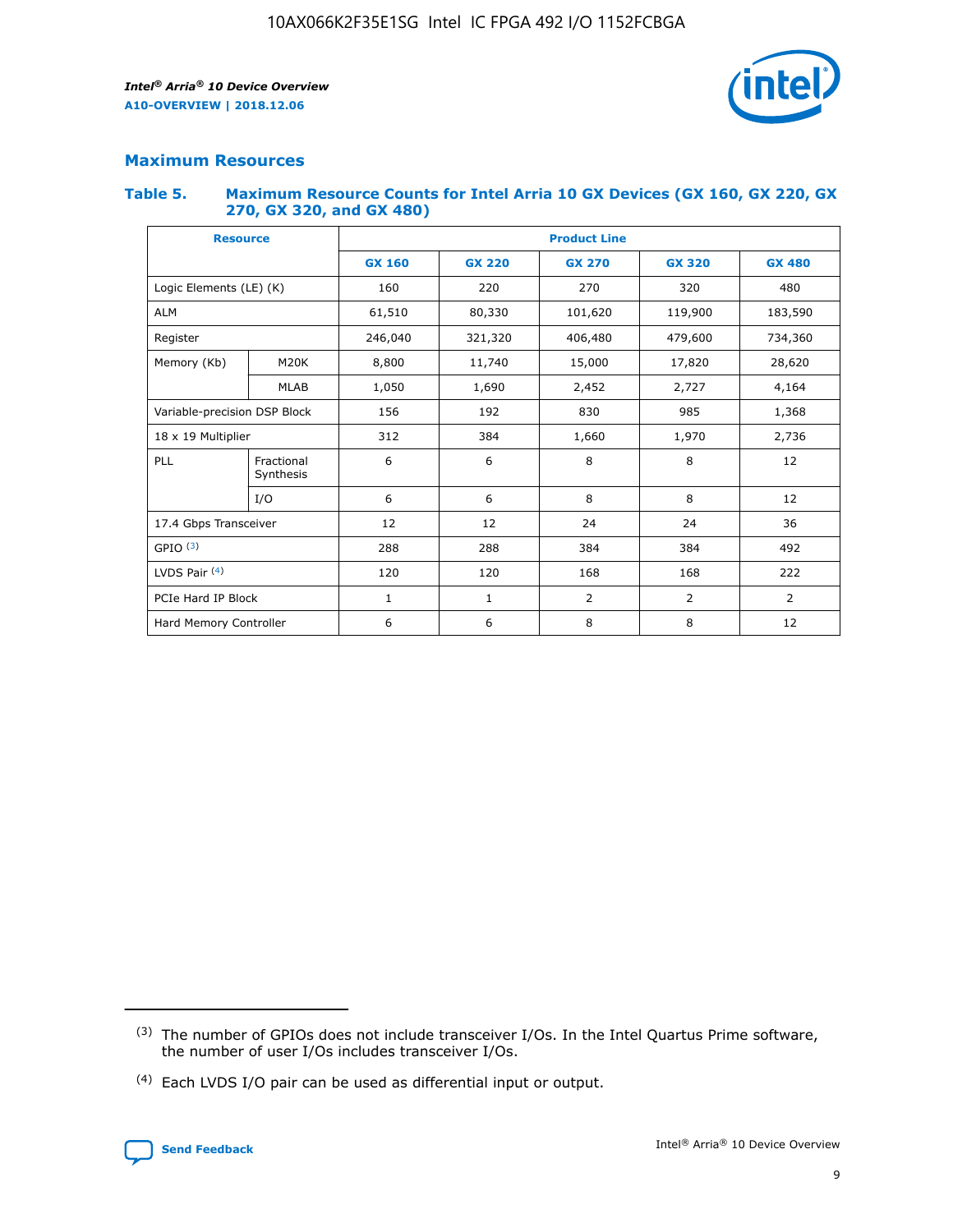

#### **Table 6. Maximum Resource Counts for Intel Arria 10 GX Devices (GX 570, GX 660, GX 900, and GX 1150)**

|                              | <b>Resource</b>         | <b>Product Line</b> |                |                |                |  |  |  |
|------------------------------|-------------------------|---------------------|----------------|----------------|----------------|--|--|--|
|                              |                         | <b>GX 570</b>       | <b>GX 660</b>  | <b>GX 900</b>  | <b>GX 1150</b> |  |  |  |
| Logic Elements (LE) (K)      |                         | 570                 | 660            | 900            | 1,150          |  |  |  |
| <b>ALM</b>                   |                         | 217,080             | 251,680        | 339,620        | 427,200        |  |  |  |
| Register                     |                         | 868,320             | 1,006,720      |                | 1,708,800      |  |  |  |
| Memory (Kb)                  | <b>M20K</b>             | 36,000              | 42,620         | 48,460         | 54,260         |  |  |  |
|                              | <b>MLAB</b>             | 5,096               | 5,788<br>9,386 |                | 12,984         |  |  |  |
| Variable-precision DSP Block |                         | 1,523               | 1,687          | 1,518          | 1,518          |  |  |  |
| $18 \times 19$ Multiplier    |                         | 3,046               | 3,374          | 3,036          | 3,036          |  |  |  |
| PLL                          | Fractional<br>Synthesis | 16                  | 16             | 32             | 32             |  |  |  |
|                              | I/O                     | 16                  | 16             | 16             | 16             |  |  |  |
| 17.4 Gbps Transceiver        |                         | 48                  | 48             | 96             | 96             |  |  |  |
| GPIO <sup>(3)</sup>          |                         | 696                 | 696            | 768            | 768            |  |  |  |
| LVDS Pair $(4)$              |                         | 324                 | 324            | 384            | 384            |  |  |  |
| PCIe Hard IP Block           |                         | 2                   | $\overline{2}$ | $\overline{4}$ | $\overline{4}$ |  |  |  |
| Hard Memory Controller       |                         | 16                  | 16             | 16             | 16             |  |  |  |

## **Package Plan**

#### **Table 7. Package Plan for Intel Arria 10 GX Devices (U19, F27, and F29)**

Refer to I/O and High Speed I/O in Intel Arria 10 Devices chapter for the number of 3 V I/O, LVDS I/O, and LVDS channels in each device package.

| <b>Product Line</b> | <b>U19</b><br>$(19 \text{ mm} \times 19 \text{ mm})$<br>484-pin UBGA) |          |             |         | <b>F27</b><br>(27 mm × 27 mm,<br>672-pin FBGA) |             | <b>F29</b><br>(29 mm × 29 mm,<br>780-pin FBGA) |          |             |  |
|---------------------|-----------------------------------------------------------------------|----------|-------------|---------|------------------------------------------------|-------------|------------------------------------------------|----------|-------------|--|
|                     | 3 V I/O                                                               | LVDS I/O | <b>XCVR</b> | 3 V I/O | <b>LVDS I/O</b>                                | <b>XCVR</b> | 3 V I/O                                        | LVDS I/O | <b>XCVR</b> |  |
| GX 160              | 48                                                                    | 192      | 6           | 48      | 192                                            | 12          | 48                                             | 240      | 12          |  |
| GX 220              | 48                                                                    | 192      | 6           | 48      | 192                                            | 12          | 48                                             | 240      | 12          |  |
| GX 270              |                                                                       |          |             | 48      | 192                                            | 12          | 48                                             | 312      | 12          |  |
| GX 320              |                                                                       |          |             | 48      | 192                                            | 12          | 48                                             | 312      | 12          |  |
| GX 480              |                                                                       |          |             |         |                                                |             | 48                                             | 312      | 12          |  |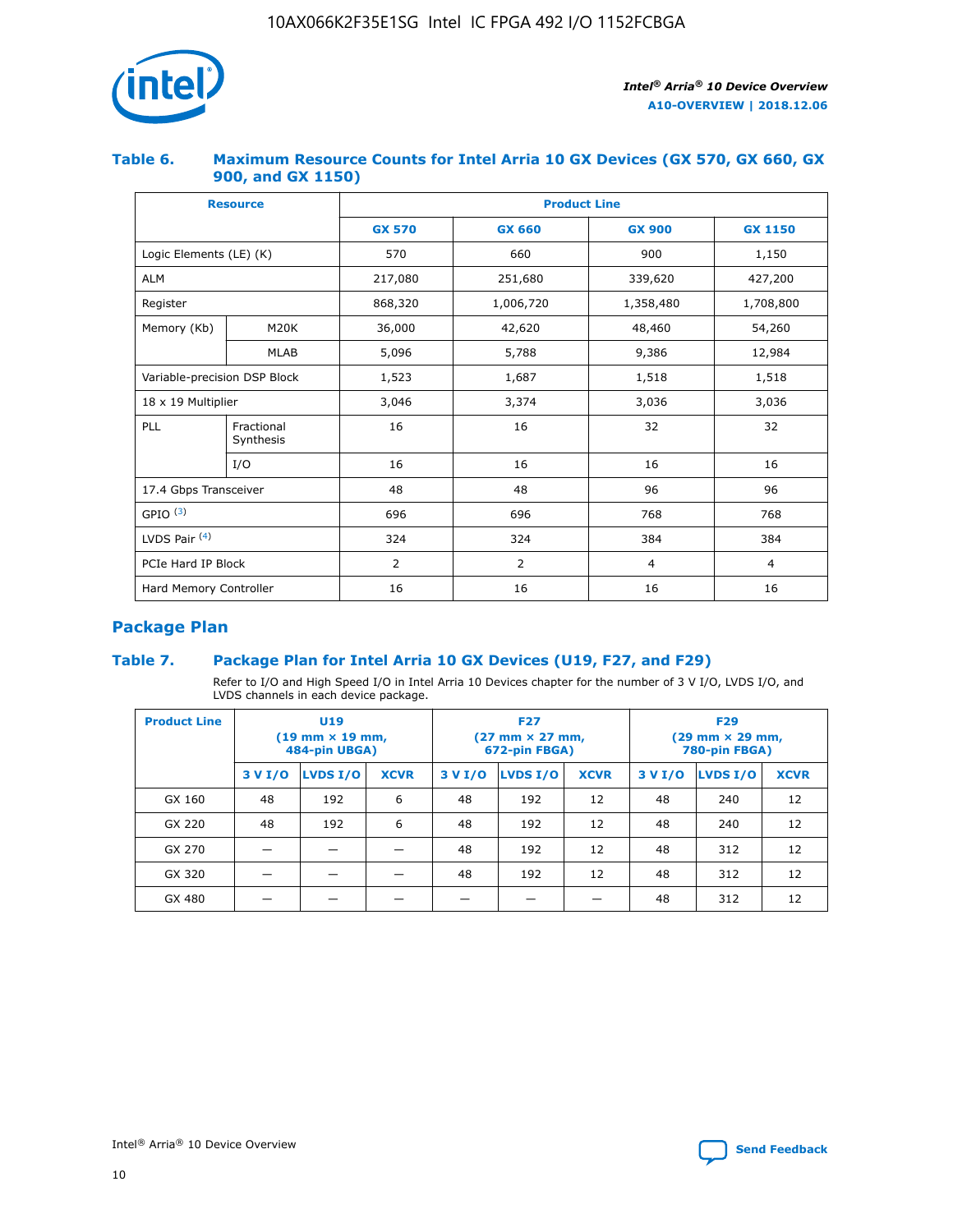

#### **Table 8. Package Plan for Intel Arria 10 GX Devices (F34, F35, NF40, and KF40)**

Refer to I/O and High Speed I/O in Intel Arria 10 Devices chapter for the number of 3 V I/O, LVDS I/O, and LVDS channels in each device package.

| <b>Product Line</b> | <b>F34</b><br>$(35 \text{ mm} \times 35 \text{ mm})$<br>1152-pin FBGA) |                    | <b>F35</b><br>$(35 \text{ mm} \times 35 \text{ mm})$<br><b>1152-pin FBGA)</b> |           | <b>KF40</b><br>$(40$ mm $\times$ 40 mm,<br>1517-pin FBGA) |             |           | <b>NF40</b><br>$(40$ mm $\times$ 40 mm,<br><b>1517-pin FBGA)</b> |             |            |                    |             |
|---------------------|------------------------------------------------------------------------|--------------------|-------------------------------------------------------------------------------|-----------|-----------------------------------------------------------|-------------|-----------|------------------------------------------------------------------|-------------|------------|--------------------|-------------|
|                     | 3V<br>I/O                                                              | <b>LVDS</b><br>I/O | <b>XCVR</b>                                                                   | 3V<br>I/O | <b>LVDS</b><br>I/O                                        | <b>XCVR</b> | 3V<br>I/O | <b>LVDS</b><br>I/O                                               | <b>XCVR</b> | 3 V<br>I/O | <b>LVDS</b><br>I/O | <b>XCVR</b> |
| GX 270              | 48                                                                     | 336                | 24                                                                            | 48        | 336                                                       | 24          |           |                                                                  |             |            |                    |             |
| GX 320              | 48                                                                     | 336                | 24                                                                            | 48        | 336                                                       | 24          |           |                                                                  |             |            |                    |             |
| GX 480              | 48                                                                     | 444                | 24                                                                            | 48        | 348                                                       | 36          |           |                                                                  |             |            |                    |             |
| GX 570              | 48                                                                     | 444                | 24                                                                            | 48        | 348                                                       | 36          | 96        | 600                                                              | 36          | 48         | 540                | 48          |
| GX 660              | 48                                                                     | 444                | 24                                                                            | 48        | 348                                                       | 36          | 96        | 600                                                              | 36          | 48         | 540                | 48          |
| GX 900              |                                                                        | 504                | 24                                                                            | -         |                                                           |             |           |                                                                  |             |            | 600                | 48          |
| GX 1150             |                                                                        | 504                | 24                                                                            |           |                                                           |             |           |                                                                  |             |            | 600                | 48          |

#### **Table 9. Package Plan for Intel Arria 10 GX Devices (RF40, NF45, SF45, and UF45)**

Refer to I/O and High Speed I/O in Intel Arria 10 Devices chapter for the number of 3 V I/O, LVDS I/O, and LVDS channels in each device package.

| <b>Product Line</b> | <b>RF40</b><br>$(40$ mm $\times$ 40 mm,<br>1517-pin FBGA) |                    |             | <b>NF45</b><br>$(45 \text{ mm} \times 45 \text{ mm})$<br><b>1932-pin FBGA)</b> |                    |             | <b>SF45</b><br>$(45 \text{ mm} \times 45 \text{ mm})$<br><b>1932-pin FBGA)</b> |                    |             | <b>UF45</b><br>$(45 \text{ mm} \times 45 \text{ mm})$<br><b>1932-pin FBGA)</b> |                    |             |
|---------------------|-----------------------------------------------------------|--------------------|-------------|--------------------------------------------------------------------------------|--------------------|-------------|--------------------------------------------------------------------------------|--------------------|-------------|--------------------------------------------------------------------------------|--------------------|-------------|
|                     | 3V<br>I/O                                                 | <b>LVDS</b><br>I/O | <b>XCVR</b> | 3 V<br>I/O                                                                     | <b>LVDS</b><br>I/O | <b>XCVR</b> | 3 V<br>I/O                                                                     | <b>LVDS</b><br>I/O | <b>XCVR</b> | 3V<br>I/O                                                                      | <b>LVDS</b><br>I/O | <b>XCVR</b> |
| GX 900              |                                                           | 342                | 66          | _                                                                              | 768                | 48          |                                                                                | 624                | 72          |                                                                                | 480                | 96          |
| GX 1150             |                                                           | 342                | 66          | _                                                                              | 768                | 48          |                                                                                | 624                | 72          |                                                                                | 480                | 96          |

#### **Related Information**

[I/O and High-Speed Differential I/O Interfaces in Intel Arria 10 Devices chapter, Intel](https://www.intel.com/content/www/us/en/programmable/documentation/sam1403482614086.html#sam1403482030321) [Arria 10 Device Handbook](https://www.intel.com/content/www/us/en/programmable/documentation/sam1403482614086.html#sam1403482030321)

Provides the number of 3 V and LVDS I/Os, and LVDS channels for each Intel Arria 10 device package.

## **Intel Arria 10 GT**

This section provides the available options, maximum resource counts, and package plan for the Intel Arria 10 GT devices.

The information in this section is correct at the time of publication. For the latest information and to get more details, refer to the Intel FPGA Product Selector.

#### **Related Information**

#### [Intel FPGA Product Selector](http://www.altera.com/products/selector/psg-selector.html)

Provides the latest information on Intel products.

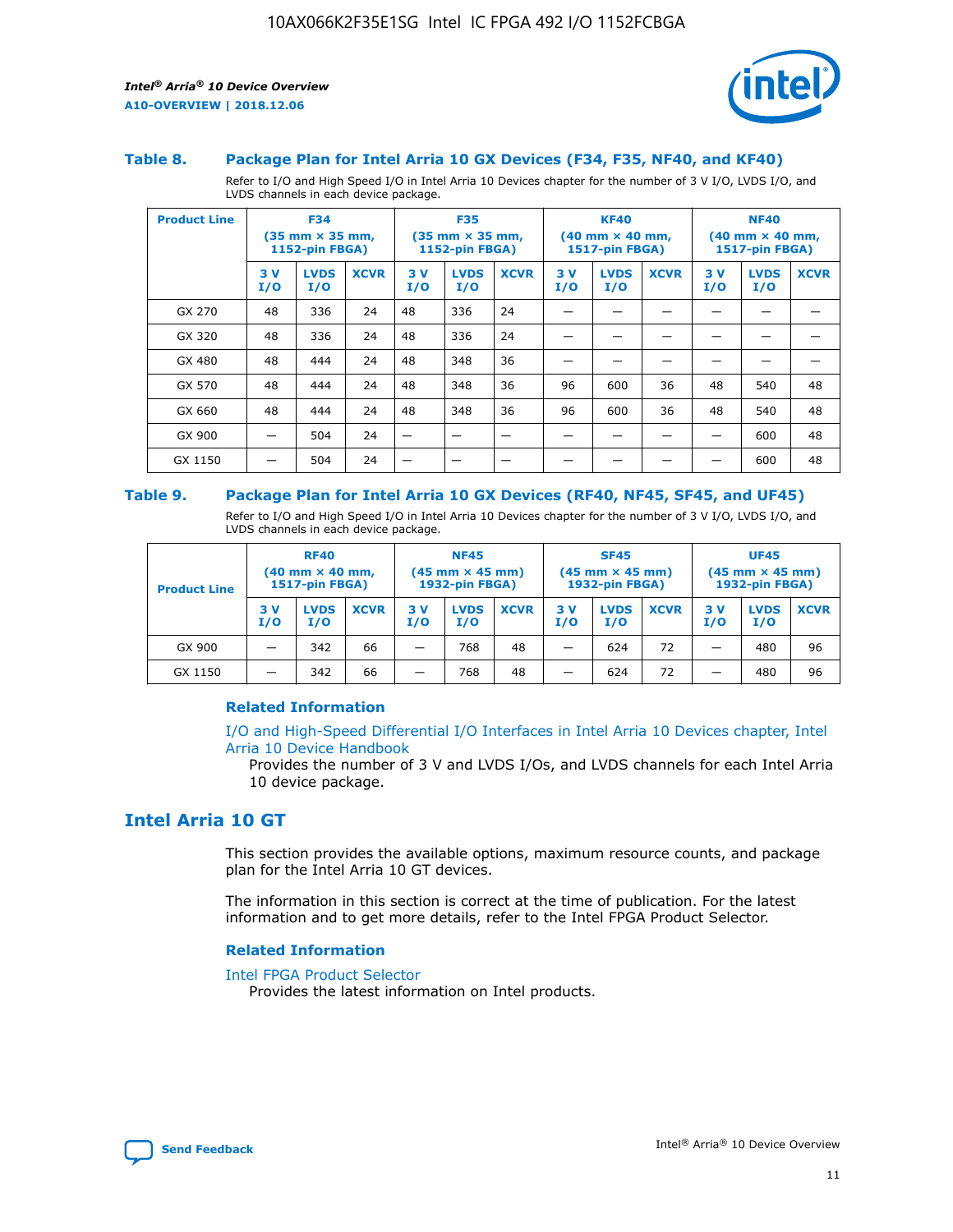

## **Available Options**

#### **Figure 2. Sample Ordering Code and Available Options for Intel Arria 10 GT Devices**

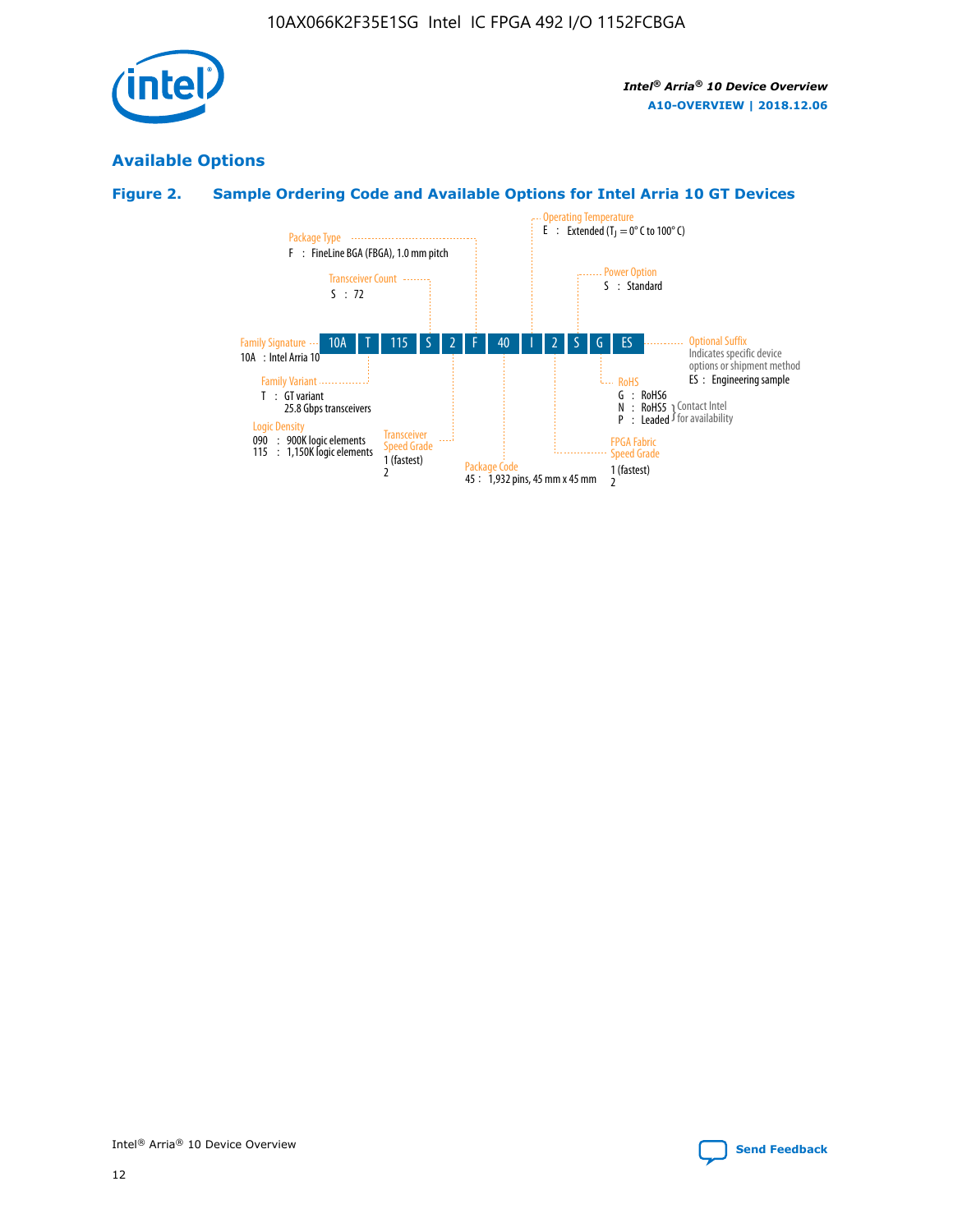

#### **Maximum Resources**

#### **Table 10. Maximum Resource Counts for Intel Arria 10 GT Devices**

| <b>Resource</b>              |                      |                | <b>Product Line</b> |  |
|------------------------------|----------------------|----------------|---------------------|--|
|                              |                      | <b>GT 900</b>  | GT 1150             |  |
| Logic Elements (LE) (K)      |                      | 900            | 1,150               |  |
| <b>ALM</b>                   |                      | 339,620        | 427,200             |  |
| Register                     |                      | 1,358,480      | 1,708,800           |  |
| Memory (Kb)                  | M <sub>20</sub> K    | 48,460         | 54,260              |  |
|                              | <b>MLAB</b>          | 9,386          | 12,984              |  |
| Variable-precision DSP Block |                      | 1,518          | 1,518               |  |
| 18 x 19 Multiplier           |                      | 3,036          | 3,036               |  |
| PLL                          | Fractional Synthesis | 32             | 32                  |  |
|                              | I/O                  | 16             | 16                  |  |
| Transceiver                  | 17.4 Gbps            | 72(5)          | 72(5)               |  |
|                              | 25.8 Gbps            | 6              | 6                   |  |
| GPIO <sup>(6)</sup>          |                      | 624            | 624                 |  |
| LVDS Pair $(7)$              |                      | 312            | 312                 |  |
| PCIe Hard IP Block           |                      | $\overline{4}$ | $\overline{4}$      |  |
| Hard Memory Controller       |                      | 16             | 16                  |  |

#### **Related Information**

#### [Intel Arria 10 GT Channel Usage](https://www.intel.com/content/www/us/en/programmable/documentation/nik1398707230472.html#nik1398707008178)

Configuring GT/GX channels in Intel Arria 10 GT devices.

#### **Package Plan**

#### **Table 11. Package Plan for Intel Arria 10 GT Devices**

Refer to I/O and High Speed I/O in Intel Arria 10 Devices chapter for the number of 3 V I/O, LVDS I/O, and LVDS channels in each device package.

| <b>Product Line</b> | <b>SF45</b><br>(45 mm × 45 mm, 1932-pin FBGA) |                 |             |  |  |  |
|---------------------|-----------------------------------------------|-----------------|-------------|--|--|--|
|                     | 3 V I/O                                       | <b>LVDS I/O</b> | <b>XCVR</b> |  |  |  |
| GT 900              |                                               | 624             | 72          |  |  |  |
| GT 1150             |                                               | 624             | 72          |  |  |  |

<sup>(7)</sup> Each LVDS I/O pair can be used as differential input or output.



 $(5)$  If all 6 GT channels are in use, 12 of the GX channels are not usable.

<sup>(6)</sup> The number of GPIOs does not include transceiver I/Os. In the Intel Quartus Prime software, the number of user I/Os includes transceiver I/Os.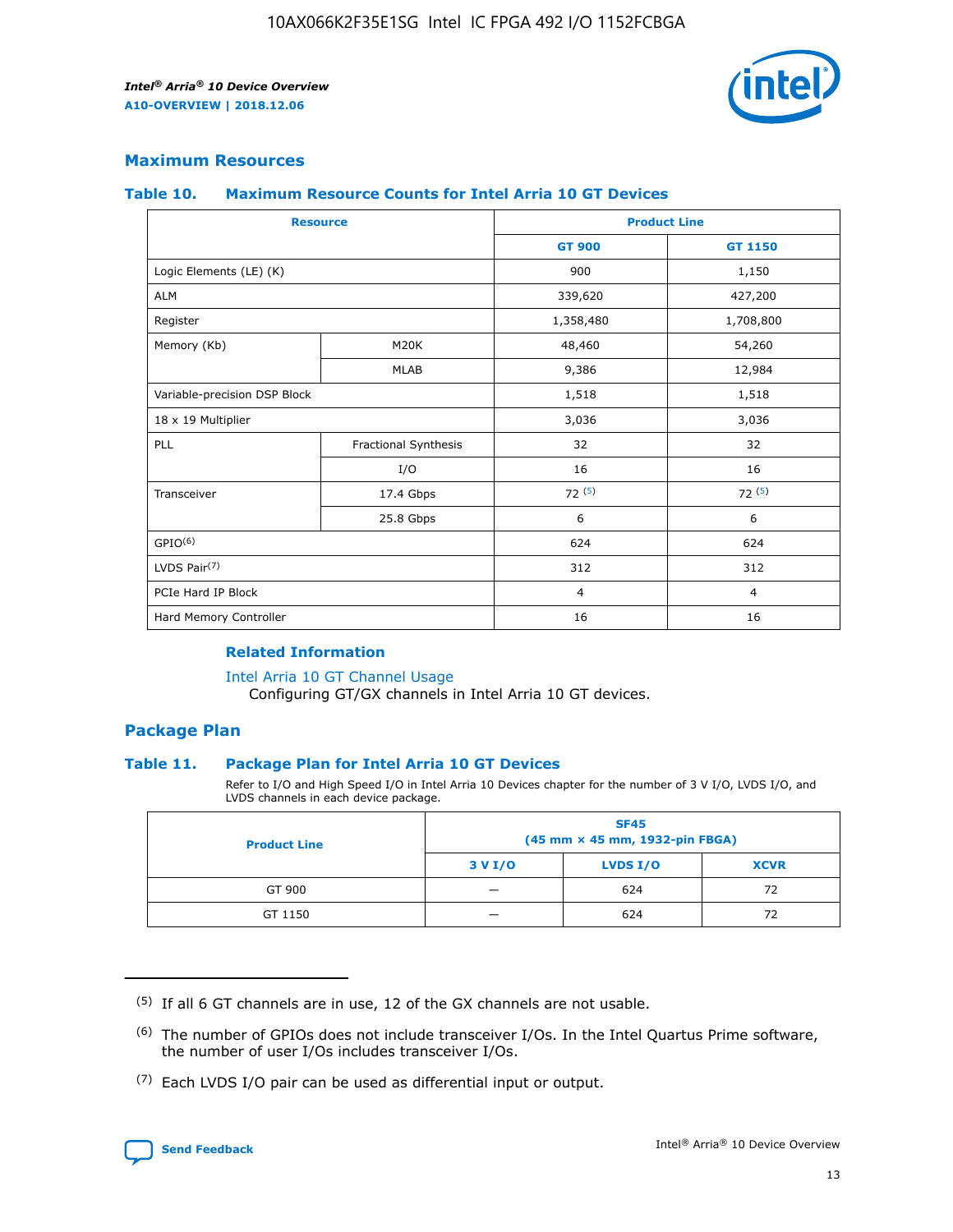

#### **Related Information**

[I/O and High-Speed Differential I/O Interfaces in Intel Arria 10 Devices chapter, Intel](https://www.intel.com/content/www/us/en/programmable/documentation/sam1403482614086.html#sam1403482030321) [Arria 10 Device Handbook](https://www.intel.com/content/www/us/en/programmable/documentation/sam1403482614086.html#sam1403482030321)

Provides the number of 3 V and LVDS I/Os, and LVDS channels for each Intel Arria 10 device package.

## **Intel Arria 10 SX**

This section provides the available options, maximum resource counts, and package plan for the Intel Arria 10 SX devices.

The information in this section is correct at the time of publication. For the latest information and to get more details, refer to the Intel FPGA Product Selector.

#### **Related Information**

[Intel FPGA Product Selector](http://www.altera.com/products/selector/psg-selector.html) Provides the latest information on Intel products.

#### **Available Options**

#### **Figure 3. Sample Ordering Code and Available Options for Intel Arria 10 SX Devices**



#### **Related Information**

[Transceiver Performance for Intel Arria 10 GX/SX Devices](https://www.intel.com/content/www/us/en/programmable/documentation/mcn1413182292568.html#mcn1413213965502) Provides more information about the transceiver speed grade.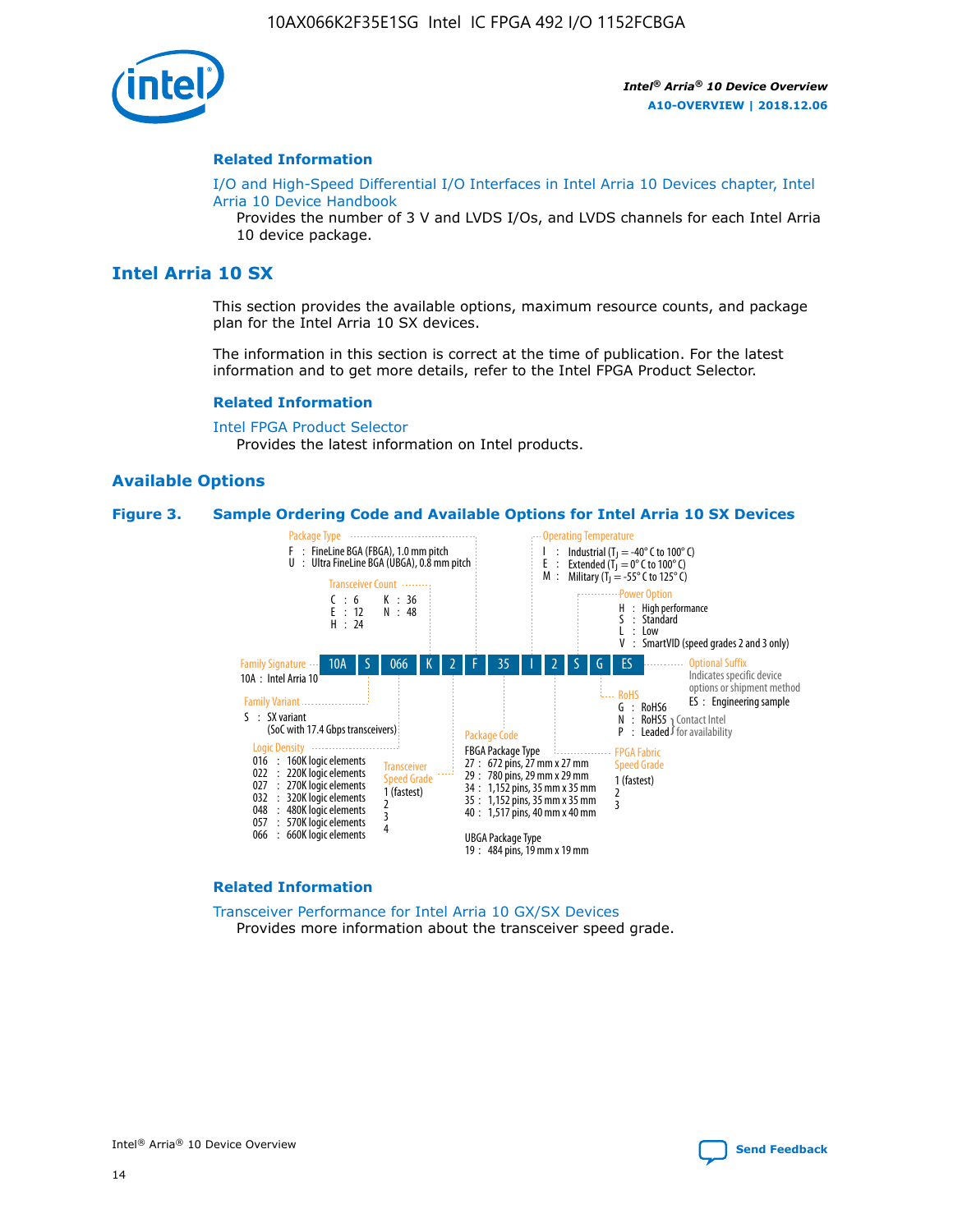

#### **Maximum Resources**

#### **Table 12. Maximum Resource Counts for Intel Arria 10 SX Devices**

| <b>Resource</b>                   |                         | <b>Product Line</b> |               |                |                |                |                |                |  |  |  |
|-----------------------------------|-------------------------|---------------------|---------------|----------------|----------------|----------------|----------------|----------------|--|--|--|
|                                   |                         | <b>SX 160</b>       | <b>SX 220</b> | <b>SX 270</b>  | <b>SX 320</b>  | <b>SX 480</b>  | <b>SX 570</b>  | <b>SX 660</b>  |  |  |  |
| Logic Elements (LE) (K)           |                         | 160                 | 220           | 270            | 320            | 480            | 570            | 660            |  |  |  |
| <b>ALM</b>                        |                         | 61,510              | 80,330        | 101,620        | 119,900        | 183,590        | 217,080        | 251,680        |  |  |  |
| Register                          |                         | 246,040             | 321,320       | 406,480        | 479,600        | 734,360        | 868,320        | 1,006,720      |  |  |  |
| Memory (Kb)                       | M <sub>20</sub> K       | 8,800               | 11,740        | 15,000         | 17,820         | 28,620         | 36,000         | 42,620         |  |  |  |
|                                   | <b>MLAB</b>             | 1,050               | 1,690         | 2,452          | 2,727          | 4,164          | 5,096          | 5,788          |  |  |  |
| Variable-precision DSP Block      |                         | 156                 | 192           | 830            | 985            | 1,368          | 1,523          | 1,687          |  |  |  |
| 18 x 19 Multiplier                |                         | 312                 | 384           | 1,660          | 1,970          | 2,736          | 3,046          | 3,374          |  |  |  |
| PLL                               | Fractional<br>Synthesis | 6                   | 6             | 8              | 8              | 12             | 16             | 16             |  |  |  |
|                                   | I/O                     | 6                   | 6             | 8              | 8              | 12             | 16             | 16             |  |  |  |
| 17.4 Gbps Transceiver             |                         | 12                  | 12            | 24             | 24             | 36             | 48             | 48             |  |  |  |
| GPIO <sup>(8)</sup>               |                         | 288                 | 288           | 384            | 384            | 492            | 696            | 696            |  |  |  |
| LVDS Pair $(9)$                   |                         | 120                 | 120           | 168            | 168            | 174            | 324            | 324            |  |  |  |
| PCIe Hard IP Block                |                         | $\mathbf{1}$        | $\mathbf{1}$  | $\overline{2}$ | $\overline{2}$ | $\overline{2}$ | $\overline{2}$ | $\overline{2}$ |  |  |  |
| Hard Memory Controller            |                         | 6                   | 6             | 8              | 8              | 12             | 16             | 16             |  |  |  |
| ARM Cortex-A9 MPCore<br>Processor |                         | Yes                 | Yes           | Yes            | Yes            | Yes            | Yes            | <b>Yes</b>     |  |  |  |

#### **Package Plan**

#### **Table 13. Package Plan for Intel Arria 10 SX Devices (U19, F27, F29, and F34)**

Refer to I/O and High Speed I/O in Intel Arria 10 Devices chapter for the number of 3 V I/O, LVDS I/O, and LVDS channels in each device package.

| <b>Product Line</b> | <b>U19</b><br>$(19 \text{ mm} \times 19 \text{ mm})$<br>484-pin UBGA) |                    |             | <b>F27</b><br>$(27 \text{ mm} \times 27 \text{ mm})$<br>672-pin FBGA) |                    | <b>F29</b><br>$(29$ mm $\times$ 29 mm,<br>780-pin FBGA) |            |                    | <b>F34</b><br>$(35 \text{ mm} \times 35 \text{ mm})$<br>1152-pin FBGA) |           |                    |             |
|---------------------|-----------------------------------------------------------------------|--------------------|-------------|-----------------------------------------------------------------------|--------------------|---------------------------------------------------------|------------|--------------------|------------------------------------------------------------------------|-----------|--------------------|-------------|
|                     | 3V<br>I/O                                                             | <b>LVDS</b><br>I/O | <b>XCVR</b> | 3V<br>I/O                                                             | <b>LVDS</b><br>I/O | <b>XCVR</b>                                             | 3 V<br>I/O | <b>LVDS</b><br>I/O | <b>XCVR</b>                                                            | 3V<br>I/O | <b>LVDS</b><br>I/O | <b>XCVR</b> |
| SX 160              | 48                                                                    | 144                | 6           | 48                                                                    | 192                | 12                                                      | 48         | 240                | 12                                                                     | –         |                    |             |
| SX 220              | 48                                                                    | 144                | 6           | 48                                                                    | 192                | 12                                                      | 48         | 240                | 12                                                                     |           |                    |             |
| SX 270              |                                                                       |                    |             | 48                                                                    | 192                | 12                                                      | 48         | 312                | 12                                                                     | 48        | 336                | 24          |
| SX 320              |                                                                       |                    |             | 48                                                                    | 192                | 12                                                      | 48         | 312                | 12                                                                     | 48        | 336                | 24          |
|                     | continued                                                             |                    |             |                                                                       |                    |                                                         |            |                    |                                                                        |           |                    |             |

 $(8)$  The number of GPIOs does not include transceiver I/Os. In the Intel Quartus Prime software, the number of user I/Os includes transceiver I/Os.

 $(9)$  Each LVDS I/O pair can be used as differential input or output.

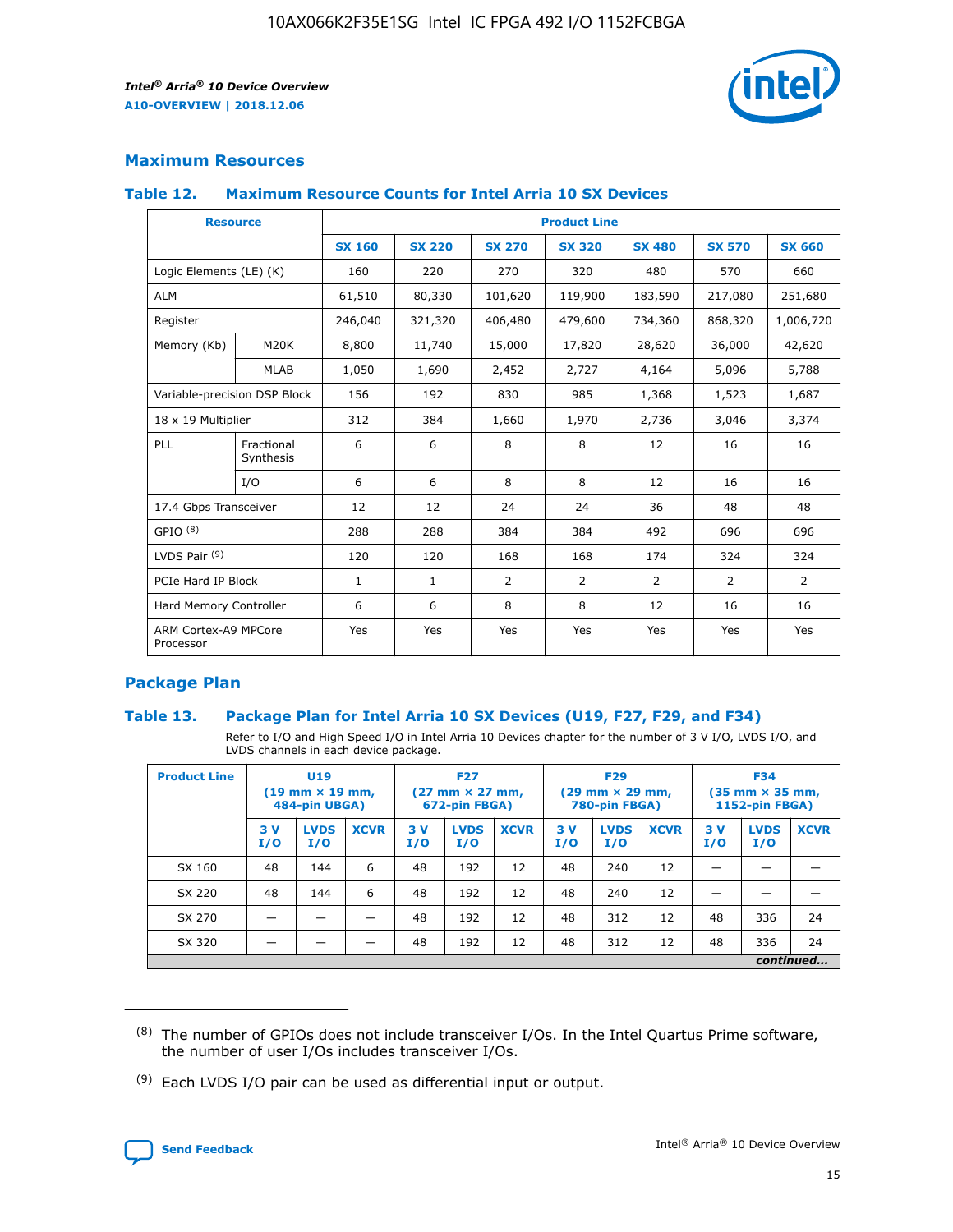

| <b>Product Line</b> | <b>U19</b><br>$(19 \text{ mm} \times 19 \text{ mm})$<br>484-pin UBGA) |                    | <b>F27</b><br>$(27 \text{ mm} \times 27 \text{ mm})$<br>672-pin FBGA) |           |                    | <b>F29</b><br>$(29$ mm $\times$ 29 mm,<br>780-pin FBGA) |           |                    | <b>F34</b><br>$(35$ mm $\times$ 35 mm,<br><b>1152-pin FBGA)</b> |           |                    |             |
|---------------------|-----------------------------------------------------------------------|--------------------|-----------------------------------------------------------------------|-----------|--------------------|---------------------------------------------------------|-----------|--------------------|-----------------------------------------------------------------|-----------|--------------------|-------------|
|                     | 3 V<br>I/O                                                            | <b>LVDS</b><br>I/O | <b>XCVR</b>                                                           | 3V<br>I/O | <b>LVDS</b><br>I/O | <b>XCVR</b>                                             | 3V<br>I/O | <b>LVDS</b><br>I/O | <b>XCVR</b>                                                     | 3V<br>I/O | <b>LVDS</b><br>I/O | <b>XCVR</b> |
| SX 480              |                                                                       |                    |                                                                       |           |                    |                                                         | 48        | 312                | 12                                                              | 48        | 444                | 24          |
| SX 570              |                                                                       |                    |                                                                       |           |                    |                                                         |           |                    |                                                                 | 48        | 444                | 24          |
| SX 660              |                                                                       |                    |                                                                       |           |                    |                                                         |           |                    |                                                                 | 48        | 444                | 24          |

#### **Table 14. Package Plan for Intel Arria 10 SX Devices (F35, KF40, and NF40)**

Refer to I/O and High Speed I/O in Intel Arria 10 Devices chapter for the number of 3 V I/O, LVDS I/O, and LVDS channels in each device package.

| <b>Product Line</b> | <b>F35</b><br>(35 mm × 35 mm,<br><b>1152-pin FBGA)</b> |          |             |                                           | <b>KF40</b><br>(40 mm × 40 mm,<br>1517-pin FBGA) |    | <b>NF40</b><br>$(40 \text{ mm} \times 40 \text{ mm})$<br>1517-pin FBGA) |          |             |  |
|---------------------|--------------------------------------------------------|----------|-------------|-------------------------------------------|--------------------------------------------------|----|-------------------------------------------------------------------------|----------|-------------|--|
|                     | 3 V I/O                                                | LVDS I/O | <b>XCVR</b> | <b>LVDS I/O</b><br>3 V I/O<br><b>XCVR</b> |                                                  |    | 3 V I/O                                                                 | LVDS I/O | <b>XCVR</b> |  |
| SX 270              | 48                                                     | 336      | 24          |                                           |                                                  |    |                                                                         |          |             |  |
| SX 320              | 48                                                     | 336      | 24          |                                           |                                                  |    |                                                                         |          |             |  |
| SX 480              | 48                                                     | 348      | 36          |                                           |                                                  |    |                                                                         |          |             |  |
| SX 570              | 48                                                     | 348      | 36          | 96                                        | 600                                              | 36 | 48                                                                      | 540      | 48          |  |
| SX 660              | 48                                                     | 348      | 36          | 96                                        | 600                                              | 36 | 48                                                                      | 540      | 48          |  |

#### **Related Information**

[I/O and High-Speed Differential I/O Interfaces in Intel Arria 10 Devices chapter, Intel](https://www.intel.com/content/www/us/en/programmable/documentation/sam1403482614086.html#sam1403482030321) [Arria 10 Device Handbook](https://www.intel.com/content/www/us/en/programmable/documentation/sam1403482614086.html#sam1403482030321)

Provides the number of 3 V and LVDS I/Os, and LVDS channels for each Intel Arria 10 device package.

Intel<sup>®</sup> Arria<sup>®</sup> 10 Device Overview **[Send Feedback](mailto:FPGAtechdocfeedback@intel.com?subject=Feedback%20on%20Intel%20Arria%2010%20Device%20Overview%20(A10-OVERVIEW%202018.12.06)&body=We%20appreciate%20your%20feedback.%20In%20your%20comments,%20also%20specify%20the%20page%20number%20or%20paragraph.%20Thank%20you.)** Send Feedback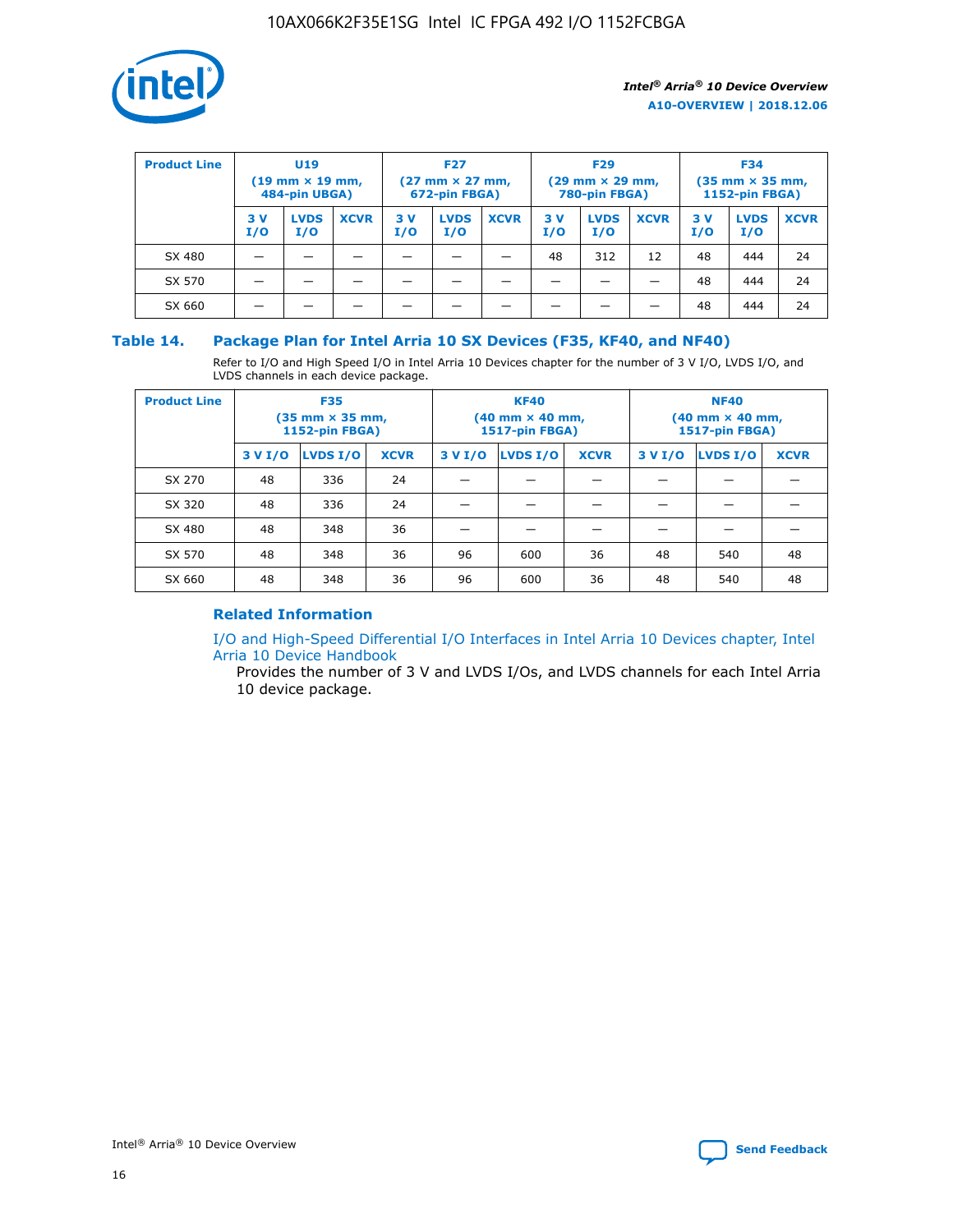

## **I/O Vertical Migration for Intel Arria 10 Devices**

#### **Figure 4. Migration Capability Across Intel Arria 10 Product Lines**

- The arrows indicate the migration paths. The devices included in each vertical migration path are shaded. Devices with fewer resources in the same path have lighter shades.
- To achieve the full I/O migration across product lines in the same migration path, restrict I/Os and transceivers usage to match the product line with the lowest I/O and transceiver counts.
- An LVDS I/O bank in the source device may be mapped to a 3 V I/O bank in the target device. To use memory interface clock frequency higher than 533 MHz, assign external memory interface pins only to banks that are LVDS I/O in both devices.
- There may be nominal 0.15 mm package height difference between some product lines in the same package type.
	- **Variant Product Line Package U19 F27 F29 F34 F35 KF40 NF40 RF40 NF45 SF45 UF45** Intel® Arria® 10 GX GX 160 GX 220 GX 270 GX 320 GX 480 GX 570 GX 660 GX 900 GX 1150 Intel Arria 10 GT GT 900 GT 1150 Intel Arria 10 SX SX 160 SX 220 SX 270 SX 320 SX 480 SX 570 SX 660
- Some migration paths are not shown in the Intel Quartus Prime software **Pin Migration View**.

*Note:* To verify the pin migration compatibility, use the **Pin Migration View** window in the Intel Quartus Prime software Pin Planner.

## **Adaptive Logic Module**

Intel Arria 10 devices use a 20 nm ALM as the basic building block of the logic fabric.

The ALM architecture is the same as the previous generation FPGAs, allowing for efficient implementation of logic functions and easy conversion of IP between the device generations.

The ALM, as shown in following figure, uses an 8-input fracturable look-up table (LUT) with four dedicated registers to help improve timing closure in register-rich designs and achieve an even higher design packing capability than the traditional two-register per LUT architecture.

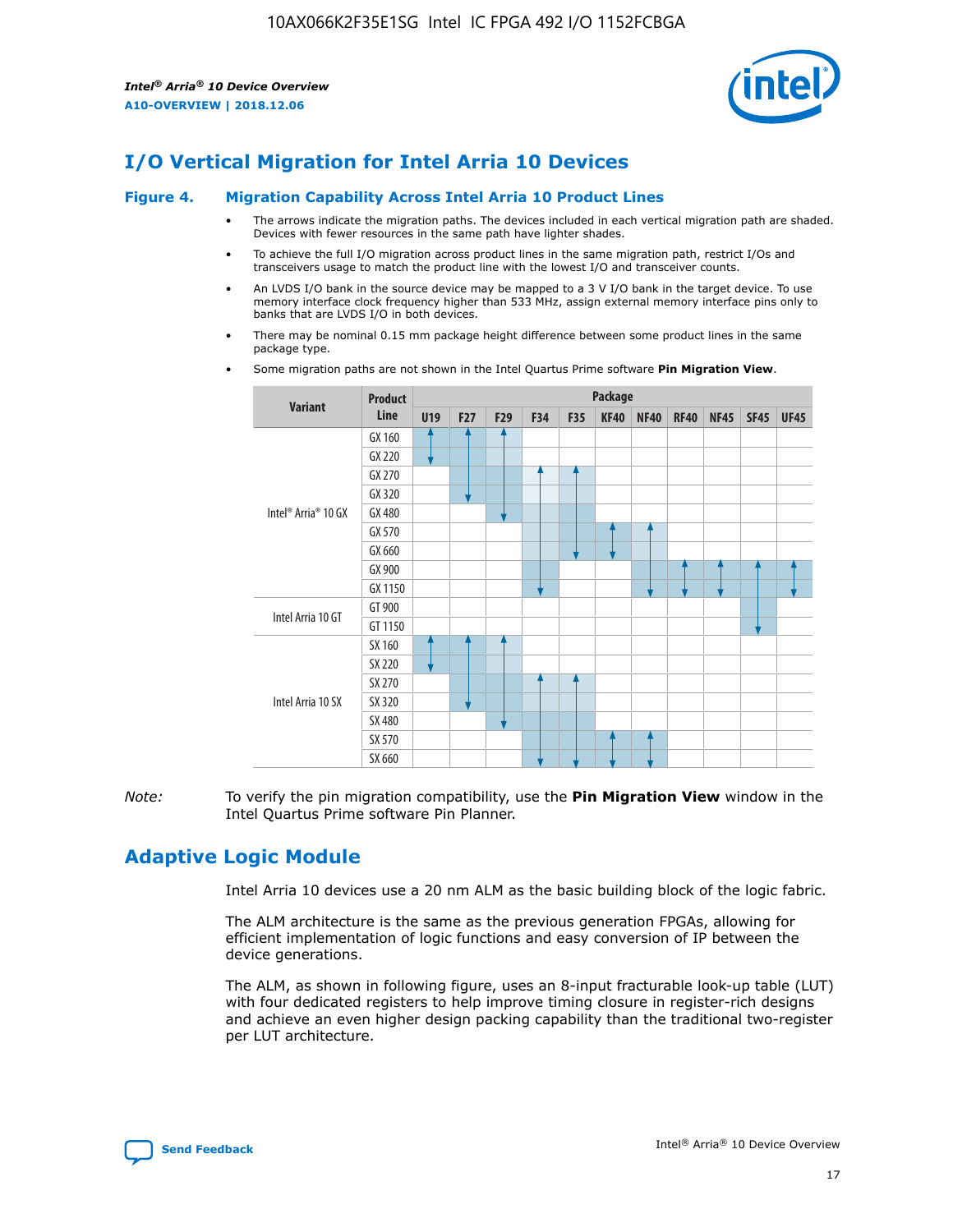

**Figure 5. ALM for Intel Arria 10 Devices**



The Intel Quartus Prime software optimizes your design according to the ALM logic structure and automatically maps legacy designs into the Intel Arria 10 ALM architecture.

## **Variable-Precision DSP Block**

The Intel Arria 10 variable precision DSP blocks support fixed-point arithmetic and floating-point arithmetic.

Features for fixed-point arithmetic:

- High-performance, power-optimized, and fully registered multiplication operations
- 18-bit and 27-bit word lengths
- Two 18 x 19 multipliers or one 27 x 27 multiplier per DSP block
- Built-in addition, subtraction, and 64-bit double accumulation register to combine multiplication results
- Cascading 19-bit or 27-bit when pre-adder is disabled and cascading 18-bit when pre-adder is used to form the tap-delay line for filtering applications
- Cascading 64-bit output bus to propagate output results from one block to the next block without external logic support
- Hard pre-adder supported in 19-bit and 27-bit modes for symmetric filters
- Internal coefficient register bank in both 18-bit and 27-bit modes for filter implementation
- 18-bit and 27-bit systolic finite impulse response (FIR) filters with distributed output adder
- Biased rounding support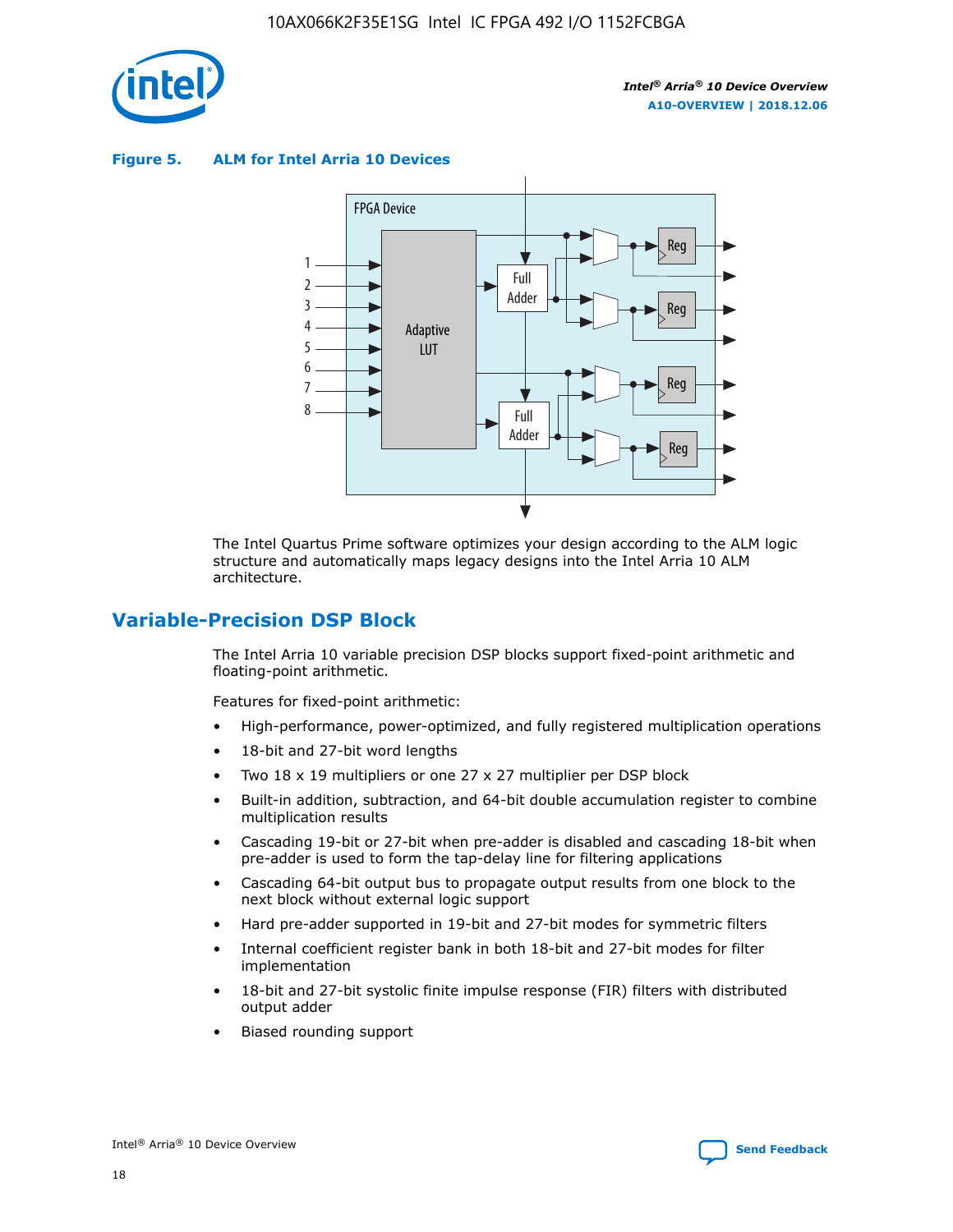

Features for floating-point arithmetic:

- A completely hardened architecture that supports multiplication, addition, subtraction, multiply-add, and multiply-subtract
- Multiplication with accumulation capability and a dynamic accumulator reset control
- Multiplication with cascade summation capability
- Multiplication with cascade subtraction capability
- Complex multiplication
- Direct vector dot product
- Systolic FIR filter

#### **Table 15. Variable-Precision DSP Block Configurations for Intel Arria 10 Devices**

| <b>Usage Example</b>                                       | <b>Multiplier Size (Bit)</b>    | <b>DSP Block Resources</b> |
|------------------------------------------------------------|---------------------------------|----------------------------|
| Medium precision fixed point                               | Two 18 x 19                     |                            |
| High precision fixed or Single precision<br>floating point | One 27 x 27                     |                            |
| Fixed point FFTs                                           | One 19 x 36 with external adder |                            |
| Very high precision fixed point                            | One 36 x 36 with external adder |                            |
| Double precision floating point                            | One 54 x 54 with external adder | 4                          |

#### **Table 16. Resources for Fixed-Point Arithmetic in Intel Arria 10 Devices**

The table lists the variable-precision DSP resources by bit precision for each Intel Arria 10 device.

| <b>Variant</b>  | <b>Product Line</b> | <b>Variable-</b><br>precision<br><b>DSP Block</b> | <b>Independent Input and Output</b><br><b>Multiplications Operator</b> |                                     | 18 x 19<br><b>Multiplier</b><br><b>Adder Sum</b> | $18 \times 18$<br><b>Multiplier</b><br><b>Adder</b> |
|-----------------|---------------------|---------------------------------------------------|------------------------------------------------------------------------|-------------------------------------|--------------------------------------------------|-----------------------------------------------------|
|                 |                     |                                                   | 18 x 19<br><b>Multiplier</b>                                           | $27 \times 27$<br><b>Multiplier</b> | <b>Mode</b>                                      | <b>Summed with</b><br>36 bit Input                  |
| AIntel Arria 10 | GX 160              | 156                                               | 312                                                                    | 156                                 | 156                                              | 156                                                 |
| GX              | GX 220              | 192                                               | 384                                                                    | 192                                 | 192                                              | 192                                                 |
|                 | GX 270              | 830                                               | 1,660                                                                  | 830                                 | 830                                              | 830                                                 |
|                 | GX 320              | 984                                               | 1,968                                                                  | 984                                 | 984                                              | 984                                                 |
|                 | GX 480              | 1,368                                             | 2,736                                                                  | 1,368                               | 1,368                                            | 1,368                                               |
|                 | GX 570              | 1,523                                             | 3,046                                                                  | 1,523                               | 1,523                                            | 1,523                                               |
|                 | GX 660              | 1,687                                             | 3,374                                                                  | 1,687                               | 1,687                                            | 1,687                                               |
|                 | GX 900              | 1,518                                             | 3,036                                                                  | 1,518                               | 1,518                                            | 1,518                                               |
|                 | GX 1150             | 1,518                                             | 3,036                                                                  | 1,518                               | 1,518                                            | 1,518                                               |
| Intel Arria 10  | GT 900              | 1,518                                             | 3,036                                                                  | 1,518                               | 1,518                                            | 1,518                                               |
| GT              | GT 1150             | 1,518                                             | 3,036                                                                  | 1,518                               | 1,518                                            | 1,518                                               |
| Intel Arria 10  | SX 160              | 156                                               | 312                                                                    | 156                                 | 156                                              | 156                                                 |
| <b>SX</b>       | SX 220              | 192                                               | 384                                                                    | 192                                 | 192                                              | 192                                                 |
|                 | SX 270              | 830                                               | 830<br>1,660                                                           |                                     | 830                                              | 830                                                 |
|                 |                     |                                                   |                                                                        |                                     |                                                  | continued                                           |

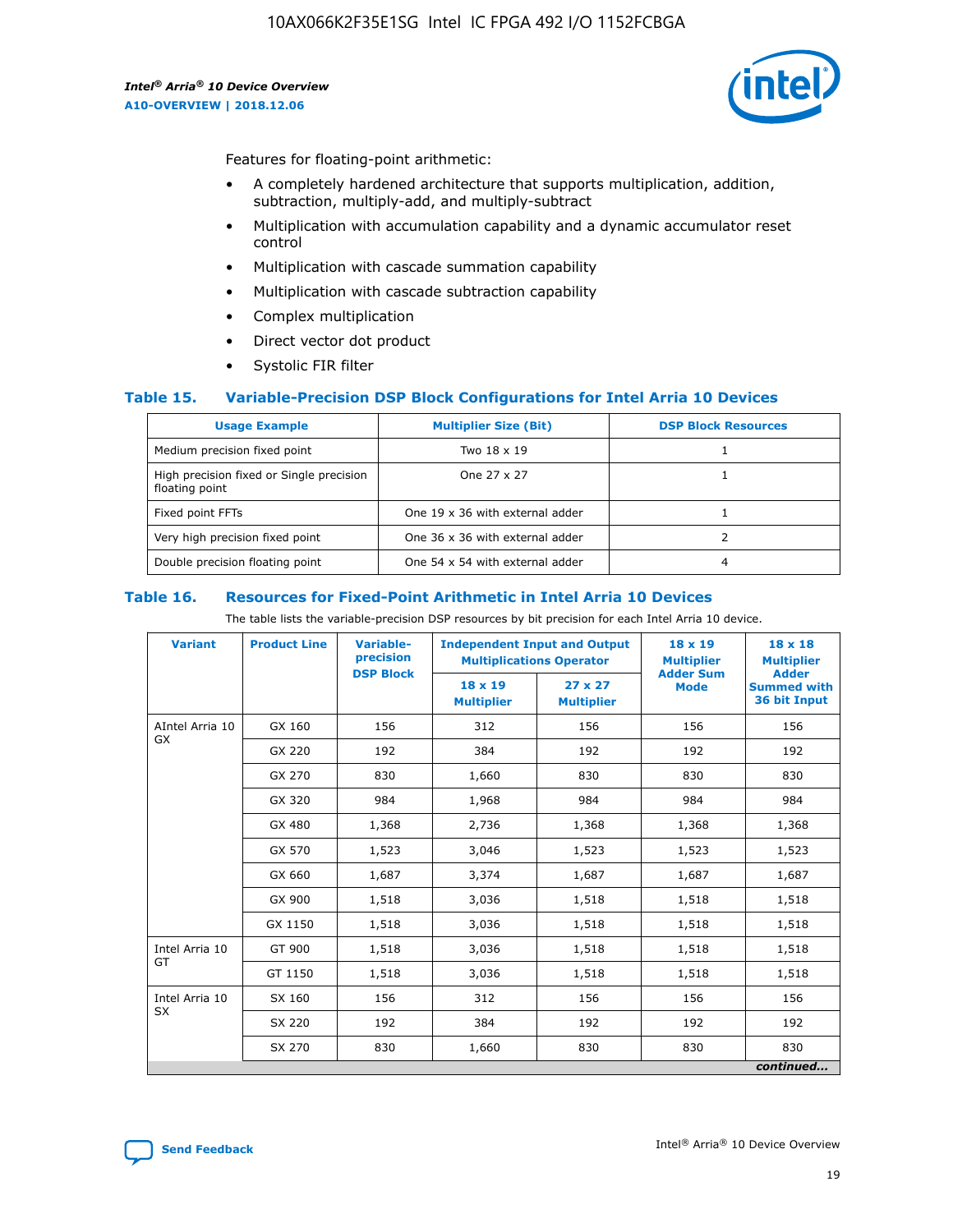

| <b>Variant</b> | <b>Product Line</b> | <b>Variable-</b><br>precision | <b>Multiplications Operator</b>     | <b>Independent Input and Output</b> | $18 \times 19$<br><b>Multiplier</b> | $18 \times 18$<br><b>Multiplier</b><br><b>Adder</b> |  |
|----------------|---------------------|-------------------------------|-------------------------------------|-------------------------------------|-------------------------------------|-----------------------------------------------------|--|
|                |                     | <b>DSP Block</b>              | $18 \times 19$<br><b>Multiplier</b> | $27 \times 27$<br><b>Multiplier</b> | <b>Adder Sum</b><br><b>Mode</b>     | <b>Summed with</b><br>36 bit Input                  |  |
|                | SX 320              | 984                           | 1,968                               | 984                                 | 984                                 | 984                                                 |  |
|                | SX 480              | 1,368                         | 2,736                               | 1,368                               | 1,368                               | 1,368                                               |  |
|                | SX 570              | 1,523                         | 3,046                               | 1,523                               | 1,523                               | 1,523                                               |  |
|                | SX 660              | 1,687                         | 3,374                               | 1,687                               | 1,687                               | 1,687                                               |  |

## **Table 17. Resources for Floating-Point Arithmetic in Intel Arria 10 Devices**

The table lists the variable-precision DSP resources by bit precision for each Intel Arria 10 device.

| <b>Variant</b> | <b>Product Line</b> | <b>Variable-</b><br>precision<br><b>DSP Block</b> | <b>Single</b><br><b>Precision</b><br><b>Floating-Point</b><br><b>Multiplication</b><br><b>Mode</b> | <b>Single-Precision</b><br><b>Floating-Point</b><br><b>Adder Mode</b> | Single-<br><b>Precision</b><br><b>Floating-Point</b><br><b>Multiply</b><br><b>Accumulate</b><br><b>Mode</b> | <b>Peak</b><br><b>Giga Floating-</b><br><b>Point</b><br><b>Operations</b><br>per Second<br>(GFLOPs) |
|----------------|---------------------|---------------------------------------------------|----------------------------------------------------------------------------------------------------|-----------------------------------------------------------------------|-------------------------------------------------------------------------------------------------------------|-----------------------------------------------------------------------------------------------------|
| Intel Arria 10 | GX 160              | 156                                               | 156                                                                                                | 156                                                                   | 156                                                                                                         | 140                                                                                                 |
| GX             | GX 220              | 192                                               | 192                                                                                                | 192                                                                   | 192                                                                                                         | 173                                                                                                 |
|                | GX 270              | 830                                               | 830                                                                                                | 830                                                                   | 830                                                                                                         | 747                                                                                                 |
|                | GX 320              | 984                                               | 984                                                                                                | 984                                                                   | 984                                                                                                         | 886                                                                                                 |
|                | GX 480              | 1,369                                             | 1,368                                                                                              | 1,368                                                                 | 1,368                                                                                                       | 1,231                                                                                               |
|                | GX 570              | 1,523                                             | 1,523                                                                                              | 1,523                                                                 | 1,523                                                                                                       | 1,371                                                                                               |
|                | GX 660              | 1,687                                             | 1,687                                                                                              | 1,687                                                                 | 1,687                                                                                                       | 1,518                                                                                               |
|                | GX 900              | 1,518                                             | 1,518                                                                                              | 1,518                                                                 | 1,518                                                                                                       | 1,366                                                                                               |
|                | GX 1150             | 1,518                                             | 1,518                                                                                              | 1,518                                                                 | 1,518                                                                                                       | 1,366                                                                                               |
| Intel Arria 10 | GT 900              | 1,518                                             | 1,518                                                                                              | 1,518                                                                 | 1,518                                                                                                       | 1,366                                                                                               |
| GT             | GT 1150             | 1,518                                             | 1,518                                                                                              | 1,518                                                                 | 1,518                                                                                                       | 1,366                                                                                               |
| Intel Arria 10 | SX 160              | 156                                               | 156                                                                                                | 156                                                                   | 156                                                                                                         | 140                                                                                                 |
| <b>SX</b>      | SX 220              | 192                                               | 192                                                                                                | 192                                                                   | 192                                                                                                         | 173                                                                                                 |
|                | SX 270              | 830                                               | 830                                                                                                | 830                                                                   | 830                                                                                                         | 747                                                                                                 |
|                | SX 320              | 984                                               | 984                                                                                                | 984                                                                   | 984                                                                                                         | 886                                                                                                 |
|                | SX 480              | 1,369                                             | 1,368                                                                                              | 1,368                                                                 | 1,368                                                                                                       | 1,231                                                                                               |
|                | SX 570              | 1,523                                             | 1,523                                                                                              | 1,523                                                                 | 1,523                                                                                                       | 1,371                                                                                               |
|                | SX 660              | 1,687                                             | 1,687                                                                                              | 1,687                                                                 | 1,687                                                                                                       | 1,518                                                                                               |

# **Embedded Memory Blocks**

The embedded memory blocks in the devices are flexible and designed to provide an optimal amount of small- and large-sized memory arrays to fit your design requirements.

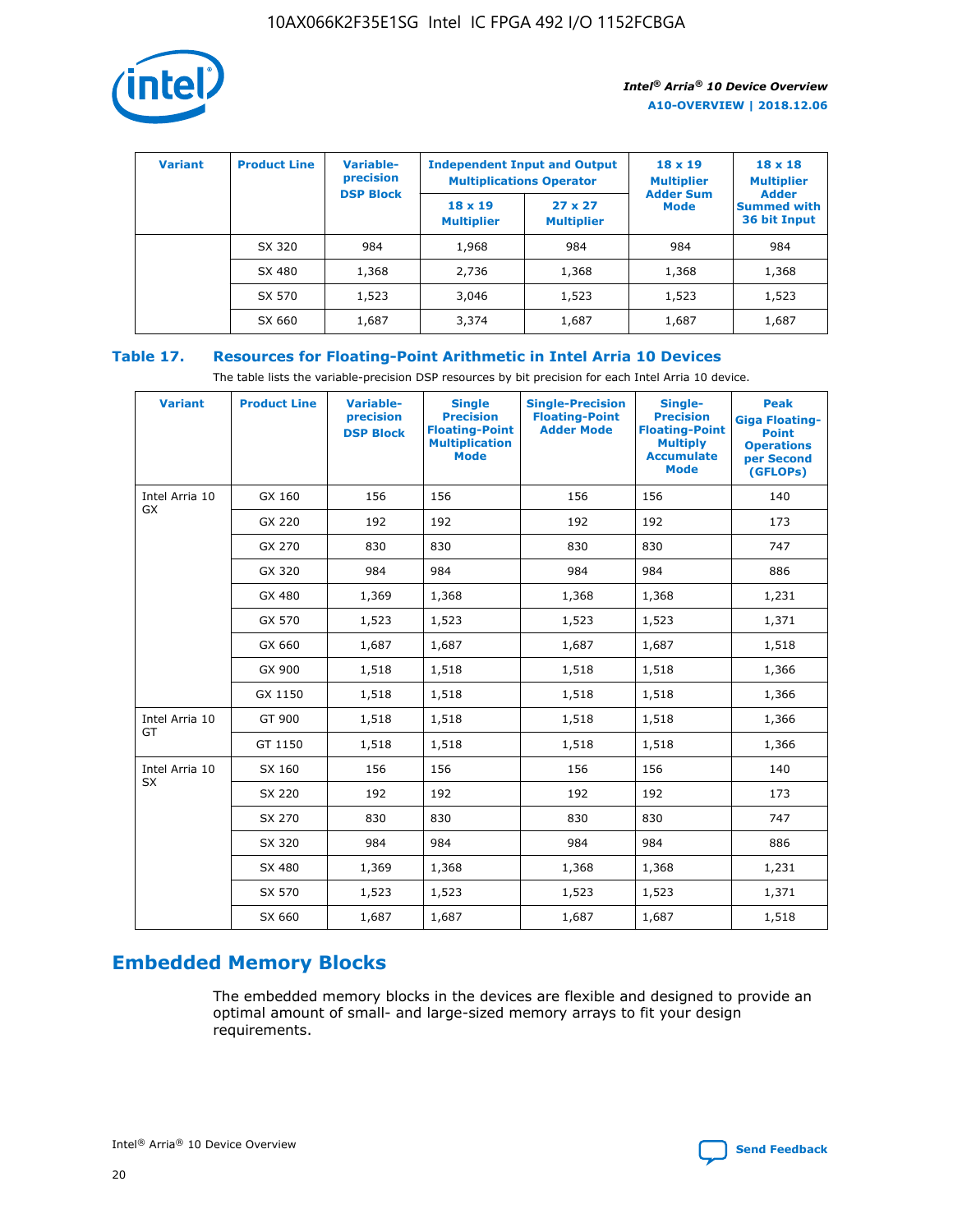

## **Types of Embedded Memory**

The Intel Arria 10 devices contain two types of memory blocks:

- 20 Kb M20K blocks—blocks of dedicated memory resources. The M20K blocks are ideal for larger memory arrays while still providing a large number of independent ports.
- 640 bit memory logic array blocks (MLABs)—enhanced memory blocks that are configured from dual-purpose logic array blocks (LABs). The MLABs are ideal for wide and shallow memory arrays. The MLABs are optimized for implementation of shift registers for digital signal processing (DSP) applications, wide and shallow FIFO buffers, and filter delay lines. Each MLAB is made up of ten adaptive logic modules (ALMs). In the Intel Arria 10 devices, you can configure these ALMs as ten 32 x 2 blocks, giving you one 32 x 20 simple dual-port SRAM block per MLAB.

## **Embedded Memory Capacity in Intel Arria 10 Devices**

|                   | <b>Product</b> |              | <b>M20K</b>         | <b>MLAB</b>  |                     | <b>Total RAM Bit</b> |
|-------------------|----------------|--------------|---------------------|--------------|---------------------|----------------------|
| <b>Variant</b>    | Line           | <b>Block</b> | <b>RAM Bit (Kb)</b> | <b>Block</b> | <b>RAM Bit (Kb)</b> | (Kb)                 |
| Intel Arria 10 GX | GX 160         | 440          | 8,800               | 1,680        | 1,050               | 9,850                |
|                   | GX 220         | 587          | 11,740              | 2,703        | 1,690               | 13,430               |
|                   | GX 270         | 750          | 15,000              | 3,922        | 2,452               | 17,452               |
|                   | GX 320         | 891          | 17,820              | 4,363        | 2,727               | 20,547               |
|                   | GX 480         | 1,431        | 28,620              | 6,662        | 4,164               | 32,784               |
|                   | GX 570         | 1,800        | 36,000              | 8,153        | 5,096               | 41,096               |
|                   | GX 660         | 2,131        | 42,620              | 9,260        | 5,788               | 48,408               |
|                   | GX 900         | 2,423        | 48,460              | 15,017       | 9,386               | 57,846               |
|                   | GX 1150        | 2,713        | 54,260              | 20,774       | 12,984              | 67,244               |
| Intel Arria 10 GT | GT 900         | 2,423        | 48,460              | 15,017       | 9,386               | 57,846               |
|                   | GT 1150        | 2,713        | 54,260              | 20,774       | 12,984              | 67,244               |
| Intel Arria 10 SX | SX 160         | 440          | 8,800               | 1,680        | 1,050               | 9,850                |
|                   | SX 220         | 587          | 11,740              | 2,703        | 1,690               | 13,430               |
|                   | SX 270         | 750          | 15,000              | 3,922        | 2,452               | 17,452               |
|                   | SX 320         | 891          | 17,820              | 4,363        | 2,727               | 20,547               |
|                   | SX 480         | 1,431        | 28,620              | 6,662        | 4,164               | 32,784               |
|                   | SX 570         | 1,800        | 36,000              | 8,153        | 5,096               | 41,096               |
|                   | SX 660         | 2,131        | 42,620              | 9,260        | 5,788               | 48,408               |

#### **Table 18. Embedded Memory Capacity and Distribution in Intel Arria 10 Devices**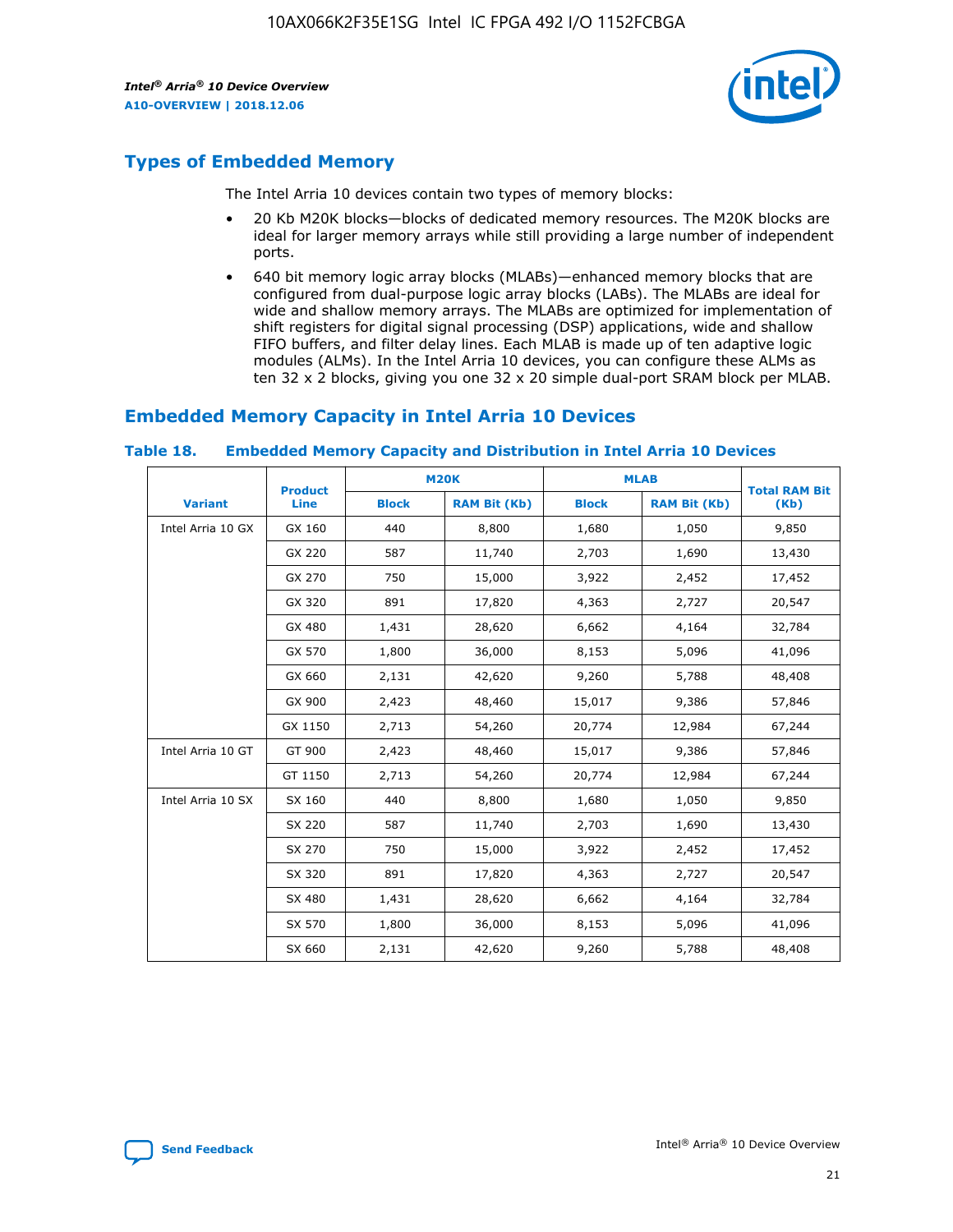

## **Embedded Memory Configurations for Single-port Mode**

#### **Table 19. Single-port Embedded Memory Configurations for Intel Arria 10 Devices**

This table lists the maximum configurations supported for single-port RAM and ROM modes.

| <b>Memory Block</b> | Depth (bits) | <b>Programmable Width</b> |
|---------------------|--------------|---------------------------|
| MLAB                | 32           | x16, x18, or x20          |
|                     | 64(10)       | x8, x9, x10               |
| M20K                | 512          | x40, x32                  |
|                     | 1K           | x20, x16                  |
|                     | 2K           | x10, x8                   |
|                     | 4K           | x5, x4                    |
|                     | 8K           | x2                        |
|                     | 16K          | x1                        |

## **Clock Networks and PLL Clock Sources**

The clock network architecture is based on Intel's global, regional, and peripheral clock structure. This clock structure is supported by dedicated clock input pins, fractional clock synthesis PLLs, and integer I/O PLLs.

#### **Clock Networks**

The Intel Arria 10 core clock networks are capable of up to 800 MHz fabric operation across the full industrial temperature range. For the external memory interface, the clock network supports the hard memory controller with speeds up to 2,400 Mbps in a quarter-rate transfer.

To reduce power consumption, the Intel Quartus Prime software identifies all unused sections of the clock network and powers them down.

#### **Fractional Synthesis and I/O PLLs**

Intel Arria 10 devices contain up to 32 fractional synthesis PLLs and up to 16 I/O PLLs that are available for both specific and general purpose uses in the core:

- Fractional synthesis PLLs—located in the column adjacent to the transceiver blocks
- I/O PLLs—located in each bank of the 48 I/Os

#### **Fractional Synthesis PLLs**

You can use the fractional synthesis PLLs to:

- Reduce the number of oscillators that are required on your board
- Reduce the number of clock pins that are used in the device by synthesizing multiple clock frequencies from a single reference clock source

<sup>(10)</sup> Supported through software emulation and consumes additional MLAB blocks.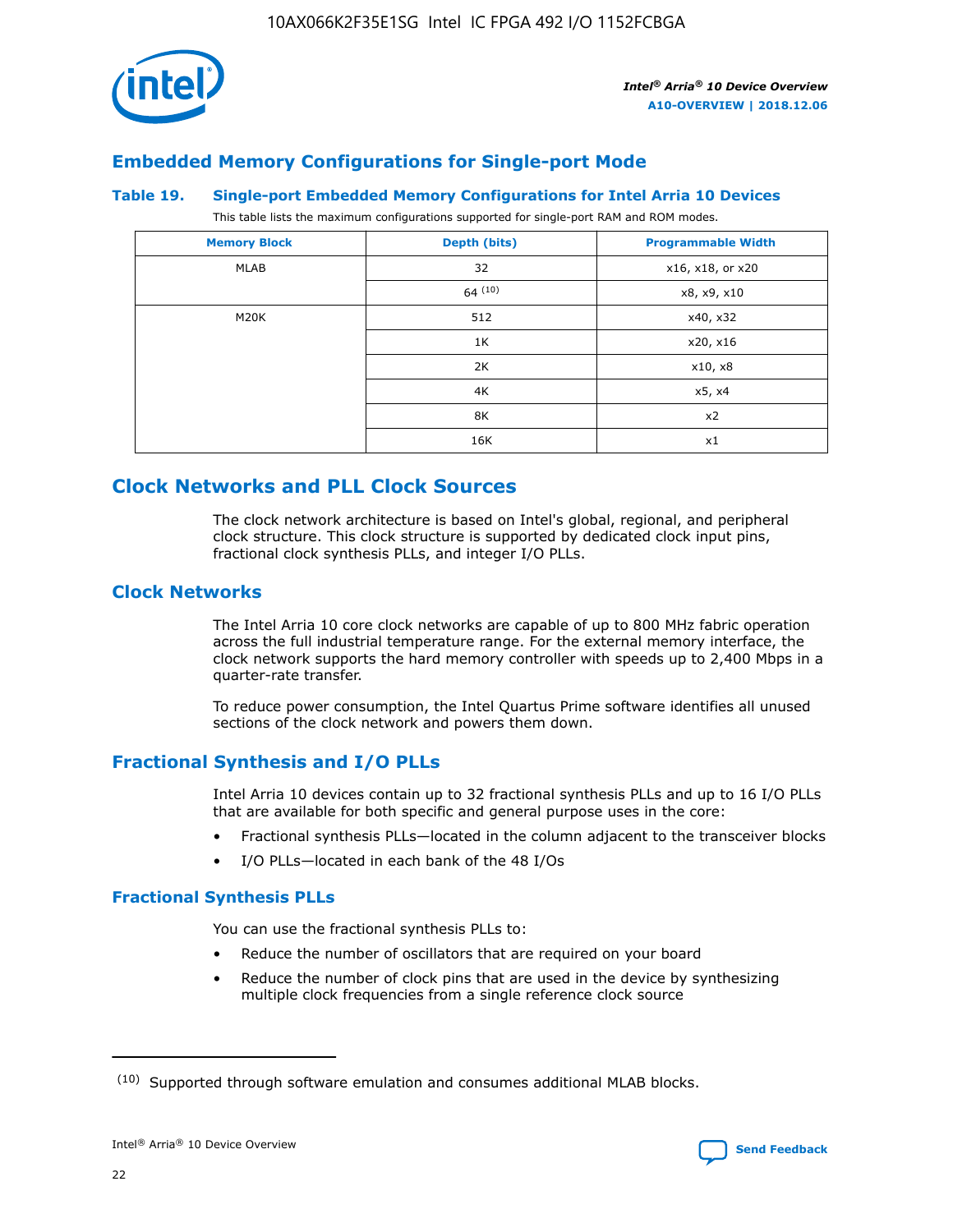10AX066K2F35E1SG Intel IC FPGA 492 I/O 1152FCBGA

*Intel® Arria® 10 Device Overview* **A10-OVERVIEW | 2018.12.06**



The fractional synthesis PLLs support the following features:

- Reference clock frequency synthesis for transceiver CMU and Advanced Transmit (ATX) PLLs
- Clock network delay compensation
- Zero-delay buffering
- Direct transmit clocking for transceivers
- Independently configurable into two modes:
	- Conventional integer mode equivalent to the general purpose PLL
	- Enhanced fractional mode with third order delta-sigma modulation
- PLL cascading

#### **I/O PLLs**

The integer mode I/O PLLs are located in each bank of 48 I/Os. You can use the I/O PLLs to simplify the design of external memory and high-speed LVDS interfaces.

In each I/O bank, the I/O PLLs are adjacent to the hard memory controllers and LVDS SERDES. Because these PLLs are tightly coupled with the I/Os that need to use them, it makes it easier to close timing.

You can use the I/O PLLs for general purpose applications in the core such as clock network delay compensation and zero-delay buffering.

Intel Arria 10 devices support PLL-to-PLL cascading.

## **FPGA General Purpose I/O**

Intel Arria 10 devices offer highly configurable GPIOs. Each I/O bank contains 48 general purpose I/Os and a high-efficiency hard memory controller.

The following list describes the features of the GPIOs:

- Consist of 3 V I/Os for high-voltage application and LVDS I/Os for differential signaling
	- Up to two 3 V I/O banks, available in some devices, that support up to 3 V I/O standards
	- LVDS I/O banks that support up to 1.8 V I/O standards
- Support a wide range of single-ended and differential I/O interfaces
- LVDS speeds up to 1.6 Gbps
- Each LVDS pair of pins has differential input and output buffers, allowing you to configure the LVDS direction for each pair.
- Programmable bus hold and weak pull-up
- Programmable differential output voltage  $(V_{OD})$  and programmable pre-emphasis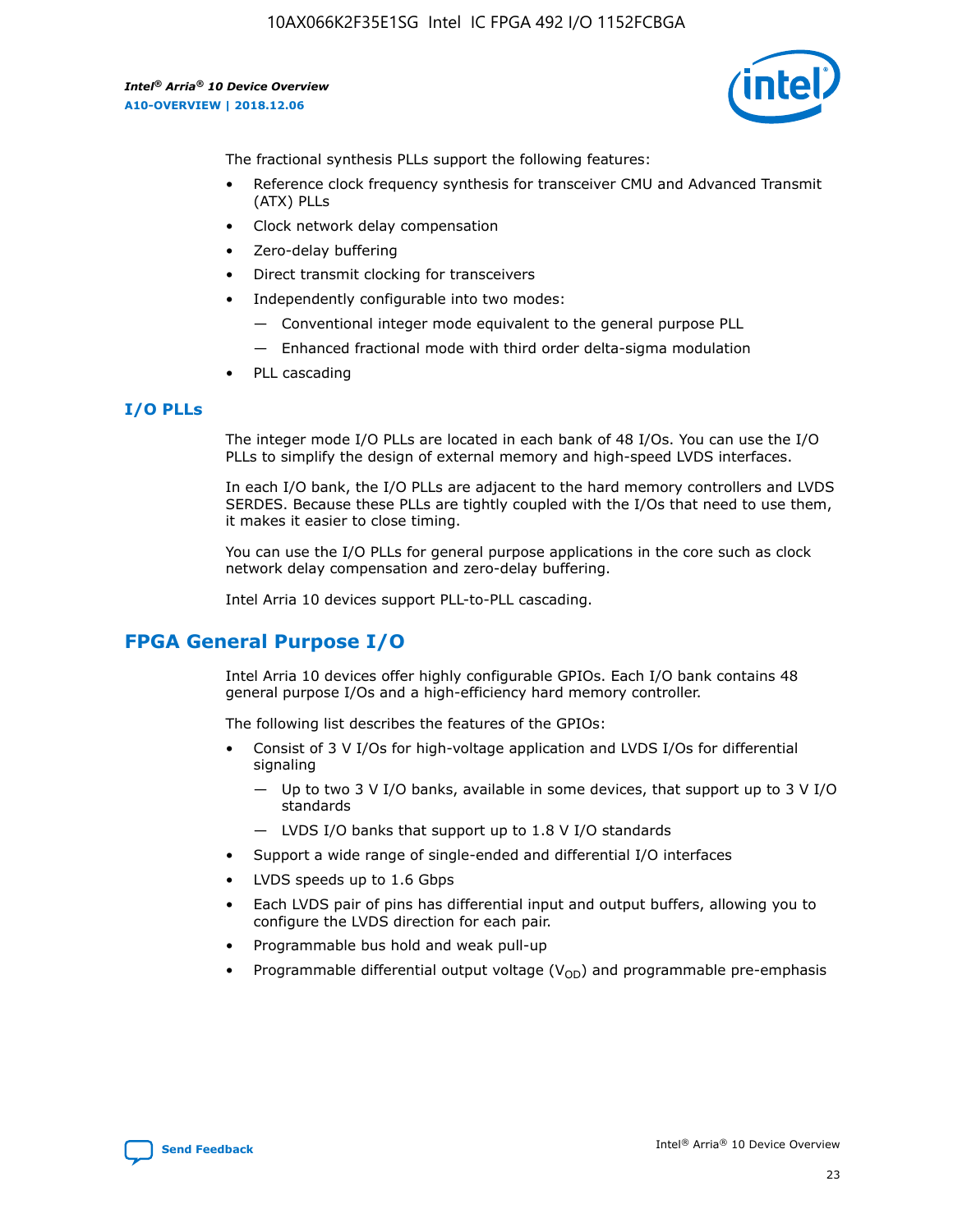

- Series (R<sub>S</sub>) and parallel (R<sub>T</sub>) on-chip termination (OCT) for all I/O banks with OCT calibration to limit the termination impedance variation
- On-chip dynamic termination that has the ability to swap between series and parallel termination, depending on whether there is read or write on a common bus for signal integrity
- Easy timing closure support using the hard read FIFO in the input register path, and delay-locked loop (DLL) delay chain with fine and coarse architecture

## **External Memory Interface**

Intel Arria 10 devices offer massive external memory bandwidth, with up to seven 32 bit DDR4 memory interfaces running at up to 2,400 Mbps. This bandwidth provides additional ease of design, lower power, and resource efficiencies of hardened highperformance memory controllers.

The memory interface within Intel Arria 10 FPGAs and SoCs delivers the highest performance and ease of use. You can configure up to a maximum width of 144 bits when using the hard or soft memory controllers. If required, you can bypass the hard memory controller and use a soft controller implemented in the user logic.

Each I/O contains a hardened DDR read/write path (PHY) capable of performing key memory interface functionality such as read/write leveling, FIFO buffering to lower latency and improve margin, timing calibration, and on-chip termination.

The timing calibration is aided by the inclusion of hard microcontrollers based on Intel's Nios® II technology, specifically tailored to control the calibration of multiple memory interfaces. This calibration allows the Intel Arria 10 device to compensate for any changes in process, voltage, or temperature either within the Intel Arria 10 device itself, or within the external memory device. The advanced calibration algorithms ensure maximum bandwidth and robust timing margin across all operating conditions.

In addition to parallel memory interfaces, Intel Arria 10 devices support serial memory technologies such as the Hybrid Memory Cube (HMC). The HMC is supported by the Intel Arria 10 high-speed serial transceivers which connect up to four HMC links, with each link running at data rates up to 15 Gbps.

#### **Related Information**

#### [External Memory Interface Spec Estimator](http://www.altera.com/technology/memory/estimator/mem-emif-index.html)

Provides a parametric tool that allows you to find and compare the performance of the supported external memory interfaces in IntelFPGAs.

## **Memory Standards Supported by Intel Arria 10 Devices**

The I/Os are designed to provide high performance support for existing and emerging external memory standards.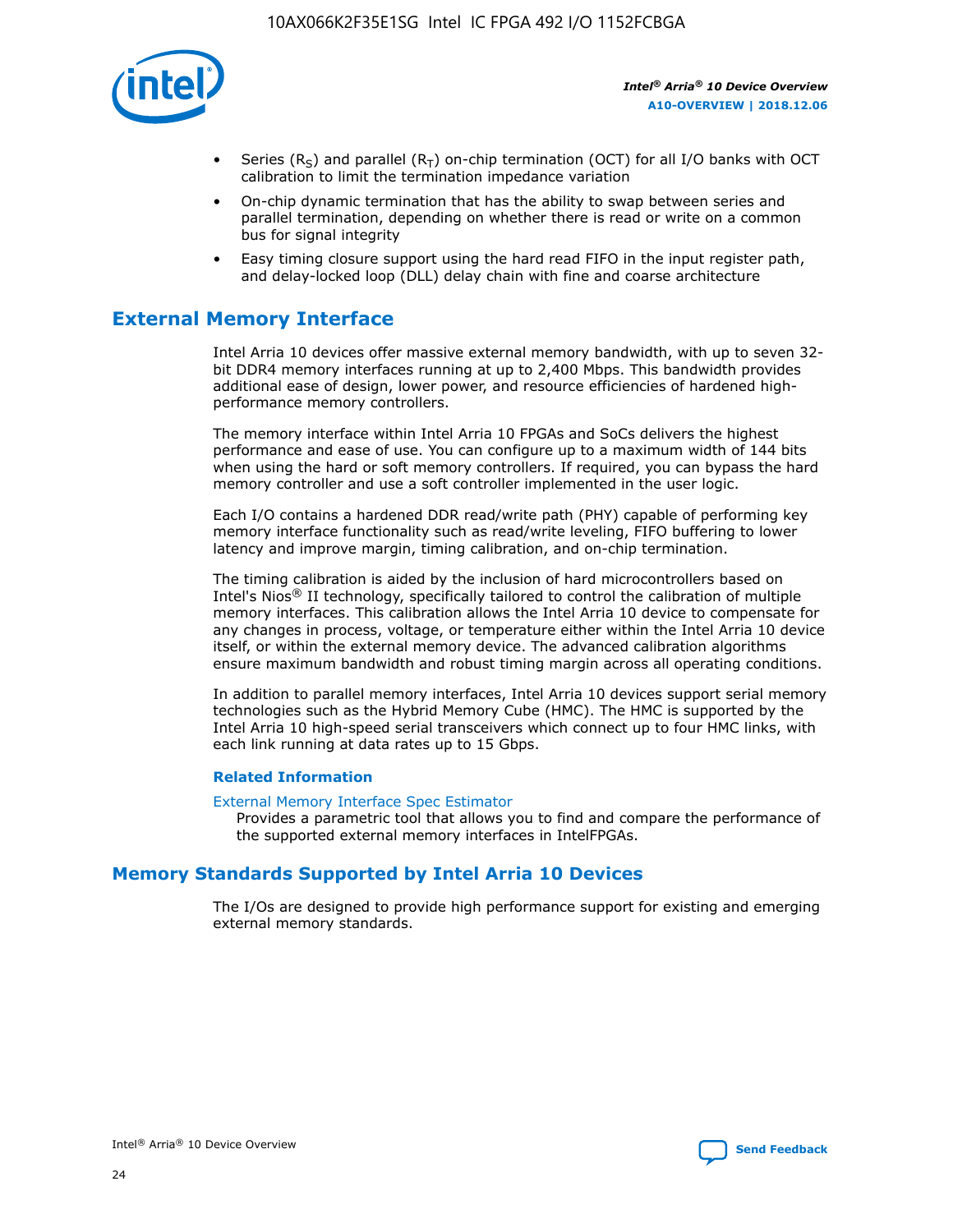

#### **Table 20. Memory Standards Supported by the Hard Memory Controller**

This table lists the overall capability of the hard memory controller. For specific details, refer to the External Memory Interface Spec Estimator and Intel Arria 10 Device Datasheet.

| <b>Memory Standard</b> | <b>Rate Support</b> | <b>Ping Pong PHY Support</b> | <b>Maximum Frequency</b><br>(MHz) |
|------------------------|---------------------|------------------------------|-----------------------------------|
| <b>DDR4 SDRAM</b>      | Quarter rate        | Yes                          | 1,067                             |
|                        |                     |                              | 1,200                             |
| DDR3 SDRAM             | Half rate           | Yes                          | 533                               |
|                        |                     |                              | 667                               |
|                        | Quarter rate        | Yes                          | 1,067                             |
|                        |                     |                              | 1,067                             |
| <b>DDR3L SDRAM</b>     | Half rate           | Yes                          | 533                               |
|                        |                     |                              | 667                               |
|                        | Quarter rate        | Yes                          | 933                               |
|                        |                     |                              | 933                               |
| LPDDR3 SDRAM           | Half rate           |                              | 533                               |
|                        | Quarter rate        |                              | 800                               |

#### **Table 21. Memory Standards Supported by the Soft Memory Controller**

| <b>Memory Standard</b>      | <b>Rate Support</b> | <b>Maximum Frequency</b><br>(MHz) |
|-----------------------------|---------------------|-----------------------------------|
| <b>RLDRAM 3 (11)</b>        | Quarter rate        | 1,200                             |
| ODR IV SRAM <sup>(11)</sup> | Quarter rate        | 1,067                             |
| <b>ODR II SRAM</b>          | Full rate           | 333                               |
|                             | Half rate           | 633                               |
| <b>ODR II+ SRAM</b>         | Full rate           | 333                               |
|                             | Half rate           | 633                               |
| <b>ODR II+ Xtreme SRAM</b>  | Full rate           | 333                               |
|                             | Half rate           | 633                               |

#### **Table 22. Memory Standards Supported by the HPS Hard Memory Controller**

The hard processor system (HPS) is available in Intel Arria 10 SoC devices only.

| <b>Memory Standard</b> | <b>Rate Support</b> | <b>Maximum Frequency</b><br>(MHz) |
|------------------------|---------------------|-----------------------------------|
| <b>DDR4 SDRAM</b>      | Half rate           | 1,200                             |
| <b>DDR3 SDRAM</b>      | Half rate           | 1,067                             |
| <b>DDR3L SDRAM</b>     | Half rate           | 933                               |

<sup>(11)</sup> Intel Arria 10 devices support this external memory interface using hard PHY with soft memory controller.

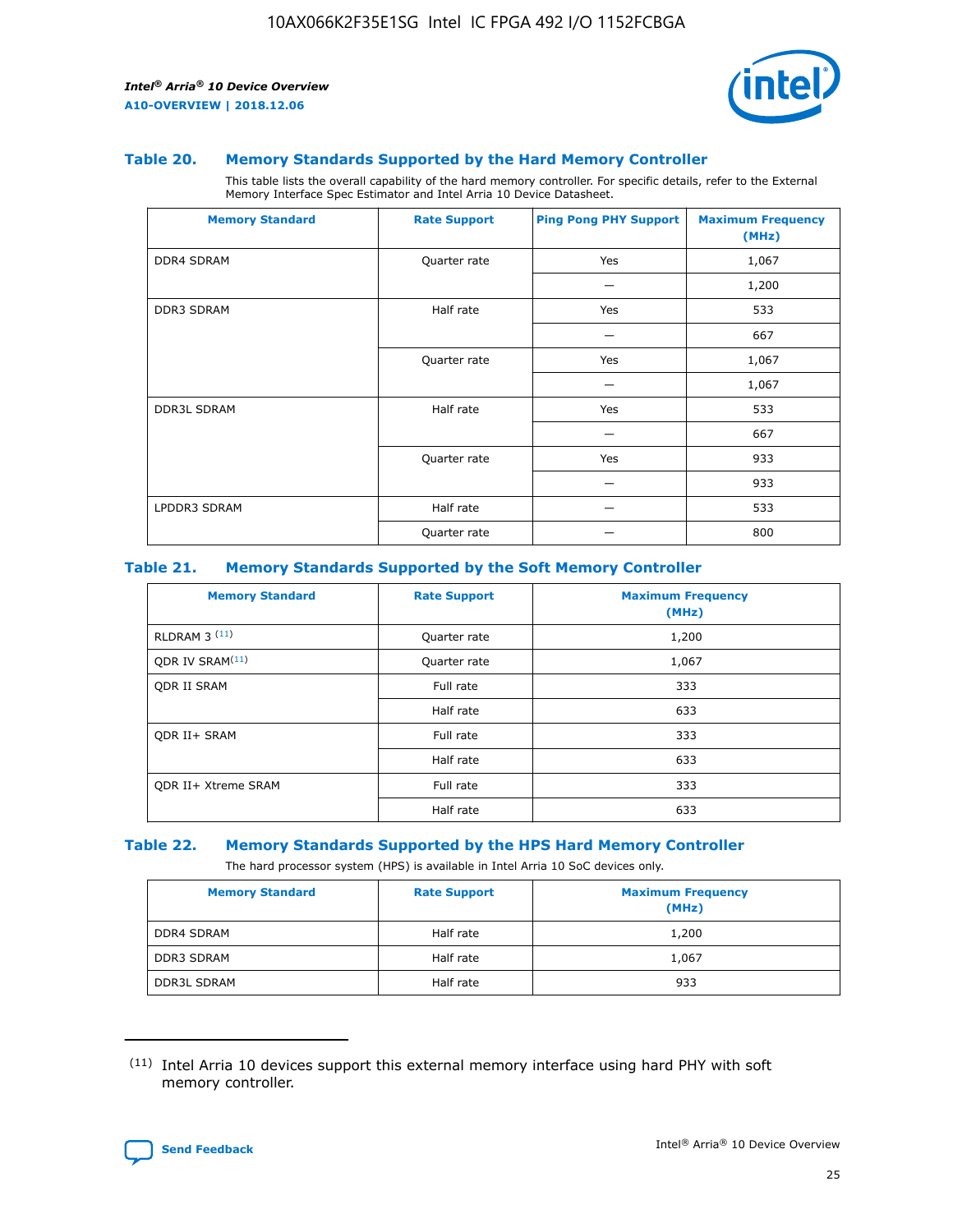

#### **Related Information**

#### [Intel Arria 10 Device Datasheet](https://www.intel.com/content/www/us/en/programmable/documentation/mcn1413182292568.html#mcn1413182153340)

Lists the memory interface performance according to memory interface standards, rank or chip select configurations, and Intel Arria 10 device speed grades.

## **PCIe Gen1, Gen2, and Gen3 Hard IP**

Intel Arria 10 devices contain PCIe hard IP that is designed for performance and ease-of-use:

- Includes all layers of the PCIe stack—transaction, data link and physical layers.
- Supports PCIe Gen3, Gen2, and Gen1 Endpoint and Root Port in x1, x2, x4, or x8 lane configuration.
- Operates independently from the core logic—optional configuration via protocol (CvP) allows the PCIe link to power up and complete link training in less than 100 ms while the Intel Arria 10 device completes loading the programming file for the rest of the FPGA.
- Provides added functionality that makes it easier to support emerging features such as Single Root I/O Virtualization (SR-IOV) and optional protocol extensions.
- Provides improved end-to-end datapath protection using ECC.
- Supports FPGA configuration via protocol (CvP) using PCIe at Gen3, Gen2, or Gen1 speed.

#### **Related Information**

PCS Features on page 30

## **Enhanced PCS Hard IP for Interlaken and 10 Gbps Ethernet**

## **Interlaken Support**

The Intel Arria 10 enhanced PCS hard IP provides integrated Interlaken PCS supporting rates up to 25.8 Gbps per lane.

The Interlaken PCS is based on the proven functionality of the PCS developed for Intel's previous generation FPGAs, which demonstrated interoperability with Interlaken ASSP vendors and third-party IP suppliers. The Interlaken PCS is present in every transceiver channel in Intel Arria 10 devices.

#### **Related Information**

PCS Features on page 30

#### **10 Gbps Ethernet Support**

The Intel Arria 10 enhanced PCS hard IP supports 10GBASE-R PCS compliant with IEEE 802.3 10 Gbps Ethernet (10GbE). The integrated hard IP support for 10GbE and the 10 Gbps transceivers save external PHY cost, board space, and system power.

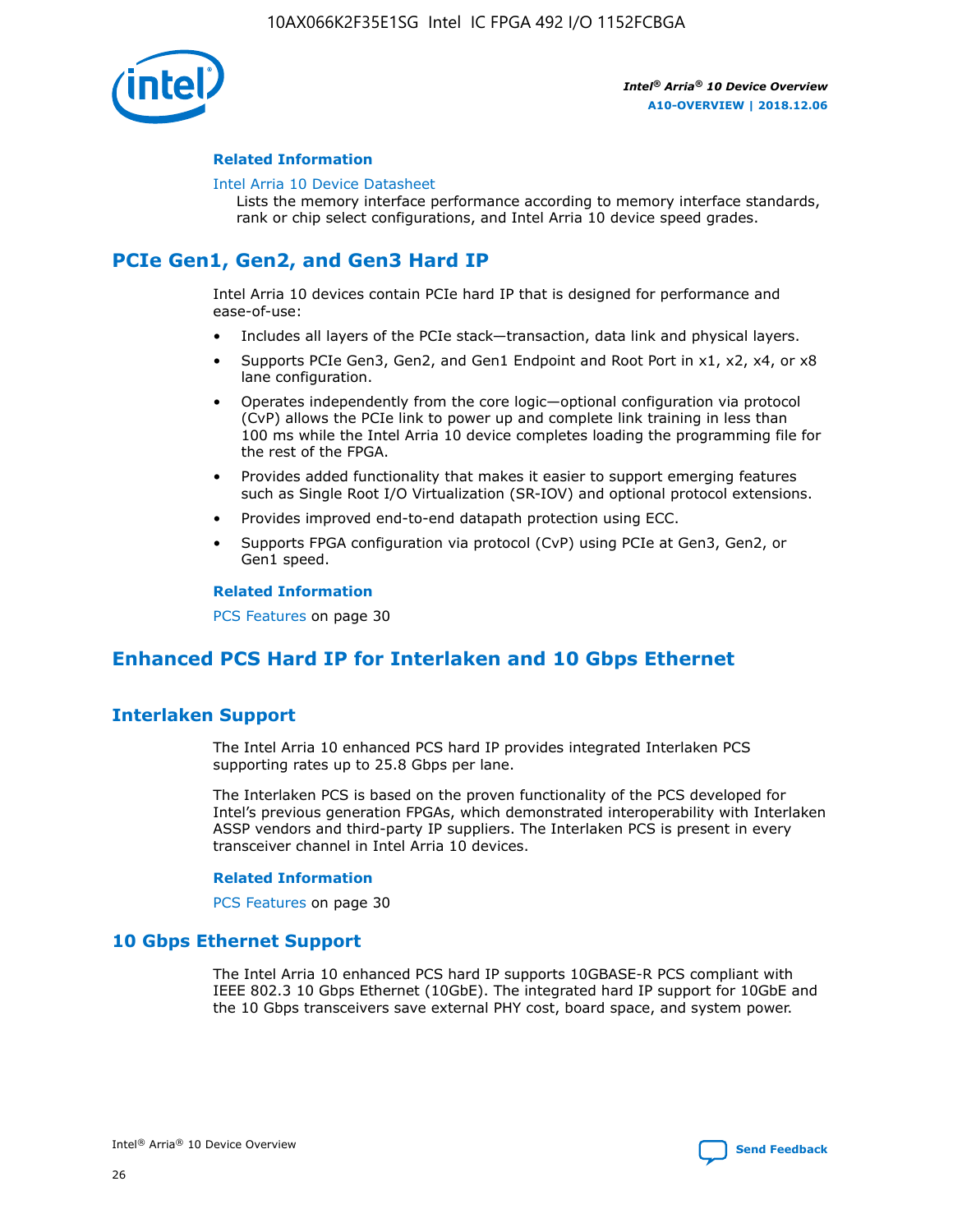

The scalable hard IP supports multiple independent 10GbE ports while using a single PLL for all the 10GBASE-R PCS instantiations, which saves on core logic resources and clock networks:

- Simplifies multiport 10GbE systems compared to XAUI interfaces that require an external XAUI-to-10G PHY.
- Incorporates Electronic Dispersion Compensation (EDC), which enables direct connection to standard 10 Gbps XFP and SFP+ pluggable optical modules.
- Supports backplane Ethernet applications and includes a hard 10GBASE-KR Forward Error Correction (FEC) circuit that you can use for 10 Gbps and 40 Gbps applications.

The 10 Gbps Ethernet PCS hard IP and 10GBASE-KR FEC are present in every transceiver channel.

#### **Related Information**

PCS Features on page 30

## **Low Power Serial Transceivers**

Intel Arria 10 FPGAs and SoCs include lowest power transceivers that deliver high bandwidth, throughput and low latency.

Intel Arria 10 devices deliver the industry's lowest power consumption per transceiver channel:

- 12.5 Gbps transceivers at as low as 242 mW
- 10 Gbps transceivers at as low as 168 mW
- 6 Gbps transceivers at as low as 117 mW

Intel Arria 10 transceivers support various data rates according to application:

- Chip-to-chip and chip-to-module applications—from 1 Gbps up to 25.8 Gbps
- Long reach and backplane applications—from 1 Gbps up to 12.5 with advanced adaptive equalization
- Critical power sensitive applications—from 1 Gbps up to 11.3 Gbps using lower power modes

The combination of 20 nm process technology and architectural advances provide the following benefits:

- Significant reduction in die area and power consumption
- Increase of up to two times in transceiver I/O density compared to previous generation devices while maintaining optimal signal integrity
- Up to 72 total transceiver channels—you can configure up to 6 of these channels to run as fast as 25.8 Gbps
- All channels feature continuous data rate support up to the maximum rated speed

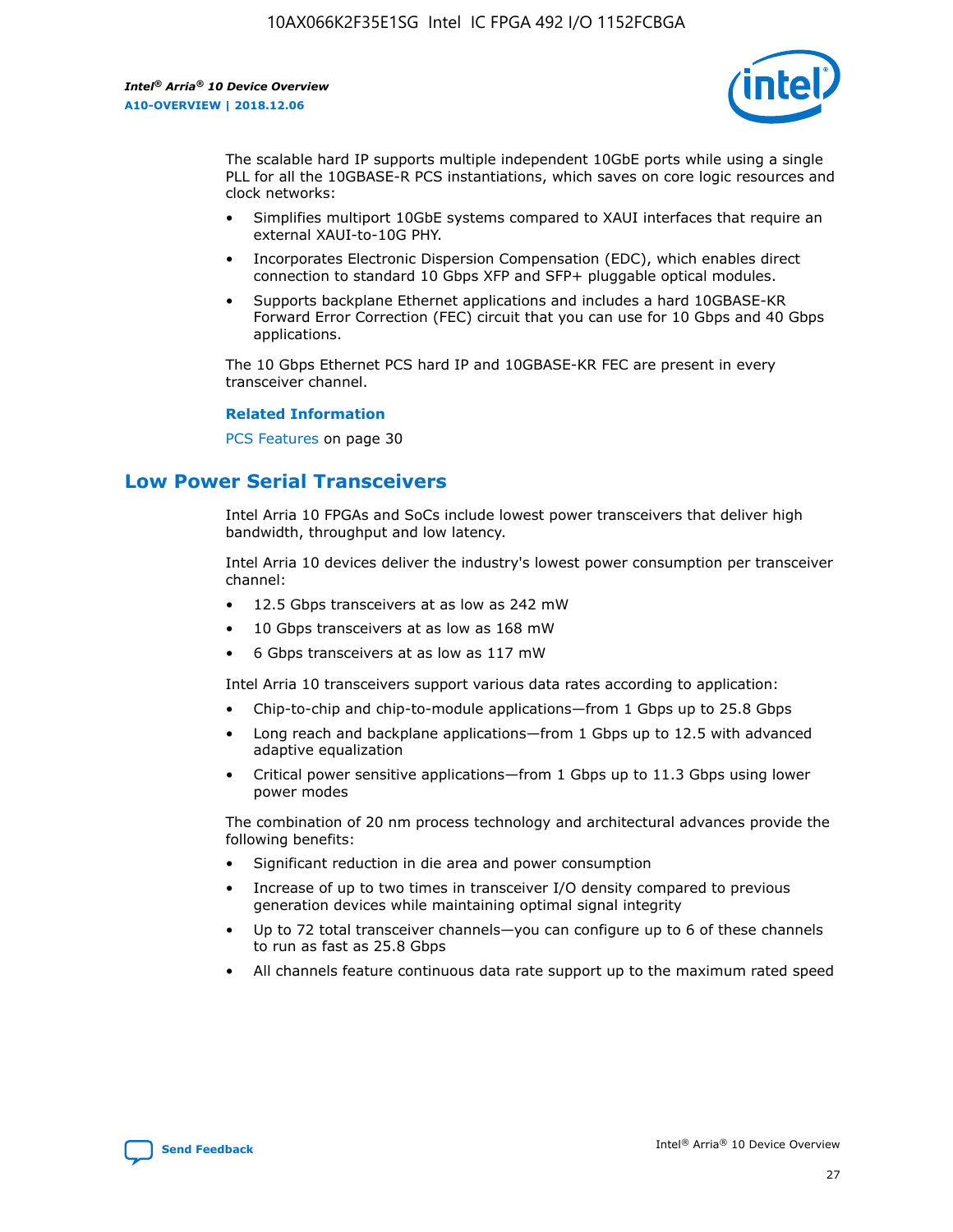



#### **Figure 6. Intel Arria 10 Transceiver Block Architecture**

#### **Transceiver Channels**

All transceiver channels feature a dedicated Physical Medium Attachment (PMA) and a hardened Physical Coding Sublayer (PCS).

- The PMA provides primary interfacing capabilities to physical channels.
- The PCS typically handles encoding/decoding, word alignment, and other preprocessing functions before transferring data to the FPGA core fabric.

A transceiver channel consists of a PMA and a PCS block. Most transceiver banks have 6 channels. There are some transceiver banks that contain only 3 channels.

A wide variety of bonded and non-bonded data rate configurations is possible using a highly configurable clock distribution network. Up to 80 independent transceiver data rates can be configured.

The following figures are graphical representations of top views of the silicon die, which correspond to reverse views for flip chip packages. Different Intel Arria 10 devices may have different floorplans than the ones shown in the figures.

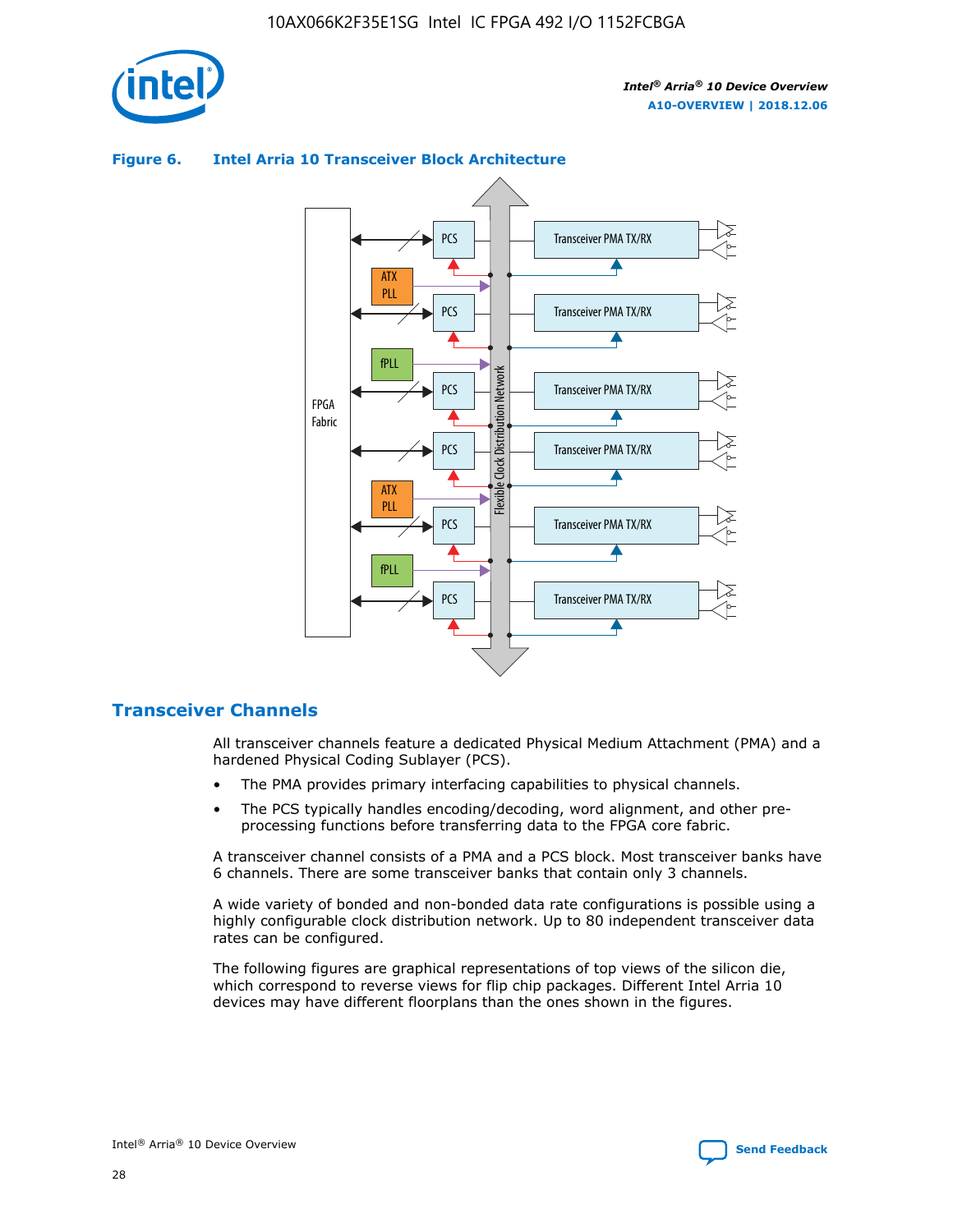

#### **Figure 7. Device Chip Overview for Intel Arria 10 GX and GT Devices**





#### **PMA Features**

Intel Arria 10 transceivers provide exceptional signal integrity at data rates up to 25.8 Gbps. Clocking options include ultra-low jitter ATX PLLs (LC tank based), clock multiplier unit (CMU) PLLs, and fractional PLLs.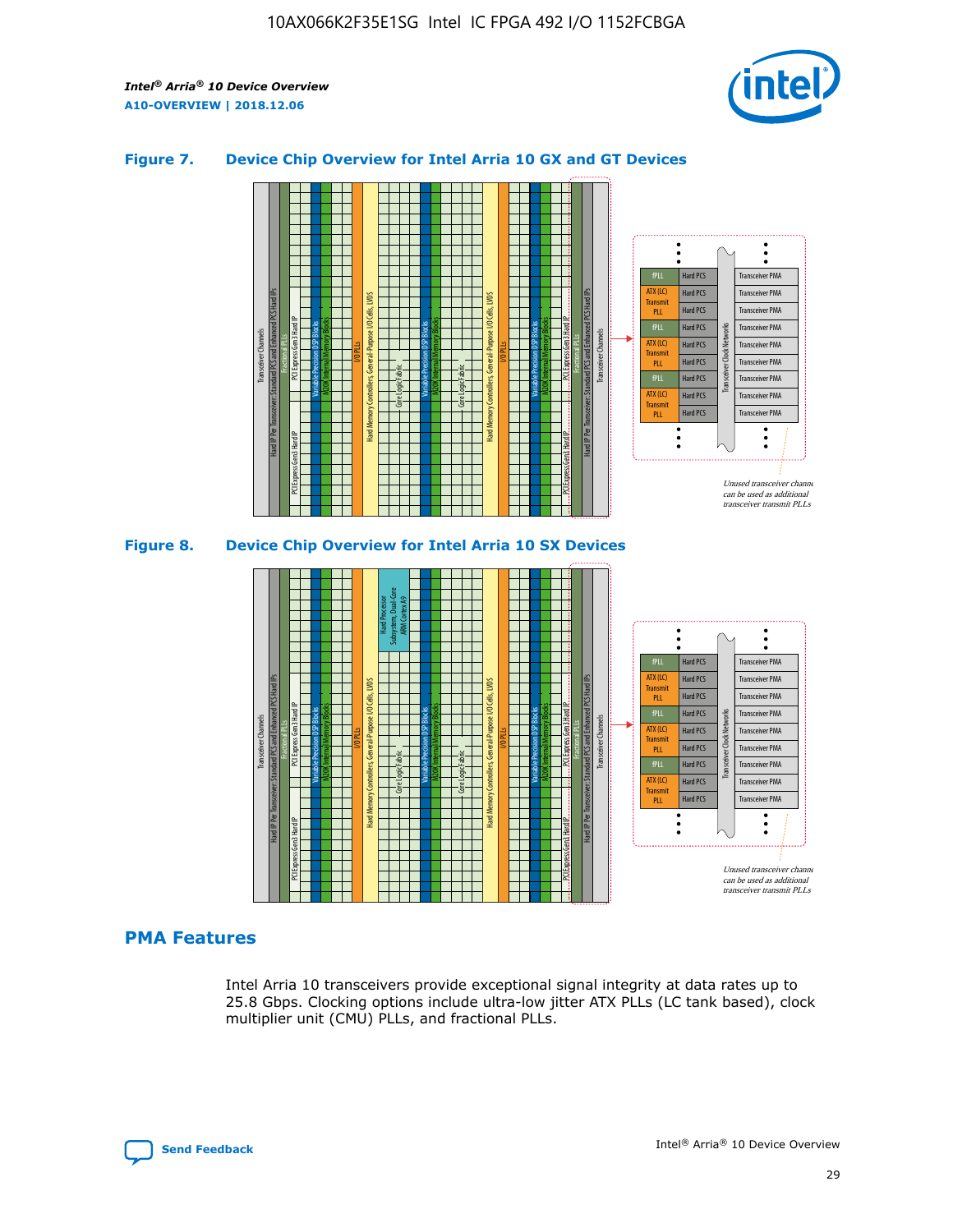

Each transceiver channel contains a channel PLL that can be used as the CMU PLL or clock data recovery (CDR) PLL. In CDR mode, the channel PLL recovers the receiver clock and data in the transceiver channel. Up to 80 independent data rates can be configured on a single Intel Arria 10 device.

#### **Table 23. PMA Features of the Transceivers in Intel Arria 10 Devices**

| <b>Feature</b>                                             | <b>Capability</b>                                                                                                                                                                                                             |
|------------------------------------------------------------|-------------------------------------------------------------------------------------------------------------------------------------------------------------------------------------------------------------------------------|
| Chip-to-Chip Data Rates                                    | 1 Gbps to 17.4 Gbps (Intel Arria 10 GX devices)<br>1 Gbps to 25.8 Gbps (Intel Arria 10 GT devices)                                                                                                                            |
| <b>Backplane Support</b>                                   | Drive backplanes at data rates up to 12.5 Gbps                                                                                                                                                                                |
| <b>Optical Module Support</b>                              | SFP+/SFP, XFP, CXP, QSFP/QSFP28, CFP/CFP2/CFP4                                                                                                                                                                                |
| Cable Driving Support                                      | SFP+ Direct Attach, PCI Express over cable, eSATA                                                                                                                                                                             |
| Transmit Pre-Emphasis                                      | 4-tap transmit pre-emphasis and de-emphasis to compensate for system channel loss                                                                                                                                             |
| Continuous Time Linear<br>Equalizer (CTLE)                 | Dual mode, high-gain, and high-data rate, linear receive equalization to compensate for<br>system channel loss                                                                                                                |
| Decision Feedback Equalizer<br>(DFE)                       | 7-fixed and 4-floating tap DFE to equalize backplane channel loss in the presence of<br>crosstalk and noisy environments                                                                                                      |
| Variable Gain Amplifier                                    | Optimizes the signal amplitude prior to the CDR sampling and operates in fixed and<br>adaptive modes                                                                                                                          |
| Altera Digital Adaptive<br>Parametric Tuning (ADAPT)       | Fully digital adaptation engine to automatically adjust all link equalization parameters-<br>including CTLE, DFE, and variable gain amplifier blocks—that provide optimal link margin<br>without intervention from user logic |
| Precision Signal Integrity<br>Calibration Engine (PreSICE) | Hardened calibration controller to quickly calibrate all transceiver control parameters on<br>power-up, which provides the optimal signal integrity and jitter performance                                                    |
| Advanced Transmit (ATX)<br><b>PLL</b>                      | Low jitter ATX (LC tank based) PLLs with continuous tuning range to cover a wide range of<br>standard and proprietary protocols                                                                                               |
| <b>Fractional PLLs</b>                                     | On-chip fractional frequency synthesizers to replace on-board crystal oscillators and reduce<br>system cost                                                                                                                   |
| Digitally Assisted Analog<br><b>CDR</b>                    | Superior jitter tolerance with fast lock time                                                                                                                                                                                 |
| Dynamic Partial<br>Reconfiguration                         | Allows independent control of the Avalon memory-mapped interface of each transceiver<br>channel for the highest transceiver flexibility                                                                                       |
| Multiple PCS-PMA and PCS-<br>PLD interface widths          | 8-, 10-, 16-, 20-, 32-, 40-, or 64-bit interface widths for flexibility of deserialization width,<br>encoding, and reduced latency                                                                                            |

## **PCS Features**

This table summarizes the Intel Arria 10 transceiver PCS features. You can use the transceiver PCS to support a wide range of protocols ranging from 1 Gbps to 25.8 Gbps.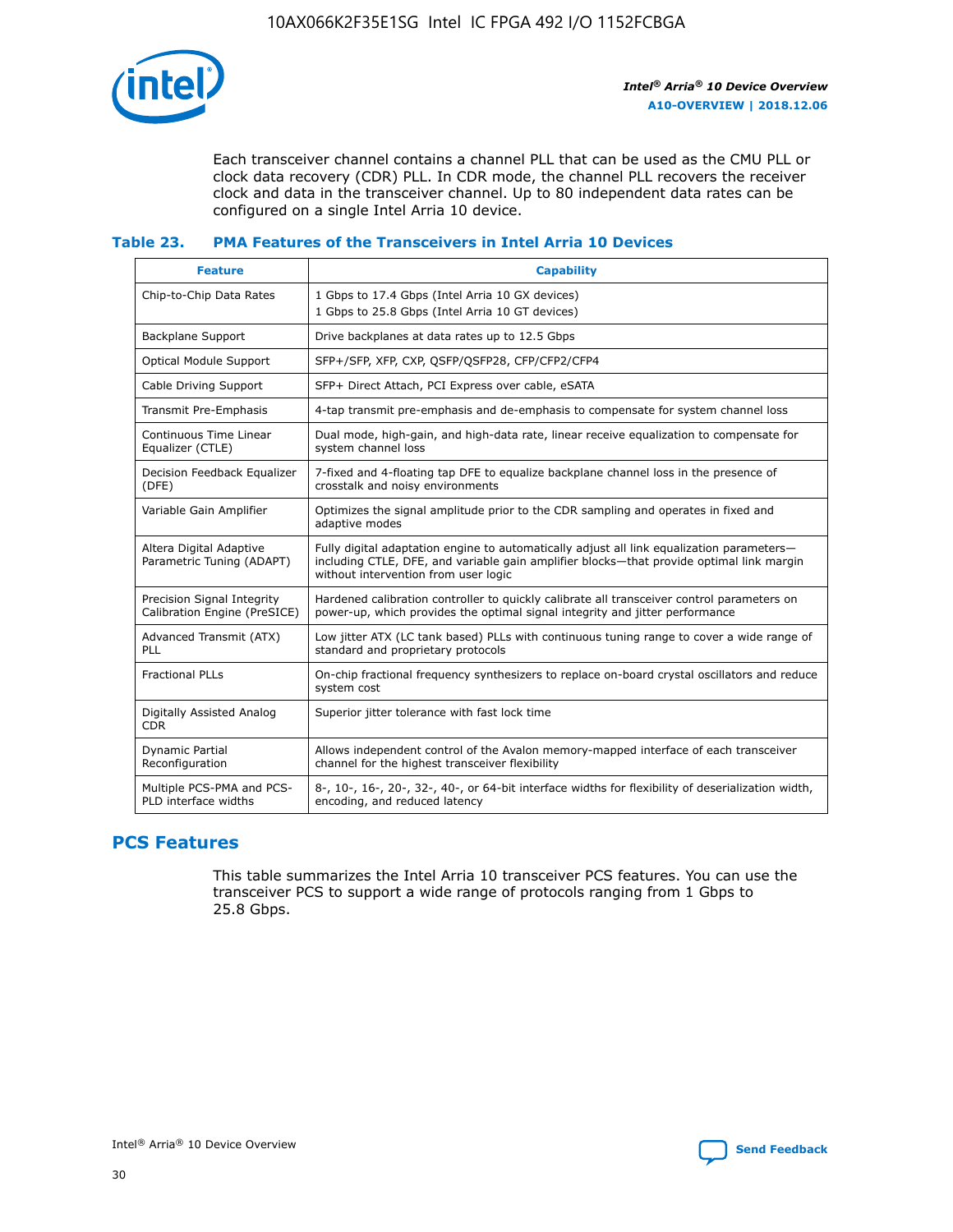

| <b>PCS</b>    | <b>Description</b>                                                                                                                                                                                                                                                                                                                                                                                             |
|---------------|----------------------------------------------------------------------------------------------------------------------------------------------------------------------------------------------------------------------------------------------------------------------------------------------------------------------------------------------------------------------------------------------------------------|
| Standard PCS  | Operates at a data rate up to 12 Gbps<br>Supports protocols such as PCI-Express, CPRI 4.2+, GigE, IEEE 1588 in Hard PCS<br>Implements other protocols using Basic/Custom (Standard PCS) transceiver<br>configuration rules.                                                                                                                                                                                    |
| Enhanced PCS  | Performs functions common to most serial data industry standards, such as word<br>alignment, encoding/decoding, and framing, before data is sent or received off-chip<br>through the PMA<br>• Handles data transfer to and from the FPGA fabric<br>Handles data transfer internally to and from the PMA<br>Provides frequency compensation<br>Performs channel bonding for multi-channel low skew applications |
| PCIe Gen3 PCS | Supports the seamless switching of Data and Clock between the Gen1, Gen2, and Gen3<br>data rates<br>Provides support for PIPE 3.0 features<br>Supports the PIPE interface with the Hard IP enabled, as well as with the Hard IP<br>bypassed                                                                                                                                                                    |

#### **Related Information**

- PCIe Gen1, Gen2, and Gen3 Hard IP on page 26
- Interlaken Support on page 26
- 10 Gbps Ethernet Support on page 26

#### **PCS Protocol Support**

This table lists some of the protocols supported by the Intel Arria 10 transceiver PCS. For more information about the blocks in the transmitter and receiver data paths, refer to the related information.

| <b>Protocol</b>                                 | <b>Data Rate</b><br>(Gbps) | <b>Transceiver IP</b>       | <b>PCS Support</b>                      |
|-------------------------------------------------|----------------------------|-----------------------------|-----------------------------------------|
| PCIe Gen3 x1, x2, x4, x8                        | 8.0                        | Native PHY (PIPE)           | Standard PCS and PCIe<br>Gen3 PCS       |
| PCIe Gen2 x1, x2, x4, x8                        | 5.0                        | Native PHY (PIPE)           | <b>Standard PCS</b>                     |
| PCIe Gen1 x1, x2, x4, x8                        | 2.5                        | Native PHY (PIPE)           | Standard PCS                            |
| 1000BASE-X Gigabit Ethernet                     | 1.25                       | Native PHY                  | <b>Standard PCS</b>                     |
| 1000BASE-X Gigabit Ethernet with<br>IEEE 1588v2 | 1.25                       | Native PHY                  | Standard PCS                            |
| 10GBASE-R                                       | 10.3125                    | Native PHY                  | <b>Enhanced PCS</b>                     |
| 10GBASE-R with IEEE 1588v2                      | 10.3125                    | Native PHY                  | <b>Enhanced PCS</b>                     |
| 10GBASE-R with KR FEC                           | 10.3125                    | Native PHY                  | <b>Enhanced PCS</b>                     |
| 10GBASE-KR and 1000BASE-X                       | 10.3125                    | 1G/10GbE and 10GBASE-KR PHY | Standard PCS and<br><b>Enhanced PCS</b> |
| Interlaken (CEI-6G/11G)                         | 3.125 to 17.4              | Native PHY                  | <b>Enhanced PCS</b>                     |
| SFI-S/SFI-5.2                                   | 11.2                       | Native PHY                  | <b>Enhanced PCS</b>                     |
| $10G$ SDI                                       | 10.692                     | Native PHY                  | <b>Enhanced PCS</b>                     |
|                                                 |                            |                             | continued                               |

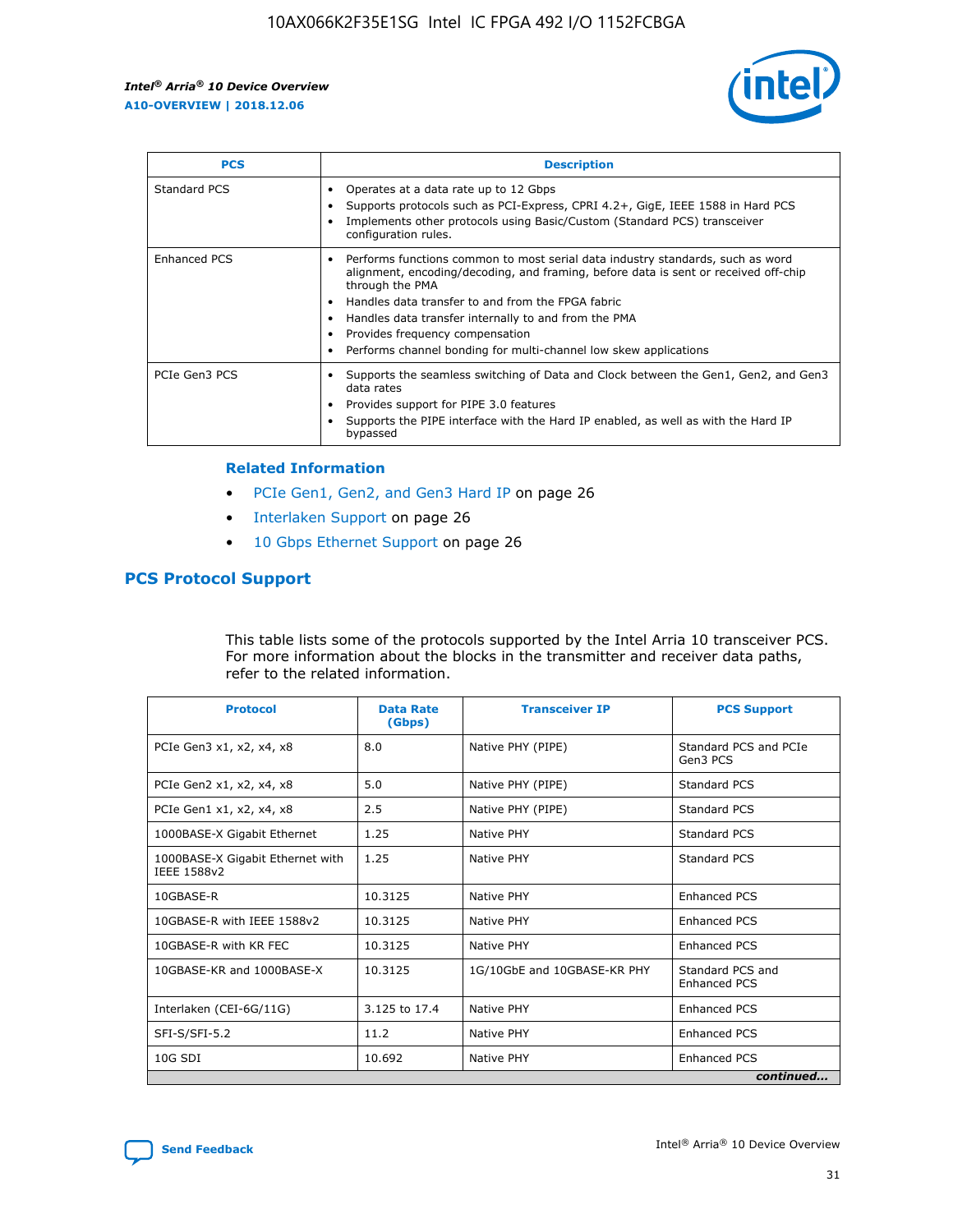

| <b>Protocol</b>      | <b>Data Rate</b><br>(Gbps) | <b>Transceiver IP</b> | <b>PCS Support</b> |
|----------------------|----------------------------|-----------------------|--------------------|
| CPRI 6.0 (64B/66B)   | 0.6144 to<br>10.1376       | Native PHY            | Enhanced PCS       |
| CPRI 4.2 (8B/10B)    | 0.6144 to<br>9.8304        | Native PHY            | Standard PCS       |
| OBSAI RP3 v4.2       | 0.6144 to 6.144            | Native PHY            | Standard PCS       |
| SD-SDI/HD-SDI/3G-SDI | $0.143(12)$ to<br>2.97     | Native PHY            | Standard PCS       |

#### **Related Information**

#### [Intel Arria 10 Transceiver PHY User Guide](https://www.intel.com/content/www/us/en/programmable/documentation/nik1398707230472.html#nik1398707091164)

Provides more information about the supported transceiver protocols and PHY IP, the PMA architecture, and the standard, enhanced, and PCIe Gen3 PCS architecture.

## **SoC with Hard Processor System**

Each SoC device combines an FPGA fabric and a hard processor system (HPS) in a single device. This combination delivers the flexibility of programmable logic with the power and cost savings of hard IP in these ways:

- Reduces board space, system power, and bill of materials cost by eliminating a discrete embedded processor
- Allows you to differentiate the end product in both hardware and software, and to support virtually any interface standard
- Extends the product life and revenue through in-field hardware and software updates

<sup>(12)</sup> The 0.143 Gbps data rate is supported using oversampling of user logic that you must implement in the FPGA fabric.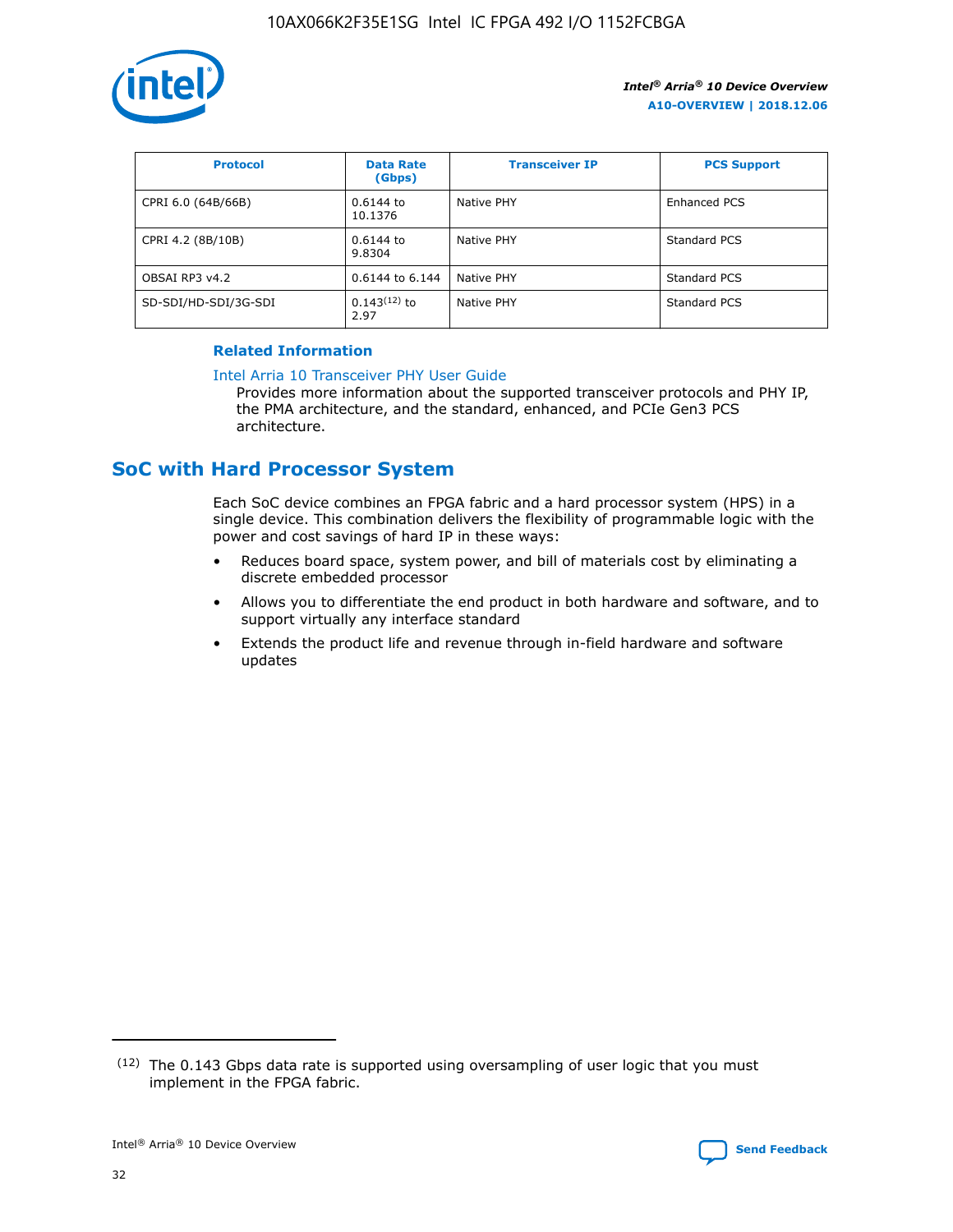

#### **Figure 9. HPS Block Diagram**

This figure shows a block diagram of the HPS with the dual ARM Cortex-A9 MPCore processor.



## **Key Advantages of 20-nm HPS**

The 20-nm HPS strikes a balance between enabling maximum software compatibility with 28-nm SoCs while still improving upon the 28-nm HPS architecture. These improvements address the requirements of the next generation target markets such as wireless and wireline communications, compute and storage equipment, broadcast and military in terms of performance, memory bandwidth, connectivity via backplane and security.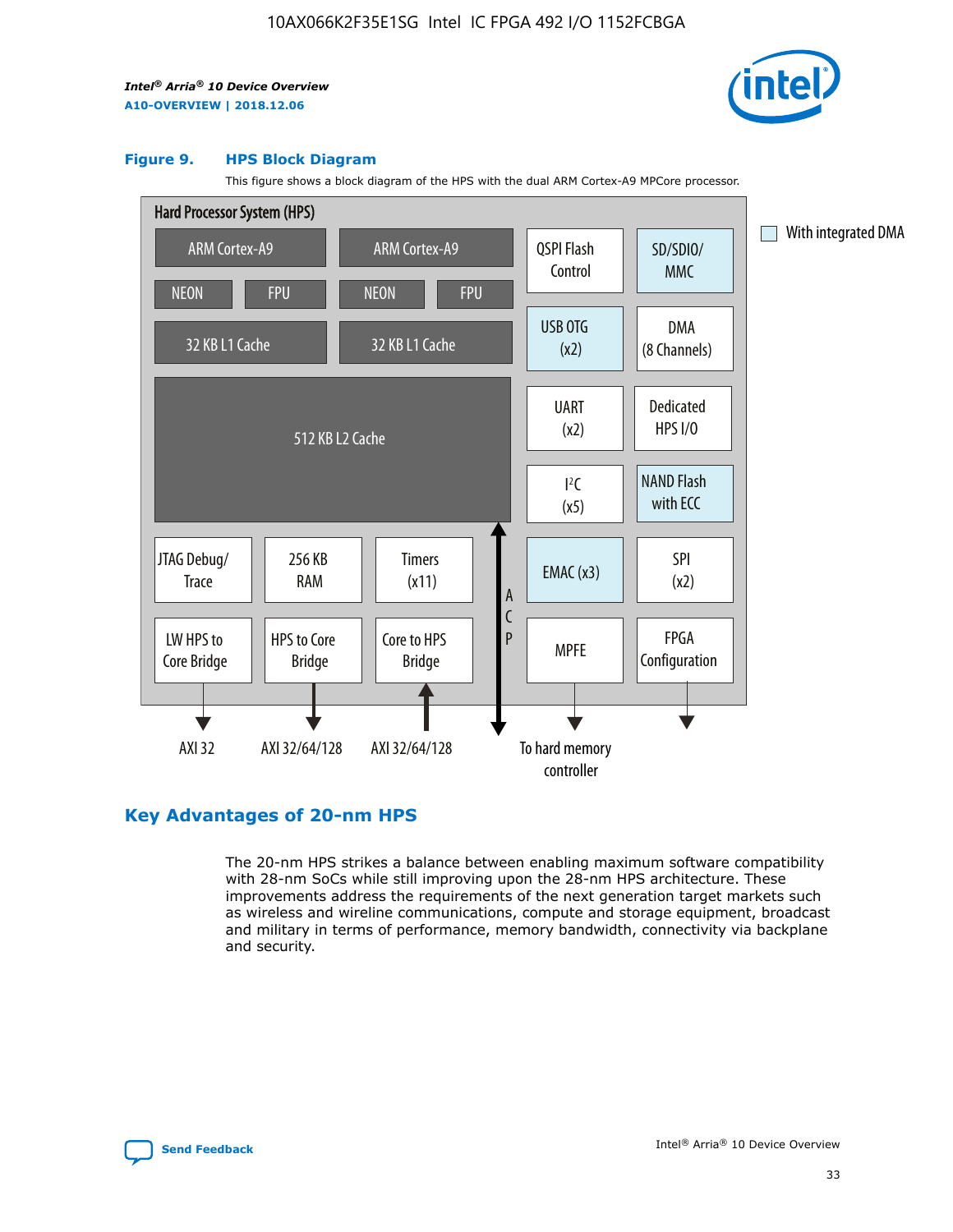

#### **Table 24. Improvements in 20 nm HPS**

This table lists the key improvements of the 20 nm HPS compared to the 28 nm HPS.

| Advantages/<br><b>Improvements</b>                          | <b>Description</b>                                                                                                                                                                                                                                                                                                                                                                                                                                                                                                                                                                                                                                                                                                                                                                                                                                                                                                      |
|-------------------------------------------------------------|-------------------------------------------------------------------------------------------------------------------------------------------------------------------------------------------------------------------------------------------------------------------------------------------------------------------------------------------------------------------------------------------------------------------------------------------------------------------------------------------------------------------------------------------------------------------------------------------------------------------------------------------------------------------------------------------------------------------------------------------------------------------------------------------------------------------------------------------------------------------------------------------------------------------------|
| Increased performance and<br>overdrive capability           | While the nominal processor frequency is 1.2 GHz, the 20 nm HPS offers an "overdrive"<br>feature which enables a higher processor operating frequency. This requires a higher supply<br>voltage value that is unique to the HPS and may require a separate regulator.                                                                                                                                                                                                                                                                                                                                                                                                                                                                                                                                                                                                                                                   |
| Increased processor memory<br>bandwidth and DDR4<br>support | Up to 64-bit DDR4 memory at 2,400 Mbps support is available for the processor. The hard<br>memory controller for the HPS comprises a multi-port front end that manages connections<br>to a single port memory controller. The multi-port front end allows logic core and the HPS<br>to share ports and thereby the available bandwidth of the memory controller.                                                                                                                                                                                                                                                                                                                                                                                                                                                                                                                                                        |
| Flexible I/O sharing                                        | An advanced I/O pin muxing scheme allows improved sharing of I/O between the HPS and<br>the core logic. The following types of I/O are available for SoC:<br>17 dedicated I/Os-physically located inside the HPS block and are not accessible to<br>logic within the core. The 17 dedicated I/Os are used for HPS clock, resets, and<br>interfacing with boot devices, QSPI, and SD/MMC.<br>48 direct shared I/O-located closest to the HPS block and are ideal for high speed HPS<br>peripherals such as EMAC, USB, and others. There is one bank of 48 I/Os that supports<br>direct sharing where the 48 I/Os can be shared 12 I/Os at a time.<br>Standard (shared) I/O-all standard I/Os can be shared by the HPS peripherals and any<br>logic within the core. For designs where more than 48 I/Os are required to fully use all<br>the peripherals in the HPS, these I/Os can be connected through the core logic. |
| <b>EMAC</b> core                                            | Three EMAC cores are available in the HPS. The EMAC cores enable an application to<br>support two redundant Ethernet connections; for example, backplane, or two EMAC cores<br>for managing IEEE 1588 time stamp information while allowing a third EMAC core for debug<br>and configuration. All three EMACs can potentially share the same time stamps, simplifying<br>the 1588 time stamping implementation. A new serial time stamp interface allows core<br>logic to access and read the time stamp values. The integrated EMAC controllers can be<br>connected to external Ethernet PHY through the provided MDIO or I <sup>2</sup> C interface.                                                                                                                                                                                                                                                                  |
| On-chip memory                                              | The on-chip memory is updated to 256 KB support and can support larger data sets and<br>real time algorithms.                                                                                                                                                                                                                                                                                                                                                                                                                                                                                                                                                                                                                                                                                                                                                                                                           |
| <b>ECC</b> enhancements                                     | Improvements in L2 Cache ECC management allow identification of errors down to the<br>address level. ECC enhancements also enable improved error injection and status reporting<br>via the introduction of new memory mapped access to syndrome and data signals.                                                                                                                                                                                                                                                                                                                                                                                                                                                                                                                                                                                                                                                       |
| HPS to FPGA Interconnect<br>Backbone                        | Although the HPS and the Logic Core can operate independently, they are tightly coupled<br>via a high-bandwidth system interconnect built from high-performance ARM AMBA AXI bus<br>bridges. IP bus masters in the FPGA fabric have access to HPS bus slaves via the FPGA-to-<br>HPS interconnect. Similarly, HPS bus masters have access to bus slaves in the core fabric<br>via the HPS-to-FPGA bridge. Both bridges are AMBA AXI-3 compliant and support<br>simultaneous read and write transactions. Up to three masters within the core fabric can<br>share the HPS SDRAM controller with the processor. Additionally, the processor can be used<br>to configure the core fabric under program control via a dedicated 32-bit configuration port.                                                                                                                                                                  |
| FPGA configuration and HPS<br>booting                       | The FPGA fabric and HPS in the SoCs are powered independently. You can reduce the clock<br>frequencies or gate the clocks to reduce dynamic power.<br>You can configure the FPGA fabric and boot the HPS independently, in any order, providing<br>you with more design flexibility.                                                                                                                                                                                                                                                                                                                                                                                                                                                                                                                                                                                                                                    |
| Security                                                    | New security features have been introduced for anti-tamper management, secure boot,<br>encryption (AES), and authentication (SHA).                                                                                                                                                                                                                                                                                                                                                                                                                                                                                                                                                                                                                                                                                                                                                                                      |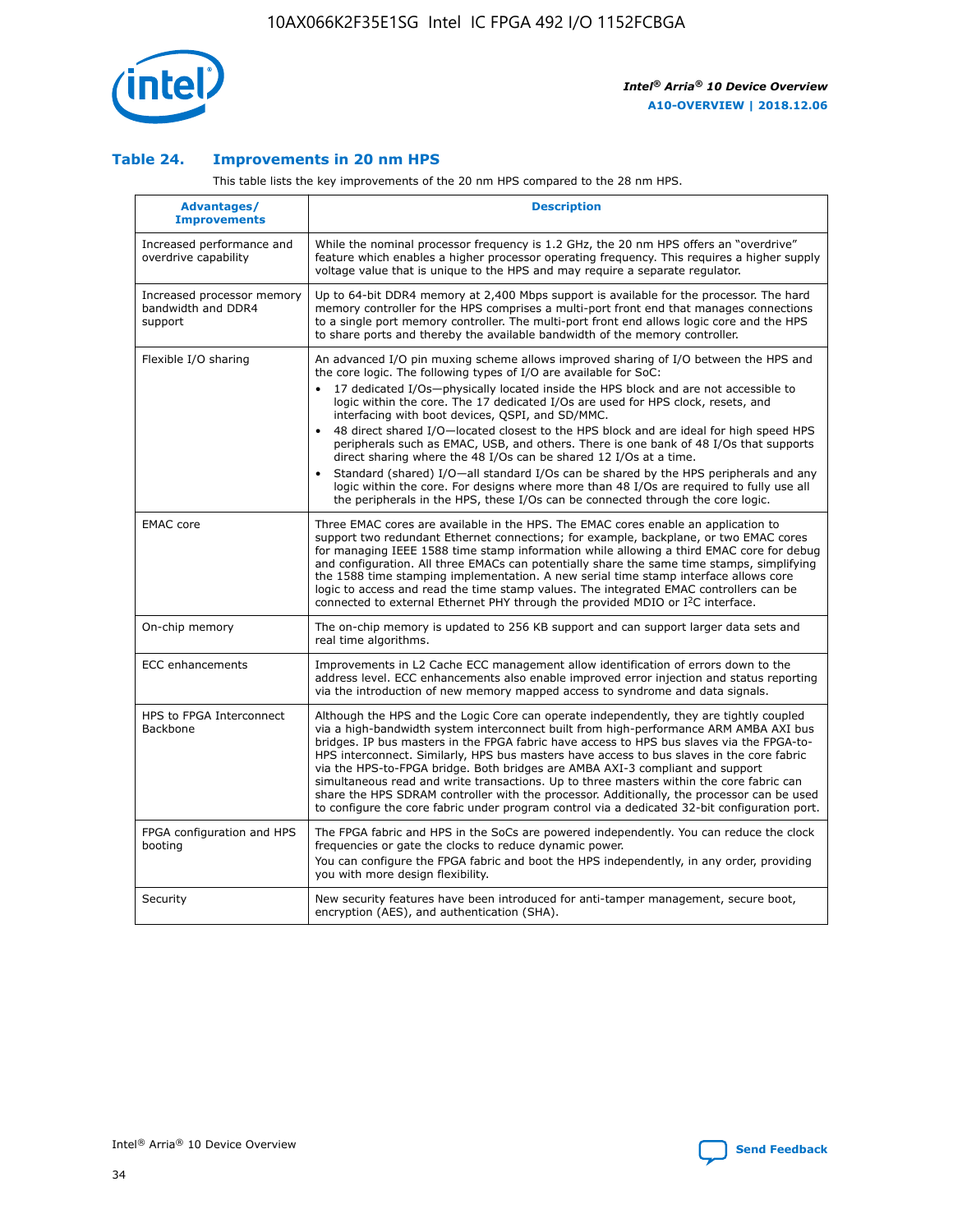

## **Features of the HPS**

The HPS has the following features:

- 1.2-GHz, dual-core ARM Cortex-A9 MPCore processor with up to 1.5-GHz via overdrive
	- ARMv7-A architecture that runs 32-bit ARM instructions, 16-bit and 32-bit Thumb instructions, and 8-bit Java byte codes in Jazelle style
	- Superscalar, variable length, out-of-order pipeline with dynamic branch prediction
	- Instruction Efficiency 2.5 MIPS/MHz, which provides total performance of 7500 MIPS at 1.5 GHz
- Each processor core includes:
	- 32 KB of L1 instruction cache, 32 KB of L1 data cache
	- Single- and double-precision floating-point unit and NEON media engine
	- CoreSight debug and trace technology
	- Snoop Control Unit (SCU) and Acceleration Coherency Port (ACP)
- 512 KB of shared L2 cache
- 256 KB of scratch RAM
- Hard memory controller with support for DDR3, DDR4 and optional error correction code (ECC) support
- Multiport Front End (MPFE) Scheduler interface to the hard memory controller
- 8-channel direct memory access (DMA) controller
- QSPI flash controller with SIO, DIO, QIO SPI Flash support
- NAND flash controller (ONFI 1.0 or later) with DMA and ECC support, updated to support 8 and 16-bit Flash devices and new command DMA to offload CPU for fast power down recovery
- Updated SD/SDIO/MMC controller to eMMC 4.5 with DMA with CE-ATA digital command support
- 3 10/100/1000 Ethernet media access control (MAC) with DMA
- 2 USB On-the-Go (OTG) controllers with DMA
- $\bullet$  5 I<sup>2</sup>C controllers (3 can be used by EMAC for MIO to external PHY)
- 2 UART 16550 Compatible controllers
- 4 serial peripheral interfaces (SPI) (2 Master, 2 Slaves)
- 62 programmable general-purpose I/Os, which includes 48 direct share I/Os that allows the HPS peripherals to connect directly to the FPGA I/Os
- 7 general-purpose timers
- 4 watchdog timers
- Anti-tamper, Secure Boot, Encryption (AES) and Authentication (SHA)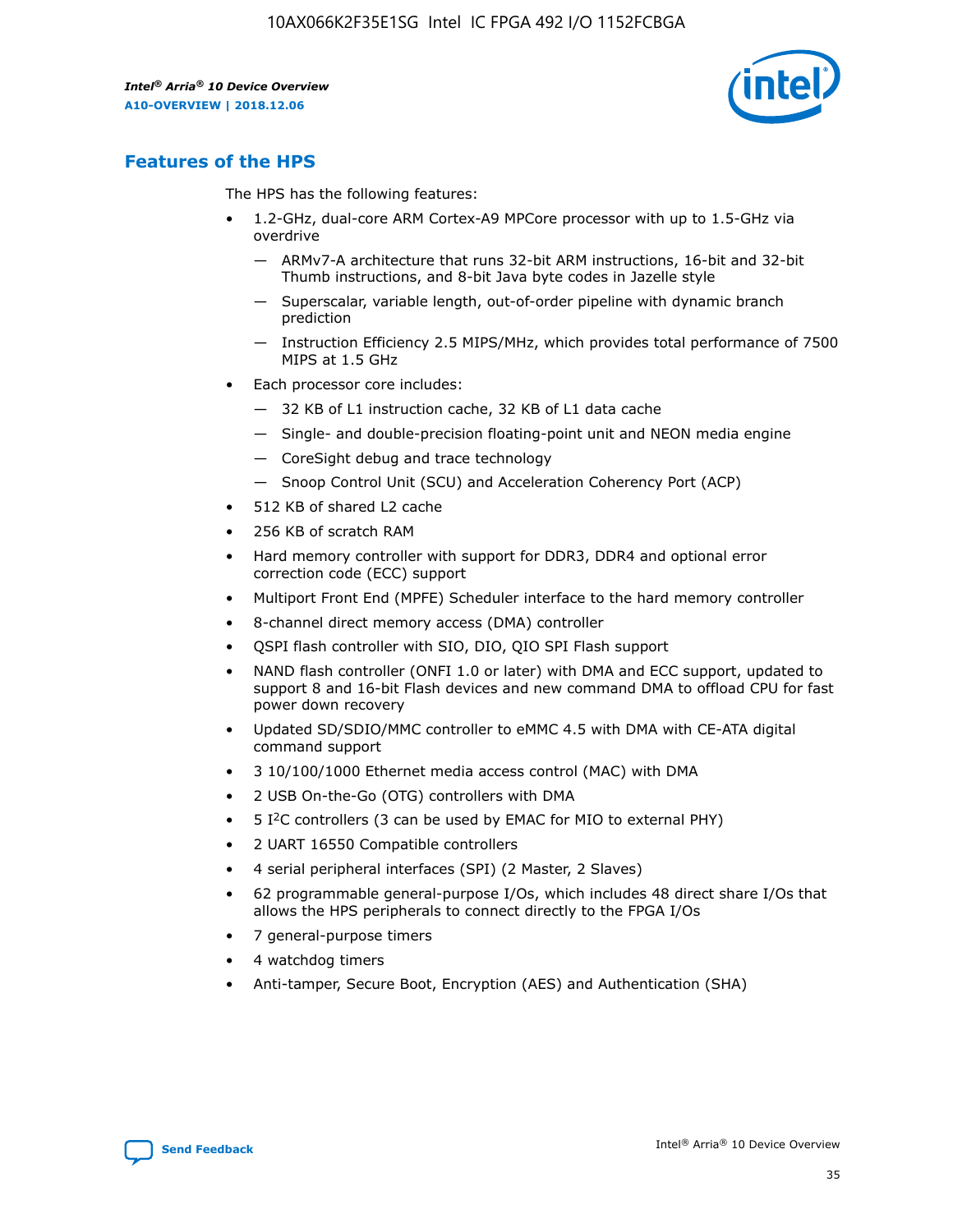

#### **System Peripherals and Debug Access Port**

Each Ethernet MAC, USB OTG, NAND flash controller, and SD/MMC controller module has an integrated DMA controller. For modules without an integrated DMA controller, an additional DMA controller module provides up to eight channels of high-bandwidth data transfers. Peripherals that communicate off-chip are multiplexed with other peripherals at the HPS pin level. This allows you to choose which peripherals interface with other devices on your PCB.

The debug access port provides interfaces to industry standard JTAG debug probes and supports ARM CoreSight debug and core traces to facilitate software development.

#### **HPS–FPGA AXI Bridges**

The HPS–FPGA bridges, which support the Advanced Microcontroller Bus Architecture (AMBA) Advanced eXtensible Interface (AXI™) specifications, consist of the following bridges:

- FPGA-to-HPS AMBA AXI bridge—a high-performance bus supporting 32, 64, and 128 bit data widths that allows the FPGA fabric to issue transactions to slaves in the HPS.
- HPS-to-FPGA Avalon/AMBA AXI bridge—a high-performance bus supporting 32, 64, and 128 bit data widths that allows the HPS to issue transactions to slaves in the FPGA fabric.
- Lightweight HPS-to-FPGA AXI bridge—a lower latency 32 bit width bus that allows the HPS to issue transactions to soft peripherals in the FPGA fabric. This bridge is primarily used for control and status register (CSR) accesses to peripherals in the FPGA fabric.

The HPS–FPGA AXI bridges allow masters in the FPGA fabric to communicate with slaves in the HPS logic, and vice versa. For example, the HPS-to-FPGA AXI bridge allows you to share memories instantiated in the FPGA fabric with one or both microprocessors in the HPS, while the FPGA-to-HPS AXI bridge allows logic in the FPGA fabric to access the memory and peripherals in the HPS.

Each HPS–FPGA bridge also provides asynchronous clock crossing for data transferred between the FPGA fabric and the HPS.

#### **HPS SDRAM Controller Subsystem**

The HPS SDRAM controller subsystem contains a multiport SDRAM controller and DDR PHY that are shared between the FPGA fabric (through the FPGA-to-HPS SDRAM interface), the level 2 (L2) cache, and the level 3 (L3) system interconnect. The FPGA-to-HPS SDRAM interface supports AMBA AXI and Avalon® Memory-Mapped (Avalon-MM) interface standards, and provides up to six individual ports for access by masters implemented in the FPGA fabric.

The HPS SDRAM controller supports up to 3 masters (command ports), 3x 64-bit read data ports and 3x 64-bit write data ports.

To maximize memory performance, the SDRAM controller subsystem supports command and data reordering, deficit round-robin arbitration with aging, and high-priority bypass features.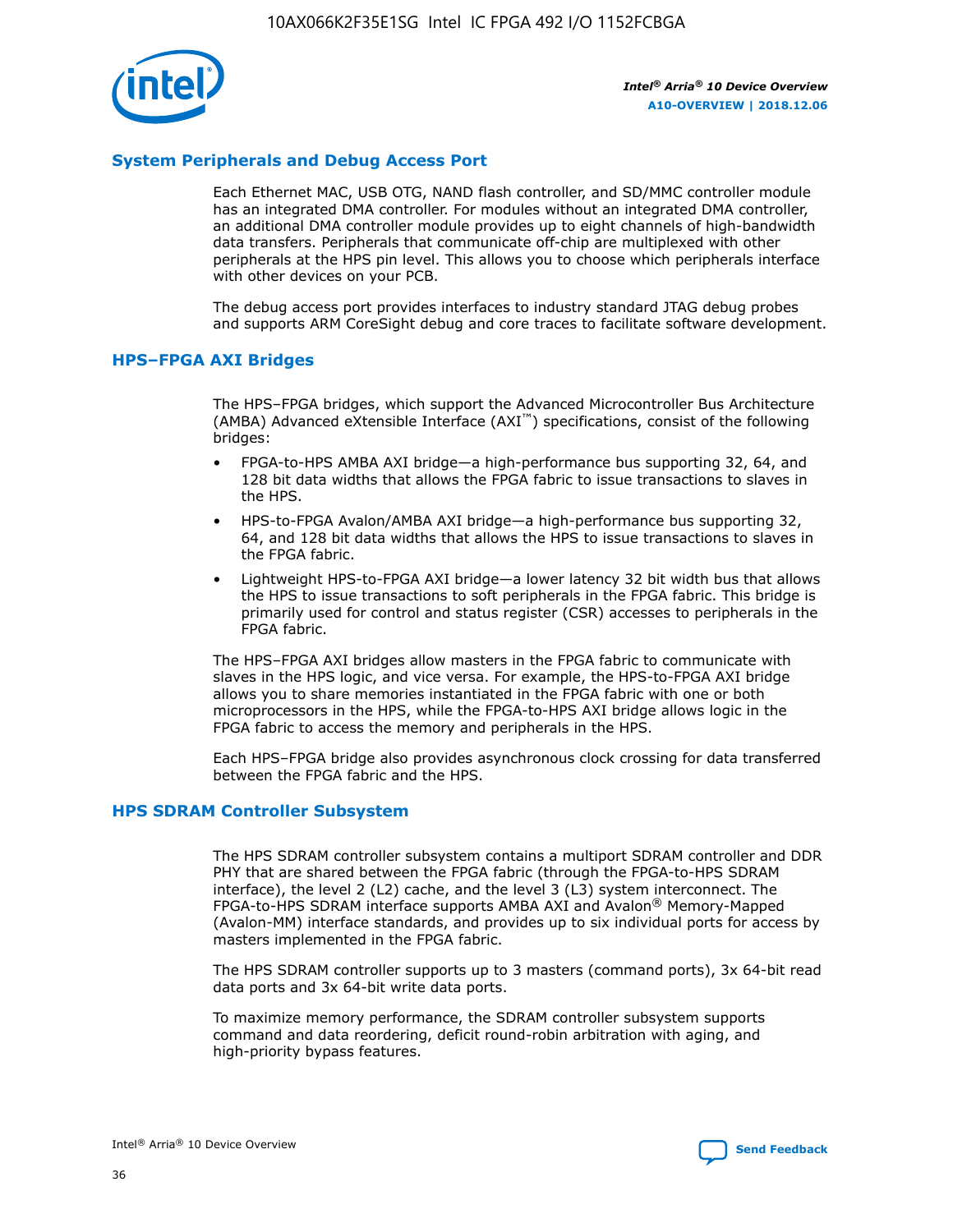

## **FPGA Configuration and HPS Booting**

The FPGA fabric and HPS in the SoC FPGA must be powered at the same time. You can reduce the clock frequencies or gate the clocks to reduce dynamic power.

Once powered, the FPGA fabric and HPS can be configured independently thus providing you with more design flexibility:

- You can boot the HPS independently. After the HPS is running, the HPS can fully or partially reconfigure the FPGA fabric at any time under software control. The HPS can also configure other FPGAs on the board through the FPGA configuration controller.
- Configure the FPGA fabric first, and then boot the HPS from memory accessible to the FPGA fabric.

#### **Hardware and Software Development**

For hardware development, you can configure the HPS and connect your soft logic in the FPGA fabric to the HPS interfaces using the Platform Designer system integration tool in the Intel Quartus Prime software.

For software development, the ARM-based SoC FPGA devices inherit the rich software development ecosystem available for the ARM Cortex-A9 MPCore processor. The software development process for Intel SoC FPGAs follows the same steps as those for other SoC devices from other manufacturers. Support for Linux\*, VxWorks\*, and other operating systems are available for the SoC FPGAs. For more information on the operating systems support availability, contact the Intel FPGA sales team.

You can begin device-specific firmware and software development on the Intel SoC FPGA Virtual Target. The Virtual Target is a fast PC-based functional simulation of a target development system—a model of a complete development board. The Virtual Target enables the development of device-specific production software that can run unmodified on actual hardware.

## **Dynamic and Partial Reconfiguration**

The Intel Arria 10 devices support dynamic and partial reconfiguration. You can use dynamic and partial reconfiguration simultaneously to enable seamless reconfiguration of both the device core and transceivers.

## **Dynamic Reconfiguration**

You can reconfigure the PMA and PCS blocks while the device continues to operate. This feature allows you to change the data rates, protocol, and analog settings of a channel in a transceiver bank without affecting on-going data transfer in other transceiver banks. This feature is ideal for applications that require dynamic multiprotocol or multirate support.

## **Partial Reconfiguration**

Using partial reconfiguration, you can reconfigure some parts of the device while keeping the device in operation.

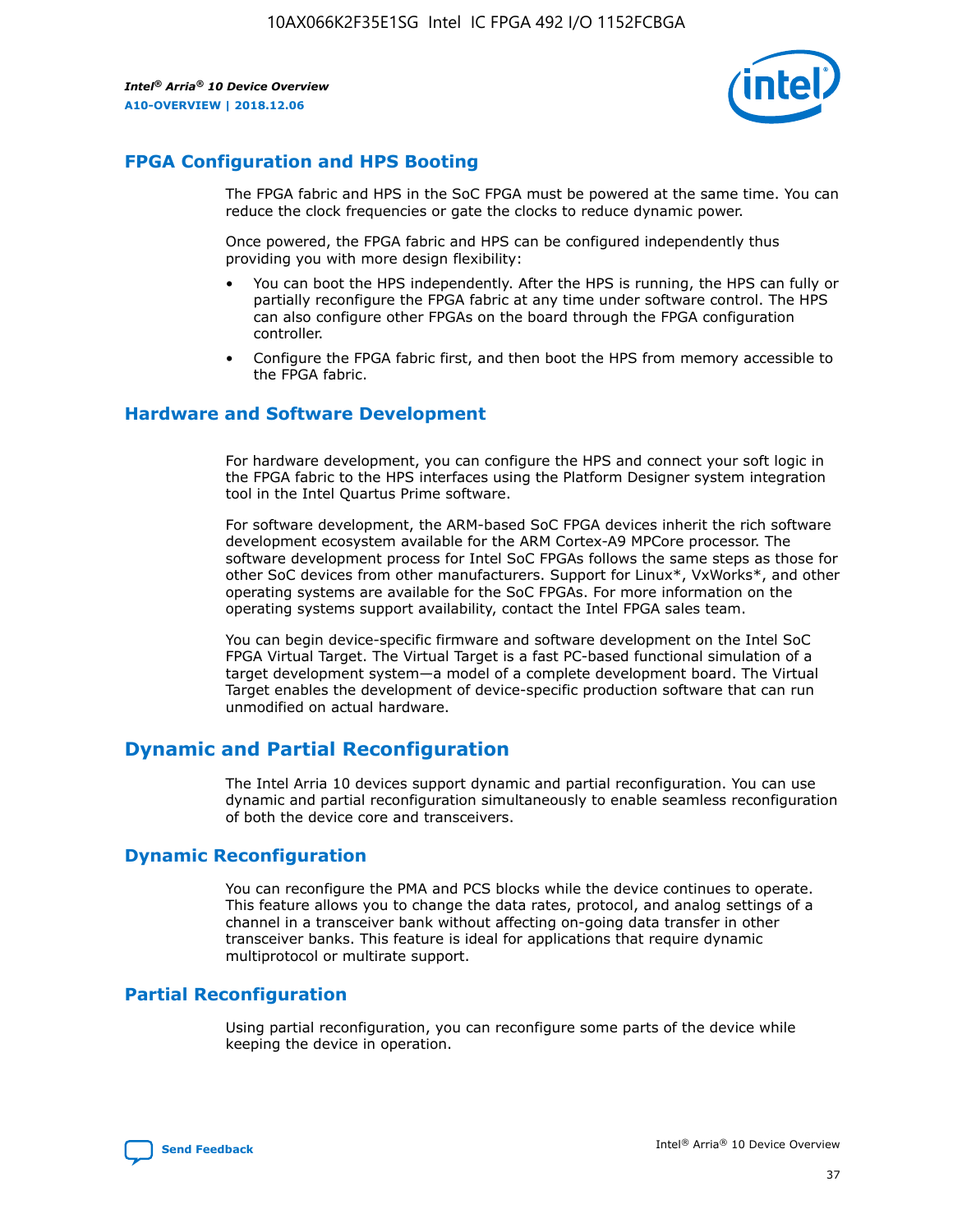

Instead of placing all device functions in the FPGA fabric, you can store some functions that do not run simultaneously in external memory and load them only when required. This capability increases the effective logic density of the device, and lowers cost and power consumption.

In the Intel solution, you do not have to worry about intricate device architecture to perform a partial reconfiguration. The partial reconfiguration capability is built into the Intel Quartus Prime design software, making such time-intensive task simple.

Intel Arria 10 devices support partial reconfiguration in the following configuration options:

- Using an internal host:
	- All supported configuration modes where the FPGA has access to external memory devices such as serial and parallel flash memory.
	- Configuration via Protocol [CvP (PCIe)]
- Using an external host—passive serial (PS), fast passive parallel (FPP) x8, FPP x16, and FPP x32 I/O interface.

# **Enhanced Configuration and Configuration via Protocol**

#### **Table 25. Configuration Schemes and Features of Intel Arria 10 Devices**

Intel Arria 10 devices support 1.8 V programming voltage and several configuration schemes.

| <b>Scheme</b>                                                          | <b>Data</b><br><b>Width</b> | <b>Max Clock</b><br>Rate<br>(MHz) | <b>Max Data</b><br>Rate<br>(Mbps)<br>(13) | <b>Decompression</b> | <b>Design</b><br>Security <sup>(1</sup><br>4) | <b>Partial</b><br>Reconfiguration<br>(15) | <b>Remote</b><br><b>System</b><br><b>Update</b> |
|------------------------------------------------------------------------|-----------------------------|-----------------------------------|-------------------------------------------|----------------------|-----------------------------------------------|-------------------------------------------|-------------------------------------------------|
| <b>JTAG</b>                                                            | 1 bit                       | 33                                | 33                                        |                      |                                               | Yes <sup>(16)</sup>                       |                                                 |
| Active Serial (AS)<br>through the<br>EPCO-L<br>configuration<br>device | 1 bit,<br>4 bits            | 100                               | 400                                       | Yes                  | Yes                                           | $Y_{PS}(16)$                              | Yes                                             |
| Passive serial (PS)<br>through CPLD or<br>external<br>microcontroller  | 1 bit                       | 100                               | 100                                       | Yes                  | Yes                                           | Yes(16)                                   | Parallel<br>Flash<br>Loader<br>(PFL) IP<br>core |
|                                                                        |                             |                                   |                                           |                      |                                               |                                           | continued                                       |

<sup>(13)</sup> Enabling either compression or design security features affects the maximum data rate. Refer to the Intel Arria 10 Device Datasheet for more information.

<sup>(14)</sup> Encryption and compression cannot be used simultaneously.

 $(15)$  Partial reconfiguration is an advanced feature of the device family. If you are interested in using partial reconfiguration, contact Intel for support.

 $(16)$  Partial configuration can be performed only when it is configured as internal host.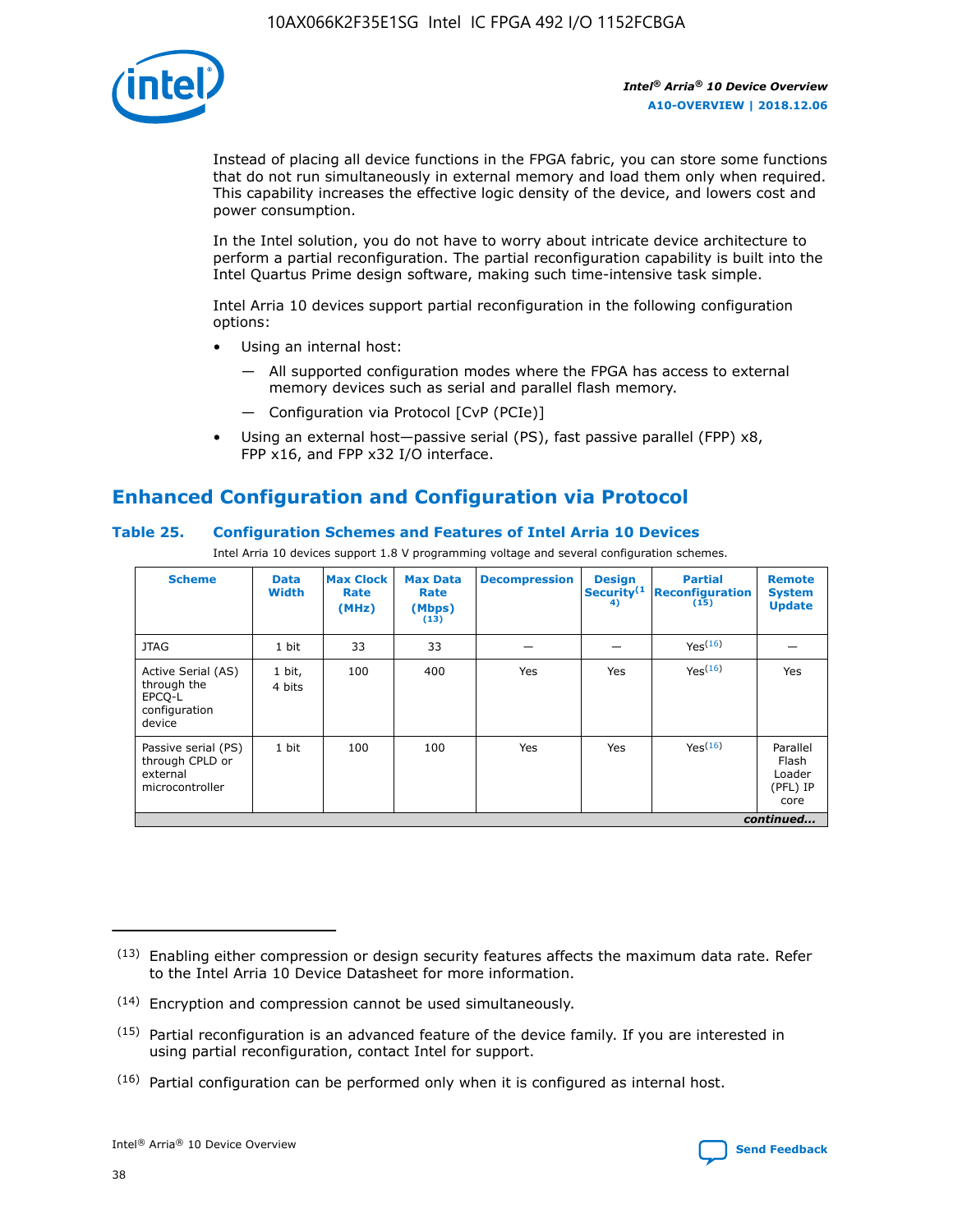

| <b>Scheme</b>                                   | <b>Data</b><br><b>Width</b> | <b>Max Clock</b><br>Rate<br>(MHz) | <b>Max Data</b><br>Rate<br>(Mbps)<br>(13) | <b>Decompression</b> | <b>Design</b><br>Security <sup>(1</sup><br>4) | <b>Partial</b><br><b>Reconfiguration</b><br>(15) | <b>Remote</b><br><b>System</b><br><b>Update</b> |
|-------------------------------------------------|-----------------------------|-----------------------------------|-------------------------------------------|----------------------|-----------------------------------------------|--------------------------------------------------|-------------------------------------------------|
| Fast passive                                    | 8 bits                      | 100                               | 3200                                      | Yes                  | Yes                                           | Yes(17)                                          | PFL IP                                          |
| parallel (FPP)<br>through CPLD or               | 16 bits                     |                                   |                                           | Yes                  | Yes                                           |                                                  | core                                            |
| external<br>microcontroller                     | 32 bits                     |                                   |                                           | Yes                  | Yes                                           |                                                  |                                                 |
| Configuration via                               | 16 bits                     | 100                               | 3200                                      | Yes                  | Yes                                           | Yes <sup>(17)</sup>                              |                                                 |
| <b>HPS</b>                                      | 32 bits                     |                                   |                                           | Yes                  | Yes                                           |                                                  |                                                 |
| Configuration via<br>Protocol [CvP<br>$(PCIe*)$ | x1, x2,<br>x4, x8<br>lanes  |                                   | 8000                                      | Yes                  | Yes                                           | Yes(16)                                          |                                                 |

You can configure Intel Arria 10 devices through PCIe using Configuration via Protocol (CvP). The Intel Arria 10 CvP implementation conforms to the PCIe 100 ms power-up-to-active time requirement.

#### **Related Information**

[Configuration via Protocol \(CvP\) Implementation in Intel FPGAs User Guide](https://www.intel.com/content/www/us/en/programmable/documentation/dsu1441819344145.html#dsu1442269728522) Provides more information about the CvP configuration scheme.

## **SEU Error Detection and Correction**

Intel Arria 10 devices offer robust and easy-to-use single-event upset (SEU) error detection and correction circuitry.

The detection and correction circuitry includes protection for Configuration RAM (CRAM) programming bits and user memories. The CRAM is protected by a continuously running CRC error detection circuit with integrated ECC that automatically corrects one or two errors and detects higher order multi-bit errors. When more than two errors occur, correction is available through reloading of the core programming file, providing a complete design refresh while the FPGA continues to operate.

The physical layout of the Intel Arria 10 CRAM array is optimized to make the majority of multi-bit upsets appear as independent single-bit or double-bit errors which are automatically corrected by the integrated CRAM ECC circuitry. In addition to the CRAM protection, the M20K memory blocks also include integrated ECC circuitry and are layout-optimized for error detection and correction. The MLAB does not have ECC.

(14) Encryption and compression cannot be used simultaneously.

<sup>(17)</sup> Supported at a maximum clock rate of 100 MHz.



 $(13)$  Enabling either compression or design security features affects the maximum data rate. Refer to the Intel Arria 10 Device Datasheet for more information.

 $(15)$  Partial reconfiguration is an advanced feature of the device family. If you are interested in using partial reconfiguration, contact Intel for support.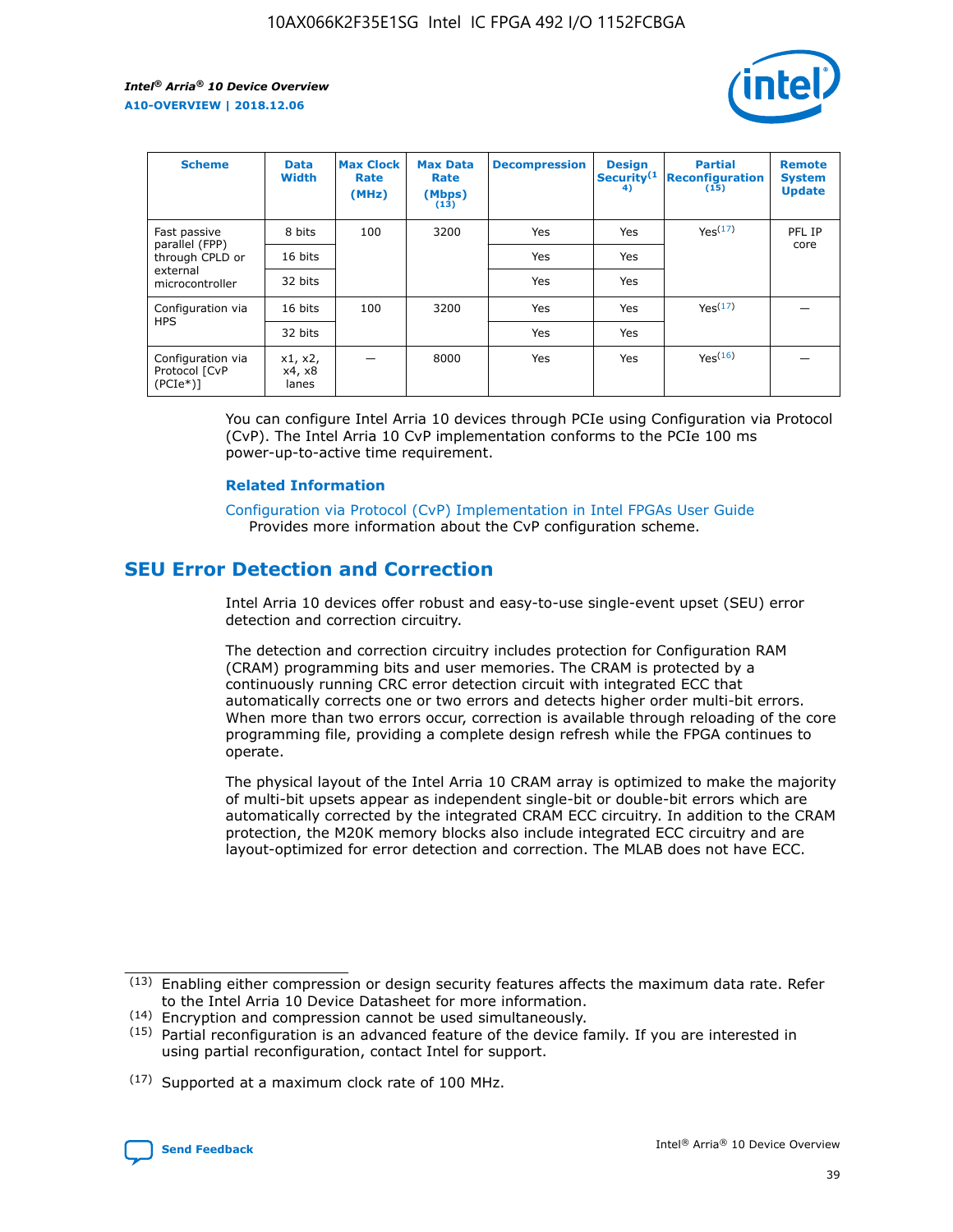

## **Power Management**

Intel Arria 10 devices leverage the advanced 20 nm process technology, a low 0.9 V core power supply, an enhanced core architecture, and several optional power reduction techniques to reduce total power consumption by as much as 40% compared to Arria V devices and as much as 60% compared to Stratix V devices.

The optional power reduction techniques in Intel Arria 10 devices include:

- **SmartVID**—a code is programmed into each device during manufacturing that allows a smart regulator to operate the device at lower core  $V_{CC}$  while maintaining performance
- **Programmable Power Technology**—non-critical timing paths are identified by the Intel Quartus Prime software and the logic in these paths is biased for low power instead of high performance
- **Low Static Power Options**—devices are available with either standard static power or low static power while maintaining performance

Furthermore, Intel Arria 10 devices feature Intel's industry-leading low power transceivers and include a number of hard IP blocks that not only reduce logic resources but also deliver substantial power savings compared to soft implementations. In general, hard IP blocks consume up to 90% less power than the equivalent soft logic implementations.

## **Incremental Compilation**

The Intel Quartus Prime software incremental compilation feature reduces compilation time and helps preserve performance to ease timing closure. The incremental compilation feature enables the partial reconfiguration flow for Intel Arria 10 devices.

Incremental compilation supports top-down, bottom-up, and team-based design flows. This feature facilitates modular, hierarchical, and team-based design flows where different designers compile their respective design sections in parallel. Furthermore, different designers or IP providers can develop and optimize different blocks of the design independently. These blocks can then be imported into the top level project.

## **Document Revision History for Intel Arria 10 Device Overview**

| <b>Document</b><br><b>Version</b> | <b>Changes</b>                                                                                                                                                                                                                                                              |
|-----------------------------------|-----------------------------------------------------------------------------------------------------------------------------------------------------------------------------------------------------------------------------------------------------------------------------|
| 2018.12.06                        | Added links to Intel Arria 10 device errata documents.<br>Removed automotive temperature option from the Intel Arria 10 GX devices.<br>Removed -3 fabric speed grade from the Intel Arria 10 GT devices.<br>Updated power options for the Intel Arria 10 GX and GT devices. |
| 2018.04.09                        | Updated the lowest $V_{CC}$ from 0.83 V to 0.82 V in the topic listing a summary of the device features.                                                                                                                                                                    |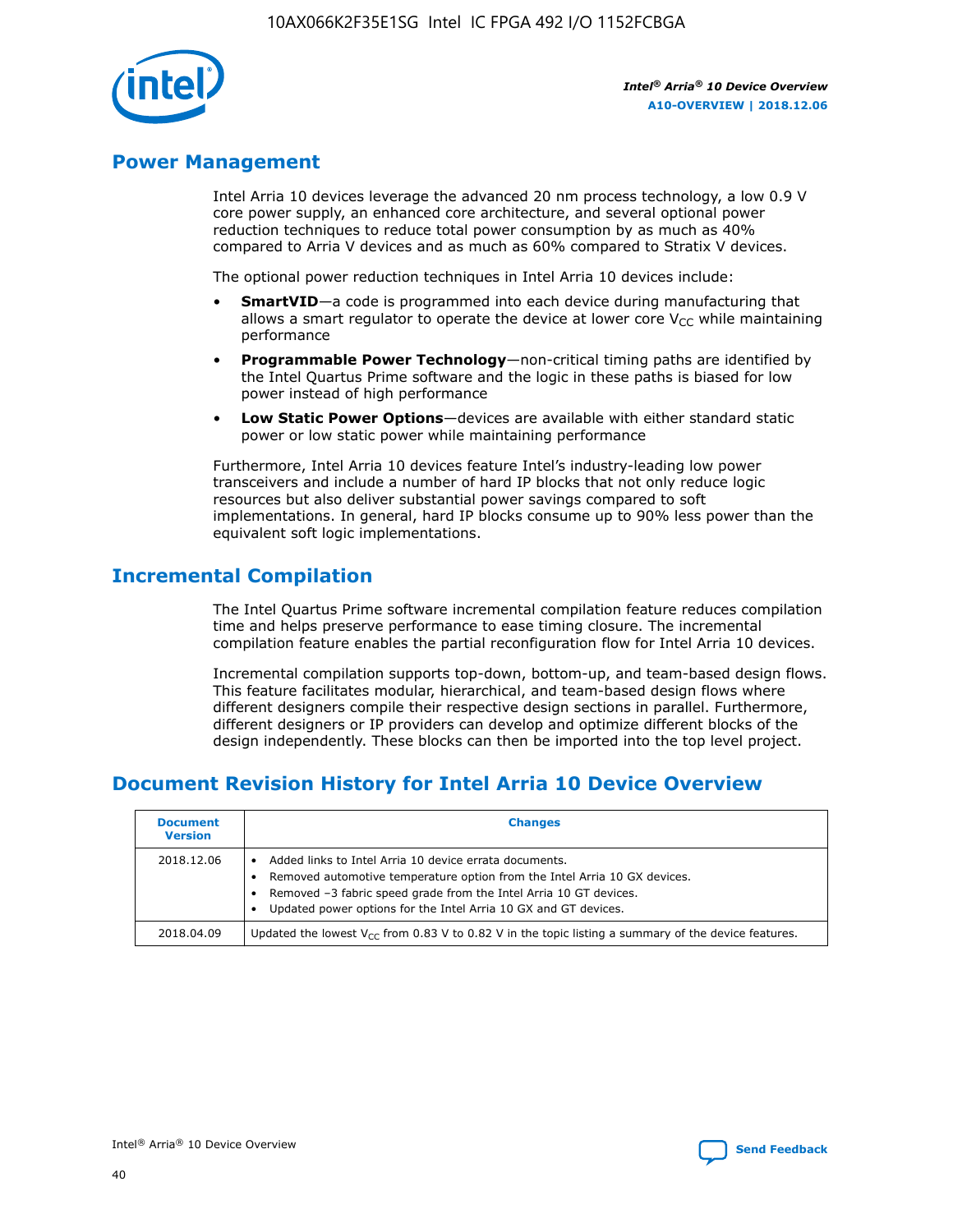$\overline{\phantom{a}}$ 

 $\mathsf{r}$ 



| January 2018<br>Updated the maximum data rate for HPS (Intel Arria 10 SX devices<br>2018.01.17<br>external memory interface DDR3 controller from 2,166 Mbps to 2,133<br>Mbps.<br>$\bullet$<br>+ SRAM to 633 MHz in Memory Standards Supported by the Soft<br>Memory Controller table.<br>Updated transceiver backplane capability to 12.5 Gbps.<br>$\bullet$<br>Removed transceiver speed grade 5 in Sample Ordering Core and<br>Available Options for Intel Arria 10 GX Devices figure.<br>Available Options for Intel Arria 10 GT Devices figure.<br>Updated short reach transceiver rate for Intel Arria 10 GT devices to<br>$\bullet$<br>25.8 Gbps.<br>Removed On-Die Instrumentation - EyeQ and Jitter Margin Tool<br>table.<br>2017.09.20<br>September 2017<br>1,333 MHz/2,666 Mbps to 1,200 MHz/2,400 Mbps.<br>July 2017<br>2017.07.13<br>Corrected the automotive temperature range in the figure showing the<br>available options for the Intel Arria 10 GX devices from "-40°C to 100°C"<br>to "-40°C to 125°C".<br>July 2017<br>2017.07.06<br>Added automotive temperature option to Intel Arria 10 GX device family.<br>2017.05.08<br>Corrected protocol names with "1588" to "IEEE 1588v2".<br>May 2017<br>$\bullet$<br>Updated the vertical migration table to remove vertical migration<br>$\bullet$<br>between Intel Arria 10 GX and Intel Arria 10 SX device variants.<br>Removed all "Preliminary" marks.<br>2017.03.15<br>March 2017<br>Removed the topic about migration from Intel Arria 10 to Intel Stratix<br>10 devices.<br>Rebranded as Intel.<br>$\bullet$<br>October 2016<br>2016.10.31<br>Removed package F36 from Intel Arria 10 GX devices.<br>$\bullet$<br>Updated Intel Arria 10 GT sample ordering code and maximum GX<br>$\bullet$<br>transceiver count. Intel Arria 10 GT devices are available only in the<br>SF45 package option with a maximum of 72 transceivers.<br>May 2016<br>2016.05.02<br>Updated the FPGA Configuration and HPS Booting topic.<br>Remove $V_{CC}$ PowerManager from the Summary of Features, Power<br>Management and Arria 10 Device Variants and packages topics. This<br>feature is no longer supported in Arria 10 devices.<br>Removed LPDDR3 from the Memory Standards Supported by the HPS<br>Hard Memory Controller table in the Memory Standards Supported by<br>Intel Arria 10 Devices topic. This standard is only supported by the<br>FPGA.<br>Removed transceiver speed grade 5 from the Device Variants and<br>Packages topic for Arria 10 GX and SX devices.<br>Changed the maximum Arria 10 GT datarate to 25.8 Gbps and the<br>February 2016<br>2016.02.11<br>minimum datarate to 1 Gbps globally.<br>Revised the state for Core clock networks in the Summary of Features<br>$\bullet$<br>topic.<br>• Changed the transceiver parameters in the "Summary of Features for<br>Arria 10 Devices" table.<br>for Arria 10 GT Devices" table.<br>• Changed the package availability for GT devices in the "Package Plan<br>for Arria 10 GT Devices" table.<br>Changed the package configurations for GT devices in the "Migration"<br>Capability Across Arria 10 Product Lines" figure. | <b>Date</b> | <b>Version</b> | <b>Changes</b>                                                                                                                                                                                                                                                                               |
|----------------------------------------------------------------------------------------------------------------------------------------------------------------------------------------------------------------------------------------------------------------------------------------------------------------------------------------------------------------------------------------------------------------------------------------------------------------------------------------------------------------------------------------------------------------------------------------------------------------------------------------------------------------------------------------------------------------------------------------------------------------------------------------------------------------------------------------------------------------------------------------------------------------------------------------------------------------------------------------------------------------------------------------------------------------------------------------------------------------------------------------------------------------------------------------------------------------------------------------------------------------------------------------------------------------------------------------------------------------------------------------------------------------------------------------------------------------------------------------------------------------------------------------------------------------------------------------------------------------------------------------------------------------------------------------------------------------------------------------------------------------------------------------------------------------------------------------------------------------------------------------------------------------------------------------------------------------------------------------------------------------------------------------------------------------------------------------------------------------------------------------------------------------------------------------------------------------------------------------------------------------------------------------------------------------------------------------------------------------------------------------------------------------------------------------------------------------------------------------------------------------------------------------------------------------------------------------------------------------------------------------------------------------------------------------------------------------------------------------------------------------------------------------------------------------------------------------------------------------------------------------------------------------------------------------------------------------------------------------------------------------------------------------------------------------------------------------------------------------------------------------------------------------|-------------|----------------|----------------------------------------------------------------------------------------------------------------------------------------------------------------------------------------------------------------------------------------------------------------------------------------------|
|                                                                                                                                                                                                                                                                                                                                                                                                                                                                                                                                                                                                                                                                                                                                                                                                                                                                                                                                                                                                                                                                                                                                                                                                                                                                                                                                                                                                                                                                                                                                                                                                                                                                                                                                                                                                                                                                                                                                                                                                                                                                                                                                                                                                                                                                                                                                                                                                                                                                                                                                                                                                                                                                                                                                                                                                                                                                                                                                                                                                                                                                                                                                                                |             |                | Updated maximum frequency supported for half rate QDRII and QDRII<br>Removed package code 40, low static power, SmartVID, industrial, and<br>military operating temperature support from Sample Ordering Core and<br>support from PMA Features of the Transceivers in Intel Arria 10 Devices |
|                                                                                                                                                                                                                                                                                                                                                                                                                                                                                                                                                                                                                                                                                                                                                                                                                                                                                                                                                                                                                                                                                                                                                                                                                                                                                                                                                                                                                                                                                                                                                                                                                                                                                                                                                                                                                                                                                                                                                                                                                                                                                                                                                                                                                                                                                                                                                                                                                                                                                                                                                                                                                                                                                                                                                                                                                                                                                                                                                                                                                                                                                                                                                                |             |                | Updated the maximum speed of the DDR4 external memory interface from                                                                                                                                                                                                                         |
|                                                                                                                                                                                                                                                                                                                                                                                                                                                                                                                                                                                                                                                                                                                                                                                                                                                                                                                                                                                                                                                                                                                                                                                                                                                                                                                                                                                                                                                                                                                                                                                                                                                                                                                                                                                                                                                                                                                                                                                                                                                                                                                                                                                                                                                                                                                                                                                                                                                                                                                                                                                                                                                                                                                                                                                                                                                                                                                                                                                                                                                                                                                                                                |             |                |                                                                                                                                                                                                                                                                                              |
|                                                                                                                                                                                                                                                                                                                                                                                                                                                                                                                                                                                                                                                                                                                                                                                                                                                                                                                                                                                                                                                                                                                                                                                                                                                                                                                                                                                                                                                                                                                                                                                                                                                                                                                                                                                                                                                                                                                                                                                                                                                                                                                                                                                                                                                                                                                                                                                                                                                                                                                                                                                                                                                                                                                                                                                                                                                                                                                                                                                                                                                                                                                                                                |             |                |                                                                                                                                                                                                                                                                                              |
|                                                                                                                                                                                                                                                                                                                                                                                                                                                                                                                                                                                                                                                                                                                                                                                                                                                                                                                                                                                                                                                                                                                                                                                                                                                                                                                                                                                                                                                                                                                                                                                                                                                                                                                                                                                                                                                                                                                                                                                                                                                                                                                                                                                                                                                                                                                                                                                                                                                                                                                                                                                                                                                                                                                                                                                                                                                                                                                                                                                                                                                                                                                                                                |             |                |                                                                                                                                                                                                                                                                                              |
|                                                                                                                                                                                                                                                                                                                                                                                                                                                                                                                                                                                                                                                                                                                                                                                                                                                                                                                                                                                                                                                                                                                                                                                                                                                                                                                                                                                                                                                                                                                                                                                                                                                                                                                                                                                                                                                                                                                                                                                                                                                                                                                                                                                                                                                                                                                                                                                                                                                                                                                                                                                                                                                                                                                                                                                                                                                                                                                                                                                                                                                                                                                                                                |             |                |                                                                                                                                                                                                                                                                                              |
|                                                                                                                                                                                                                                                                                                                                                                                                                                                                                                                                                                                                                                                                                                                                                                                                                                                                                                                                                                                                                                                                                                                                                                                                                                                                                                                                                                                                                                                                                                                                                                                                                                                                                                                                                                                                                                                                                                                                                                                                                                                                                                                                                                                                                                                                                                                                                                                                                                                                                                                                                                                                                                                                                                                                                                                                                                                                                                                                                                                                                                                                                                                                                                |             |                |                                                                                                                                                                                                                                                                                              |
|                                                                                                                                                                                                                                                                                                                                                                                                                                                                                                                                                                                                                                                                                                                                                                                                                                                                                                                                                                                                                                                                                                                                                                                                                                                                                                                                                                                                                                                                                                                                                                                                                                                                                                                                                                                                                                                                                                                                                                                                                                                                                                                                                                                                                                                                                                                                                                                                                                                                                                                                                                                                                                                                                                                                                                                                                                                                                                                                                                                                                                                                                                                                                                |             |                |                                                                                                                                                                                                                                                                                              |
|                                                                                                                                                                                                                                                                                                                                                                                                                                                                                                                                                                                                                                                                                                                                                                                                                                                                                                                                                                                                                                                                                                                                                                                                                                                                                                                                                                                                                                                                                                                                                                                                                                                                                                                                                                                                                                                                                                                                                                                                                                                                                                                                                                                                                                                                                                                                                                                                                                                                                                                                                                                                                                                                                                                                                                                                                                                                                                                                                                                                                                                                                                                                                                |             |                | Changed the transceiver parameters in the "Maximum Resource Counts"<br>continued                                                                                                                                                                                                             |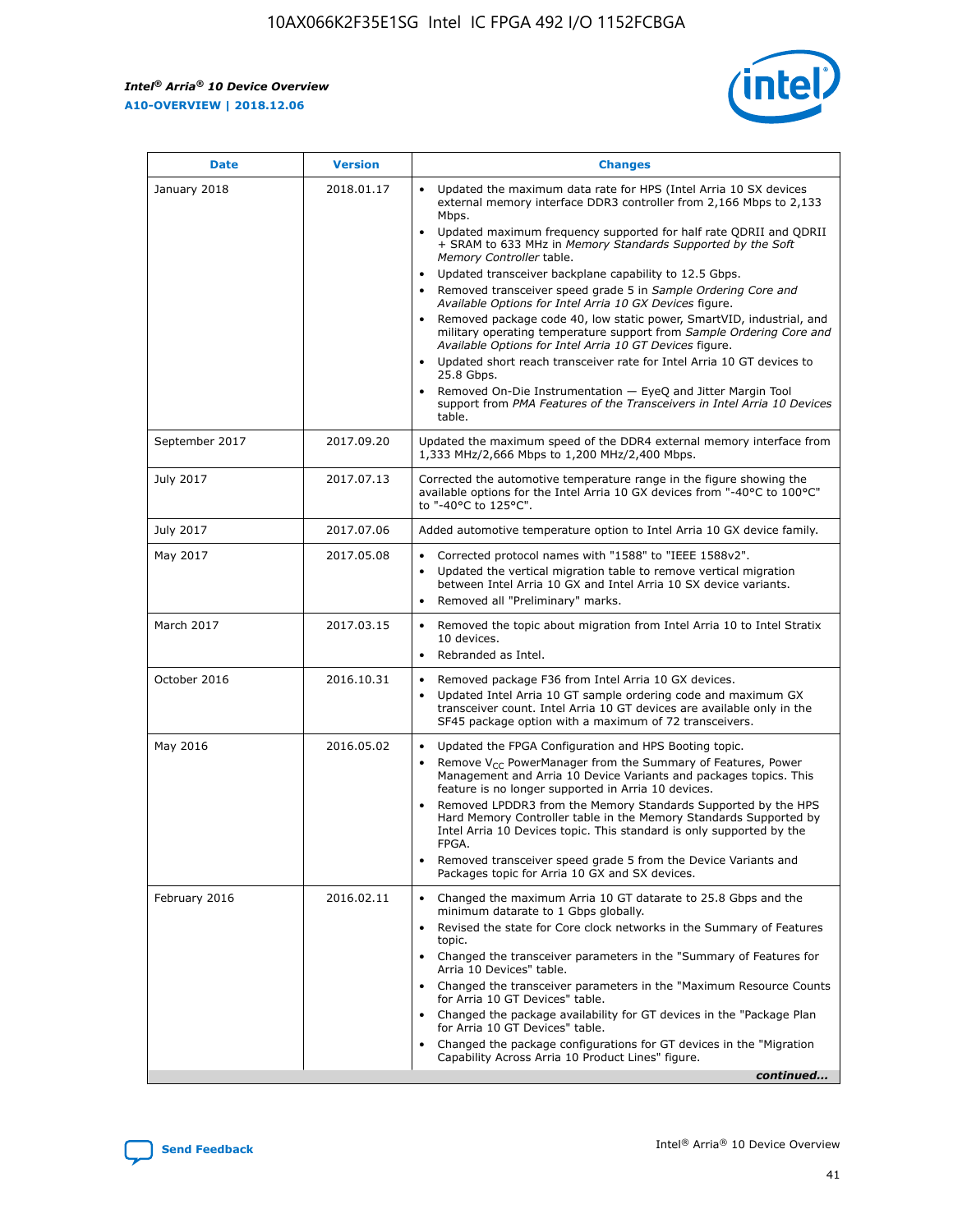

| <b>Date</b>   | <b>Version</b> | <b>Changes</b>                                                                                                                                                               |
|---------------|----------------|------------------------------------------------------------------------------------------------------------------------------------------------------------------------------|
|               |                | • Changed transceiver parameters in the "Low Power Serial Transceivers"<br>section.                                                                                          |
|               |                | • Changed the transceiver descriptions in the "Device Variants for the<br>Arria 10 Device Family" table.                                                                     |
|               |                | Changed the "Sample Ordering Code and Available Options for Arria 10<br>$\bullet$<br>GT Devices" figure.                                                                     |
|               |                | Changed the datarates for GT devices in the "PMA Features" section.                                                                                                          |
|               |                | Changed the datarates for GT devices in the "PCS Features" section.<br>$\bullet$                                                                                             |
| December 2015 | 2015.12.14     | Updated the number of M20K memory blocks for Arria 10 GX 660 from<br>2133 to 2131 and corrected the total RAM bit from 48,448 Kb to<br>48,408 Kb.                            |
|               |                | Corrected the number of DSP blocks for Arria 10 GX 660 from 1688 to<br>1687 in the table listing floating-point arithmetic resources.                                        |
| November 2015 | 2015.11.02     | Updated the maximum resources for Arria 10 GX 220, GX 320, GX 480,<br>$\bullet$<br>GX 660, SX 220, SX 320, SX 480, and SX 660.                                               |
|               |                | • Updated resource count for Arria 10 GX 320, GX 480, GX 660, SX 320,<br>SX 480, a SX 660 devices in Number of Multipliers in Intel Arria 10<br><b>Devices</b> table.        |
|               |                | Updated the available options for Arria 10 GX, GT, and SX.                                                                                                                   |
|               |                | Changed instances of Quartus II to Quartus Prime.<br>$\bullet$                                                                                                               |
| June 2015     | 2015.06.15     | Corrected label for Intel Arria 10 GT product lines in the vertical migration<br>figure.                                                                                     |
| May 2015      | 2015.05.15     | Corrected the DDR3 half rate and quarter rate maximum frequencies in the<br>table that lists the memory standards supported by the Intel Arria 10 hard<br>memory controller. |
| May 2015      | 2015.05.04     | • Added support for 13.5G JESD204b in the Summary of Features table.                                                                                                         |
|               |                | • Added a link to Arria 10 GT Channel Usage in the Arria 10 GT Package<br>Plan topic.                                                                                        |
|               |                | • Added a note to the table, Maximum Resource Counts for Arria 10 GT<br>devices.                                                                                             |
|               |                | • Updated the power requirements of the transceivers in the Low Power<br>Serial Transceivers topic.                                                                          |
| January 2015  | 2015.01.23     | • Added floating point arithmetic features in the Summary of Features<br>table.                                                                                              |
|               |                | • Updated the total embedded memory from 38.38 megabits (Mb) to<br>65.6 Mb.                                                                                                  |
|               |                | • Updated the table that lists the memory standards supported by Intel<br>Arria 10 devices.                                                                                  |
|               |                | Removed support for DDR3U, LPDDR3 SDRAM, RLDRAM 2, and DDR2.                                                                                                                 |
|               |                | Moved RLDRAM 3 support from hard memory controller to soft memory<br>controller. RLDRAM 3 support uses hard PHY with soft memory<br>controller.                              |
|               |                | Added soft memory controller support for QDR IV.<br>٠                                                                                                                        |
|               |                | Updated the maximum resource count table to include the number of<br>hard memory controllers available in each device variant.                                               |
|               |                | Updated the transceiver PCS data rate from 12.5 Gbps to 12 Gbps.<br>$\bullet$                                                                                                |
|               |                | Updated the max clock rate of PS, FPP x8, FPP x16, and Configuration<br>via HPS from 125 MHz to 100 MHz.                                                                     |
|               |                | Added a feature for fractional synthesis PLLs: PLL cascading.                                                                                                                |
|               |                | Updated the HPS programmable general-purpose I/Os from 54 to 62.<br>$\bullet$                                                                                                |
|               |                | continued                                                                                                                                                                    |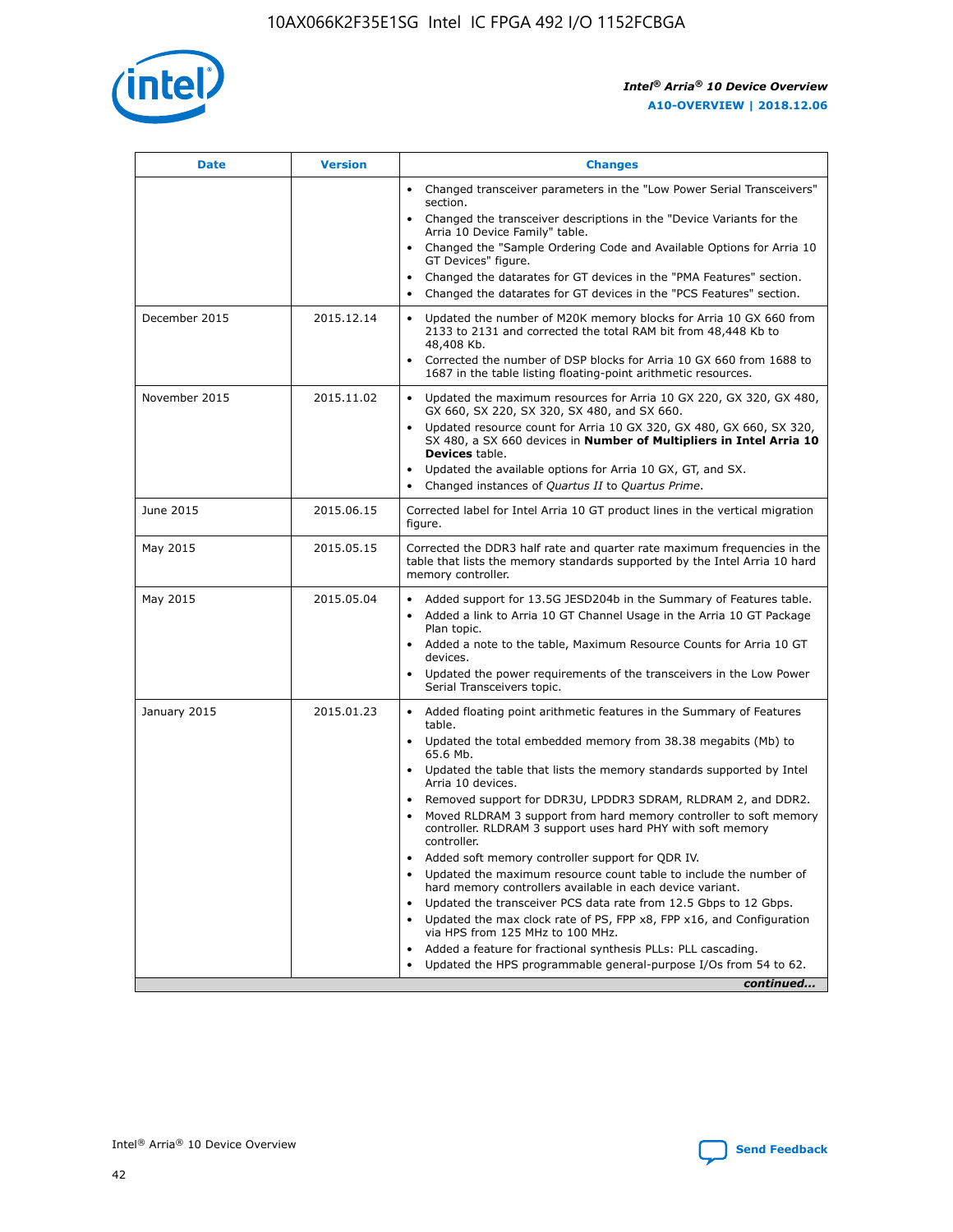r



| <b>Date</b>    | <b>Version</b> | <b>Changes</b>                                                                                                                                                                                                                                                                                                                                                                                                                                                                                                                                      |
|----------------|----------------|-----------------------------------------------------------------------------------------------------------------------------------------------------------------------------------------------------------------------------------------------------------------------------------------------------------------------------------------------------------------------------------------------------------------------------------------------------------------------------------------------------------------------------------------------------|
| September 2014 | 2014.09.30     | Corrected the 3 V I/O and LVDS I/O counts for F35 and F36 packages<br>$\bullet$<br>of Arria 10 GX.<br>Corrected the 3 V I/O, LVDS I/O, and transceiver counts for the NF40<br>$\bullet$<br>package of the Arria GX 570 and 660.<br>Removed 3 V I/O, LVDS I/O, and transceiver counts for the NF40<br>$\bullet$<br>package of the Arria GX 900 and 1150. The NF40 package is not<br>available for Arria 10 GX 900 and 1150.                                                                                                                          |
| August 2014    | 2014.08.18     | Updated Memory (Kb) M20K maximum resources for Arria 10 GX 660<br>devices from 42,660 to 42,620.<br>Added GPIO columns consisting of LVDS I/O Bank and 3V I/O Bank in<br>$\bullet$<br>the Package Plan table.<br>Added how to use memory interface clock frequency higher than 533<br>$\bullet$<br>MHz in the I/O vertical migration.<br>Added information to clarify that RLDRAM3 support uses hard PHY with<br>$\bullet$<br>soft memory controller.<br>Added variable precision DSP blocks support for floating-point<br>$\bullet$<br>arithmetic. |
| June 2014      | 2014.06.19     | Updated number of dedicated I/Os in the HPS block to 17.                                                                                                                                                                                                                                                                                                                                                                                                                                                                                            |
| February 2014  | 2014.02.21     | Updated transceiver speed grade options for GT devices in Figure 2.                                                                                                                                                                                                                                                                                                                                                                                                                                                                                 |
| February 2014  | 2014.02.06     | Updated data rate for Arria 10 GT devices from 28.1 Gbps to 28.3 Gbps.                                                                                                                                                                                                                                                                                                                                                                                                                                                                              |
| December 2013  | 2013.12.10     | Updated the HPS memory standards support from LPDDR2 to LPDDR3.<br>Updated HPS block diagram to include dedicated HPS I/O and FPGA<br>$\bullet$<br>Configuration blocks as well as repositioned SD/SDIO/MMC, DMA, SPI<br>and NAND Flash with ECC blocks.                                                                                                                                                                                                                                                                                            |
| December 2013  | 2013.12.02     | Initial release.                                                                                                                                                                                                                                                                                                                                                                                                                                                                                                                                    |